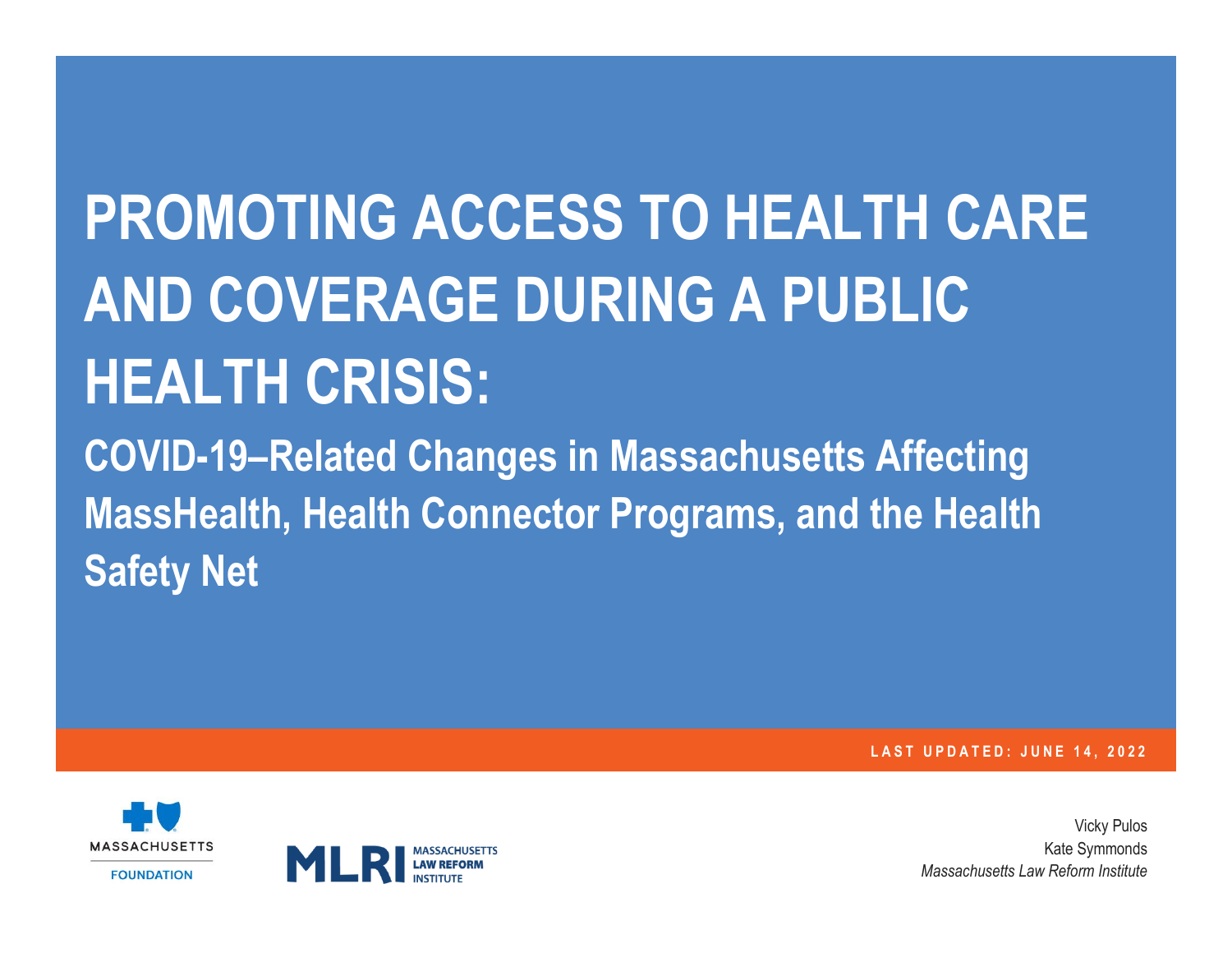The state of Massachusetts, with support from the federal government, has implemented several policy and programmatic changes intended to promote access to health care services and health insurance coverage during the COVID-19 pandemic. This table is intended to serve as a centralized resource that documents and describes the policy, regulatory, and administrative actions pertaining to MassHealth, the state Medicaid program<sup>1</sup>; the Health Connector, the state's insurance marketplace; and the Health Safety Net (HSN), which pays for certain medically necessary services that qualified low-income patients receive at Massachusetts community health centers (CHCs) and acute care hospitals, and that directly impact access to care and coverage for consumers who are eligible for these programs. Since policies and programs are changing frequently in the current environment, this resource will be regularly updated.

Many of the changes in this table are tied to the existence of a federal public health emergency (PHE). The federal COVID-19 PHE is declared by the Secretary of Health and Human Services and the PHE designation lasts for no more than 90 days at a time, but may be extended. The COVID-19 PHE was first declared in January 2020 and has been extended every 90 days since then. Information on the most recent extension of the COVID-19 PHE can be found [here.](https://www.phe.gov/emergency/news/healthactions/phe/Pages/default.aspx)

## **Explore the policy and programmatic changes by category:**

- [MassHealth: Eligibility](#page-2-0)
- [MassHealth: Appeals](#page-10-0)
- [MassHealth: Access to Benefits](#page-11-0)
- [Health Connector Programs](#page-19-0)
- [Health Safety Net: Eligibility](#page-26-0)
- [Health Safety Net: Access to Services](#page-30-0)
- [Coverage of COVID-19 Testing,Treatment, and Vaccine Administration](#page-31-0)
- [Office Closures](#page-35-0)
- [Miscellaneous](#page-35-1)

<sup>1</sup> This document refers to several specific coverage types within the MassHealth program, including MassHealth CommonHealth, MassHealth Standard, MassHealth Limited, among others. These coverage types have different eligibi include different benefits. For more information on these coverage types, eligibility criteria, and covered services, please see www.mass.gov/service-details/masshealth-coverage-types-for-individuals-and-families-including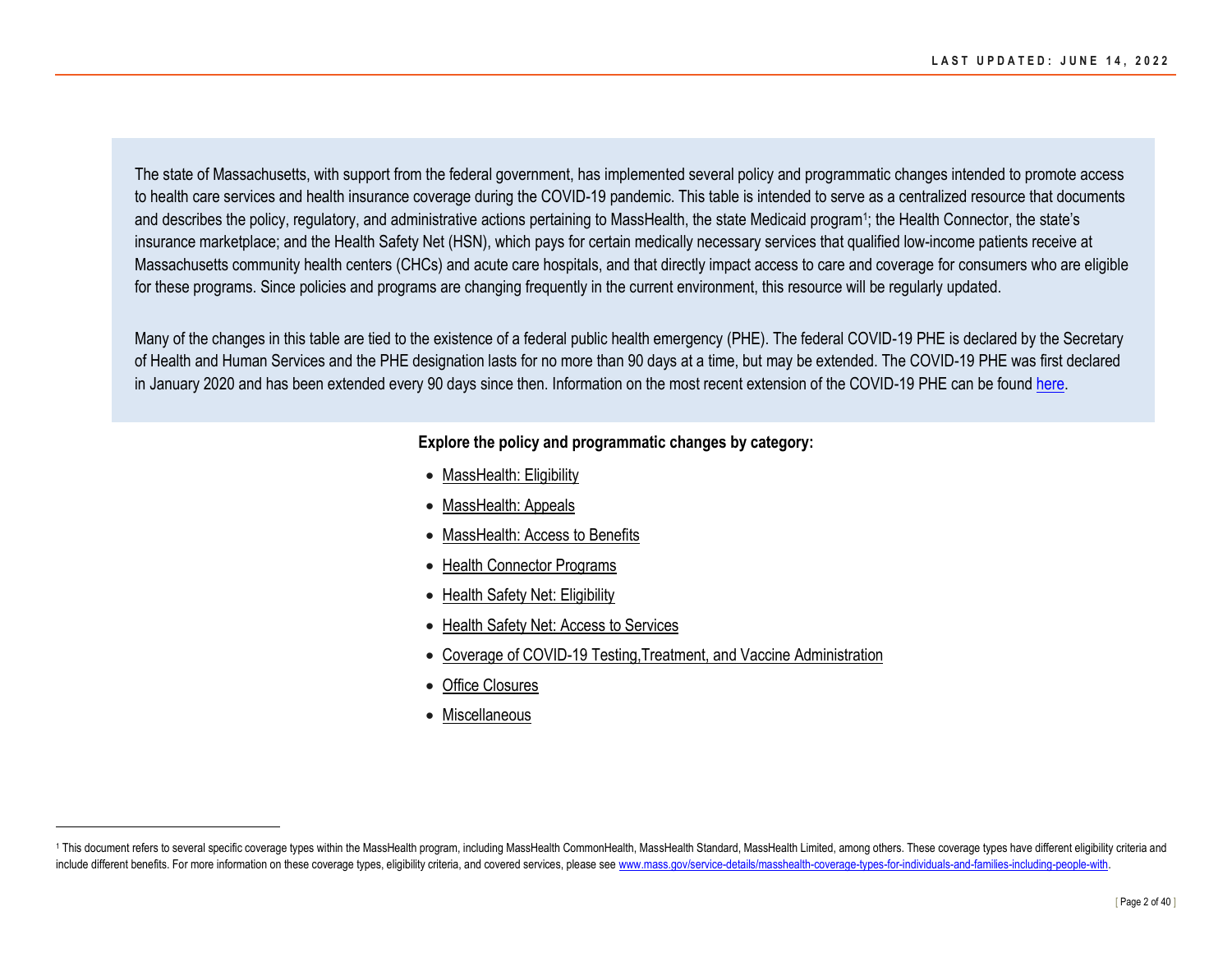<span id="page-2-1"></span><span id="page-2-0"></span>

| CHANGE                                                                                                                                                                                                                                                                                                                                                                                                                                                                                                                                                                                                                                                                     | <b>EFFECTIVE DATE2</b>                                                                                                                                                                                                         | <b>SOURCE</b>                                                                                                                                                                                                                                                                                                                                                                                                                                                                                       |
|----------------------------------------------------------------------------------------------------------------------------------------------------------------------------------------------------------------------------------------------------------------------------------------------------------------------------------------------------------------------------------------------------------------------------------------------------------------------------------------------------------------------------------------------------------------------------------------------------------------------------------------------------------------------------|--------------------------------------------------------------------------------------------------------------------------------------------------------------------------------------------------------------------------------|-----------------------------------------------------------------------------------------------------------------------------------------------------------------------------------------------------------------------------------------------------------------------------------------------------------------------------------------------------------------------------------------------------------------------------------------------------------------------------------------------------|
| <b>MASSHEALTH: ELIGIBILITY3</b>                                                                                                                                                                                                                                                                                                                                                                                                                                                                                                                                                                                                                                            |                                                                                                                                                                                                                                |                                                                                                                                                                                                                                                                                                                                                                                                                                                                                                     |
| Protection from Loss of Coverage: MassHealth members <sup>4</sup> , enrolled<br>as of March 18, 2020, or later, will not lose coverage or have a<br>decrease in benefits for any reason other than moving out of state. This<br>means most MassHealth members will remain in the same eligibility<br>coverage group despite circumstances that would otherwise mean a<br>loss of coverage.<br>However, beginning in May 2021 information about a change in<br>circumstances may result in some adults moving to a different Medicaid<br>coverage type (such as from MassHealth Standard to CarePlus), but<br>not a loss of all Medicaid coverage or a move to non-Medicaid | March 18, 2020 – end of<br>the month that the federal<br>public health emergency<br>ends<br>May 2021 (MassHealth<br>modified this protection to<br>allow for certain changes<br>from one Medicaid<br>coverage type to another) | MassHealth COVID-19 FAQ<br>$\bullet$<br>Eligibility Operations Memo: 21-14 02-09<br>(September 2021)<br><b>Update on Continuous Coverage During Federal</b><br>$\bullet$<br><b>Public Health Emergency (PHE) (October 2021)</b><br><b>MassHealth Eligibility Update: Renewals/RFIs</b><br>$\bullet$<br>and Continuous Coverage During the Federal<br><b>PHE (May 2021)</b><br><b>Massachusetts Health Care Training Forum</b><br>$\bullet$<br>(MTF) July 2021 Slide Presentation (slides 21-<br>23) |
| coverage.<br>As of July 6, 2021, MassHealth further modified the protection from loss<br>of coverage for some members who are dually eligible for Medicaid and<br>Medicare that can impact their coverage. <sup>5</sup>                                                                                                                                                                                                                                                                                                                                                                                                                                                    | July 6, 2021 (MassHealth<br>further modified this<br>protection for some dually-<br>eligible members)                                                                                                                          | <b>CMS FAQs for State Medicaid and Children's</b><br>$\bullet$<br><b>Health Insurance Program (CHIP) Agencies</b><br><u>(January 2021)</u><br>42 CFR 433.400 (effective November 2, 2020)<br><b>CMS Fact Sheet on CMS-9912 Interim Final</b><br><b>Rule: Updated Policy for Maintaining Medicaid</b><br><b>Enrollment during the PHE for COVID-19</b><br>(November 2020)                                                                                                                            |

<sup>&</sup>lt;sup>2</sup> The "effective date" column shows when a change took effect and how long it will remain in effect according to one or more of the sources shown in the "source" column. Because MassHealth and the Health Connector are ma as quickly as possible to respond to the pandemic and to related federal policy changes, some effective dates are not vet specified in preliminary sources. Most changes are tied to either th[e state emergency,](https://www.mass.gov/executive-orders/no-591-declaration-of-a-state-of-emergency-to-respond-to-covid-19) which wasdecl on March 10, 2020 and ended on June 15, 2021, or to the national emergency declarations. At the national level, the Secretary of Health and Human Services, declared a [public health emergency](https://www.hhs.gov/about/news/2020/01/31/secretary-azar-declares-public-health-emergency-us-2019-novel-coronavirus.html) effective January 27, 2020, and declared national emergencies under th[e Stafford Act](https://www.whitehouse.gov/briefings-statements/letter-president-donald-j-trump-emergency-determination-stafford-act/) and th[e National Emergencies Act](https://www.whitehouse.gov/presidential-actions/proclamation-declaring-national-emergency-concerning-novel-coronavirus-disease-covid-19-outbreak/) on March 13, 2020. However, because the environment is fast changing, we anticipate that many of the end dates listed in this column wil and state policymakers address the transition from the emergency period and evaluate the continued need for these new policies to remain in effect. For example, in some of it[s All Provider Bulletins,](https://www.mass.gov/info-details/masshealth-coronavirus-disease-2019-covid-19-providers#guidance-for-all-providers-) MassHealth describes t effect during the state emergency but adds that it will evaluate the continued need for those changes when the state emergency expires, and will make adjustments as necessary.

<sup>&</sup>lt;sup>3</sup> A summary of the MassHealth Eligibility Flexibilities related to COVID-19 is available here: https://www.mass.gov/doc/masshealth-eligibility-flexibilities-for-covid-19-0/download.

<sup>4</sup> Individuals receiving separate CHIP benefits (non-Medicaid CHIP coverage) are not included in this protection from loss of coverage during the public health national emergency. Source: MassHealth Renewals/RFIs and Contin [During the Federal PHE \(May 2021\).](https://www.mass.gov/doc/masshealth-eligibility-update-may-2021-renewalsrfis-and-continuous-coverage-during-the-federal-public-health-emergency-0/download)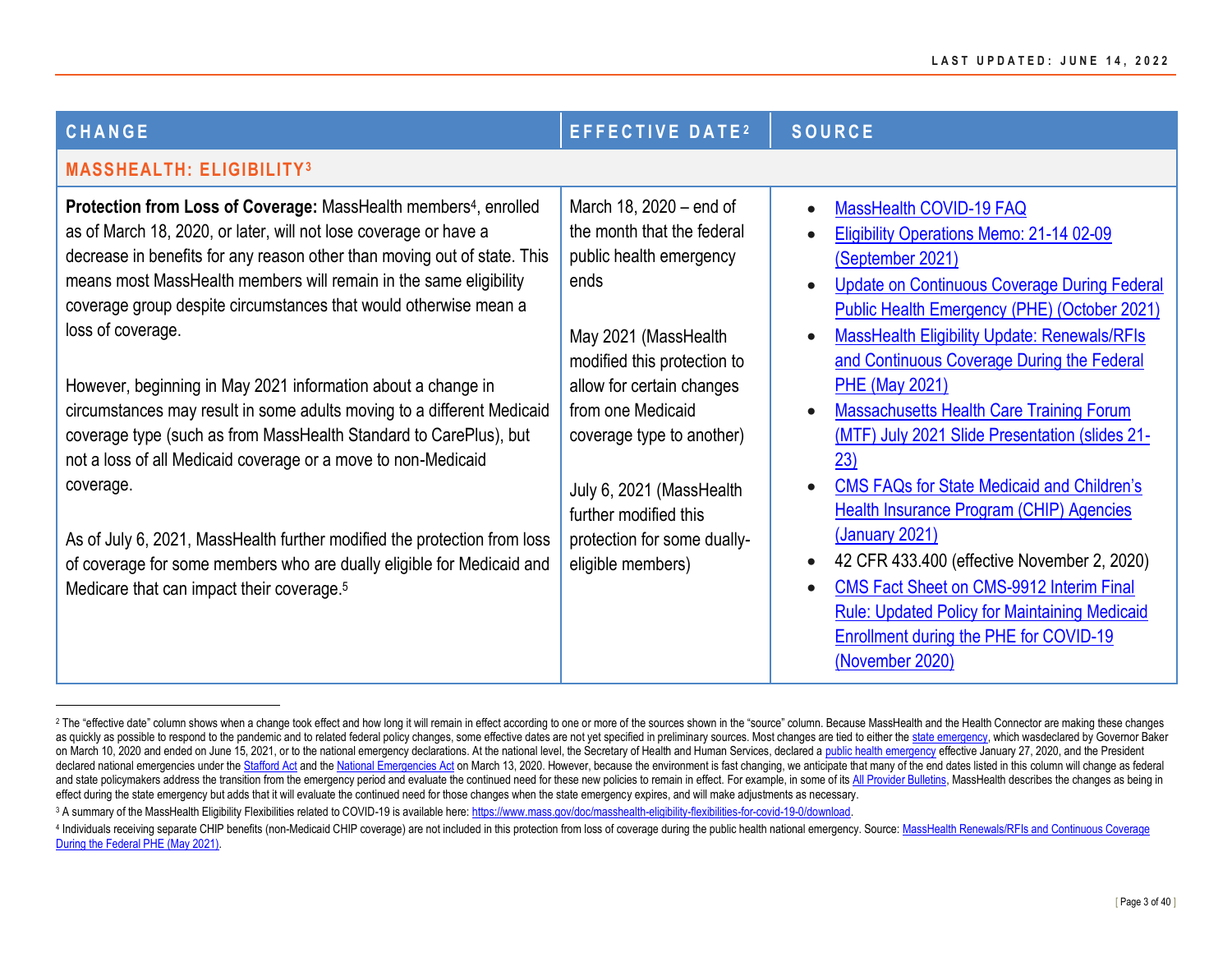| <b>CHANGE</b>                                                                                                                                                                                                                                                                                                                                                                                                                                                                                                                                                                                                                                                                                         | EFFECTIVE DATE <sup>2</sup>                                                                                                                                                      | <b>SOURCE</b>                                                                                                                                                                                                                                                                                                                                                                                            |
|-------------------------------------------------------------------------------------------------------------------------------------------------------------------------------------------------------------------------------------------------------------------------------------------------------------------------------------------------------------------------------------------------------------------------------------------------------------------------------------------------------------------------------------------------------------------------------------------------------------------------------------------------------------------------------------------------------|----------------------------------------------------------------------------------------------------------------------------------------------------------------------------------|----------------------------------------------------------------------------------------------------------------------------------------------------------------------------------------------------------------------------------------------------------------------------------------------------------------------------------------------------------------------------------------------------------|
| Annual Renewals Postponed Since March 2020, Resumed in May<br>2021: Due to the COVID-19 protection from loss of coverage,<br>MassHealth initially suspended annual renewals after March 18, 2020.<br>In late July 2020, MassHealth resumed renewals for members turning<br>65 in order to account for the Medicare coverage that will begin for<br>most of them at age 65 and to enable some of these individuals to<br>qualify for help paying their Medicare Part B premium. Anyone ineligible<br>for MassHealth as a 65-year-old remained protected in their current<br>coverage type and Medicare enrollees in CarePlus were upgraded to<br>Standard to facilitate billing secondary to Medicare. | March 18, 2020 - April<br>2021 (annual renewals<br>postponed)<br>Late July 2020 (Renewals<br>resumed for members<br>turning 65 with full<br>protection from loss of<br>coverage) | <b>MA Health Care Training Forum (MTF) Update</b><br>on MassHealth Renewals for Individuals Turning<br>65 (July 2020 - slides 35-37)<br>MassHealth Eligibility Update (May 2021):<br><b>Renewals/RFIs and Continuous Coverage</b><br>During the Federal PHE<br>Eligibility Operations Memo: 21-14 02-09<br>(September 2021)<br><b>Update on Continuous Coverage During Federal</b><br>PHE (October 2021) |
| In fall 2020, MassHealth resumed administrative renewals for people<br>whose eligibility can be renewed into the same or a better coverage<br>type based on data matches alone, but did not send out paper forms<br>when an administrative renewal was not possible.                                                                                                                                                                                                                                                                                                                                                                                                                                  | Fall 2020 (Administrative<br>renewals resumed with full<br>protection from loss of<br>coverage)                                                                                  |                                                                                                                                                                                                                                                                                                                                                                                                          |
| In May 2021, MassHealth resumed non-administrative renewals,<br>sending out a renewal form to be completed and returned by a<br>deadline. Individuals subject to renewal will not lose MassHealth<br>coverage during the federal public health emergency based on a<br>change in circumstances or failure to return the form. However, where<br>reported changes or data matches indicate that the individual qualifies<br>for a different type of MassHealth coverage, MassHealth will now<br>change their eligibility so long as the new coverage is in the same "tier."                                                                                                                            | May 2021 (Non-<br>administrative renewals<br>resumed with modified<br>protection from loss of<br>coverage)                                                                       |                                                                                                                                                                                                                                                                                                                                                                                                          |

<sup>5</sup> Members who report a change to MassHealth that would make them no longer eligible for their current MassHealth coverage, but who would be eligible for one of the Medicare Savings Programs (MSP), will lose their current c downgraded to MSP only. Individuals who do not report a change or who report a change that makes them ineligible for both their current coverage and MSP, will remain in their current coverage.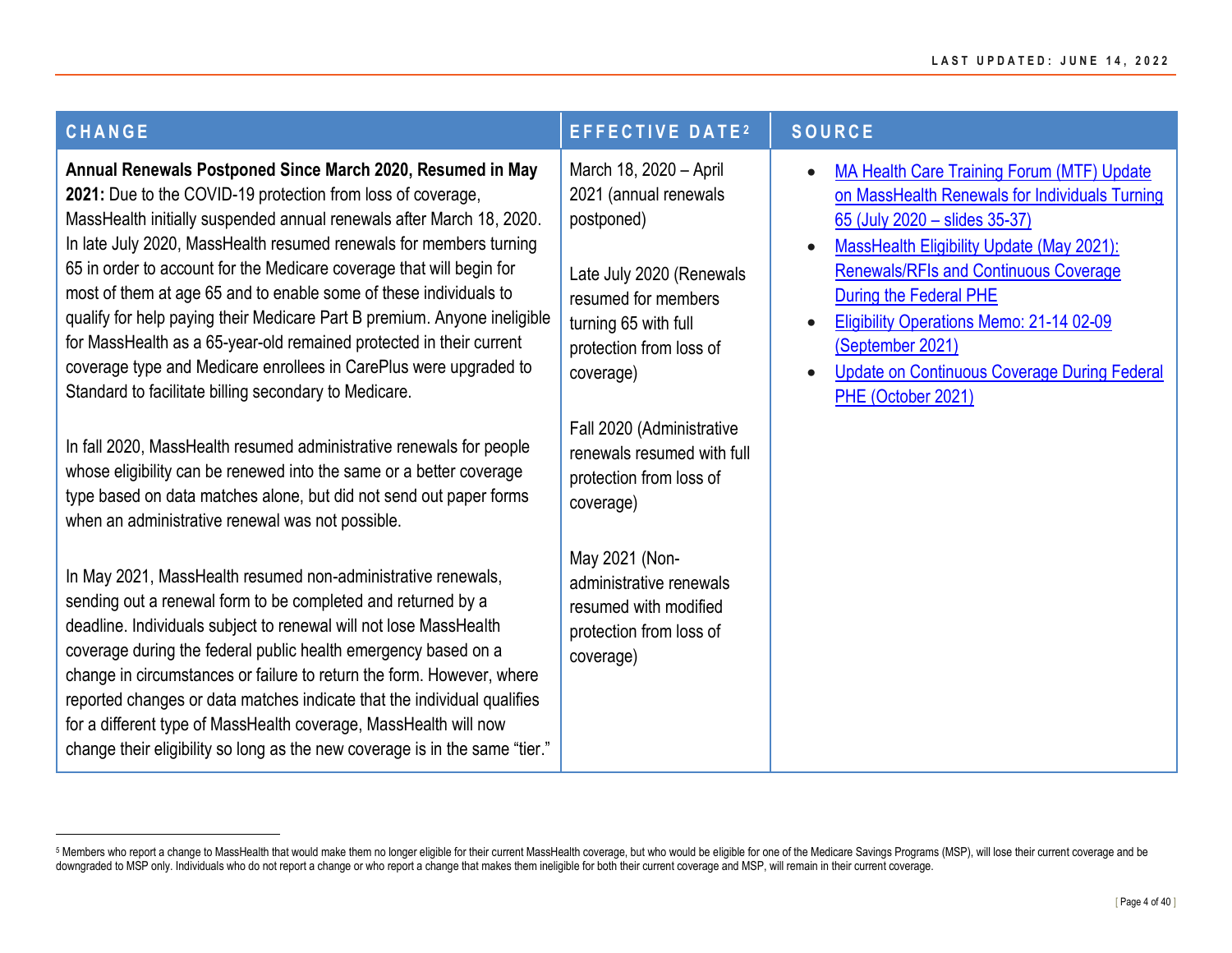| <b>CHANGE</b>                                                                                                                                                                                                                                                                                                                                                                                                                                                                                                                                                                                                                                                                                                                                                                                                                                                          | <b>EFFECTIVE DATE<sup>2</sup></b>                                                        | <b>SOURCE</b>                                                                                                                                                                                                    |
|------------------------------------------------------------------------------------------------------------------------------------------------------------------------------------------------------------------------------------------------------------------------------------------------------------------------------------------------------------------------------------------------------------------------------------------------------------------------------------------------------------------------------------------------------------------------------------------------------------------------------------------------------------------------------------------------------------------------------------------------------------------------------------------------------------------------------------------------------------------------|------------------------------------------------------------------------------------------|------------------------------------------------------------------------------------------------------------------------------------------------------------------------------------------------------------------|
| Protection from More Restrictive Eligibility Standards: MassHealth<br>will not implement new restrictions on eligibility rules or increases in<br>premiums from those in effect January 1, 2020.                                                                                                                                                                                                                                                                                                                                                                                                                                                                                                                                                                                                                                                                       | March 18, 2020 - end of<br>the month that the federal<br>public health emergency<br>ends | <b>CMS FAQs for State Medicaid and Children's</b><br>$\bullet$<br>Health Insurance Program (CHIP) Agencies<br>(January 2021)                                                                                     |
| Proving Eligibility Factors by a Sworn Statement from the<br>Applicant or Member (i.e., Self-Attestation): In making eligibility<br>decisions, MassHealth will accept a sworn statement to prove a fact or<br>information that ordinarily would require proof from a document like a<br>bank statement or medical record. The applicant or member can supply<br>a sworn statement (self-attestation) in writing by submitting a self-<br>attestation form or can make the sworn statement over the telephone to<br>MassHealth Customer Service, which will complete the form and send it<br>to the MassHealth Enrollment Center. This new process does not apply<br>to proof of U.S. citizenship or an eligible immigration status.<br>This expanded use of self-attestation was going to sunset on<br>September 15, 2021, but has been extended until further notice. | April 7, 2020 - until further<br>notice                                                  | <b>MassHealth Eligibility Operations Memo 21-14</b><br>(September 2021)<br>MTF on Self-Attestation (September 2021)<br>$\bullet$<br>MTF on Self-Attestation (April 2020)<br><b>Written Self-Attestation Form</b> |
| Attesting to Eligibility Factors for Someone Else: Individuals<br>authorized to complete an application for someone else under current<br>rules about "authorized representatives" can also now make a sworn<br>statement to MassHealth as proof of a fact on behalf of someone else<br>(to the same extent that a MassHealth member can self-attest). This<br>includes people designated by the applicant and those granted<br>authority by a court, like legal guardians.                                                                                                                                                                                                                                                                                                                                                                                            | April 7, 2020 - until further<br>notice                                                  | <b>MassHealth Eligibility Operations Memo 21-14</b><br>$\bullet$<br>(September 2021)<br><b>MassHealth Self-Attestation Form (page 2)</b><br>$\bullet$<br><b>Authorized Representative Designation Form</b>       |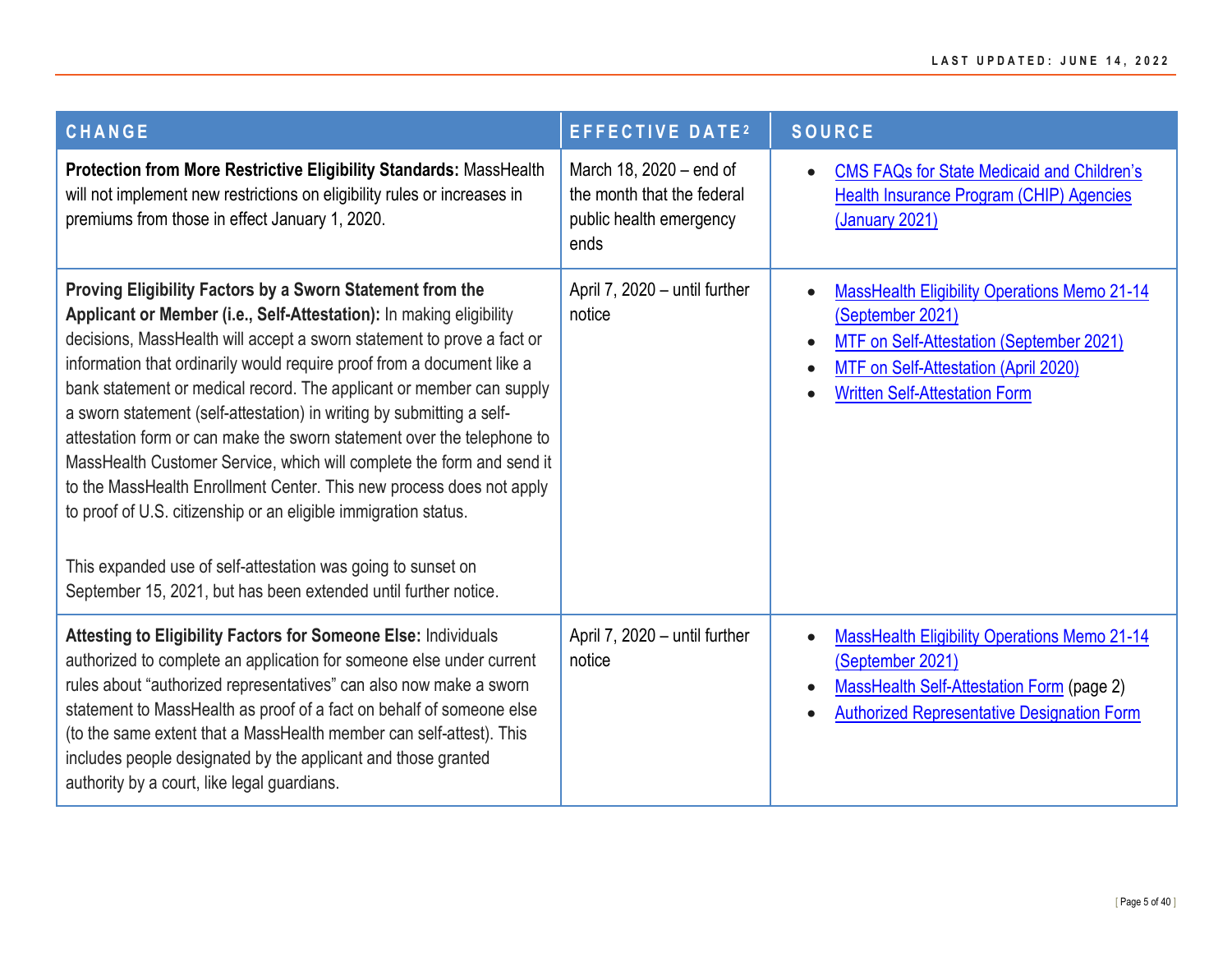| CHANGE                                                                                                                                                                                                                                                                                                                                                                                                                                                                                                                                                                                                                                                                                                                                                                                                                                                                                                                                                   | <b>EFFECTIVE DATE2</b>                                                                                          | <b>SOURCE</b>                                                                                                                                                                                                                                                                                                 |
|----------------------------------------------------------------------------------------------------------------------------------------------------------------------------------------------------------------------------------------------------------------------------------------------------------------------------------------------------------------------------------------------------------------------------------------------------------------------------------------------------------------------------------------------------------------------------------------------------------------------------------------------------------------------------------------------------------------------------------------------------------------------------------------------------------------------------------------------------------------------------------------------------------------------------------------------------------|-----------------------------------------------------------------------------------------------------------------|---------------------------------------------------------------------------------------------------------------------------------------------------------------------------------------------------------------------------------------------------------------------------------------------------------------|
| Attesting to Eligibility Based on Disability: Individuals required to<br>prove they are disabled as a condition of eligibility may now do so<br>through a sworn statement over the telephone to the Disability<br>Evaluation Services at 833-517-0250. This process is not available for<br>proving the level of care required to qualify for nursing home care or<br>community-based alternatives to nursing home care.                                                                                                                                                                                                                                                                                                                                                                                                                                                                                                                                 | April 7, 2020 - until further<br>notice                                                                         | <b>MassHealth Eligibility Operations Memo 21-14</b><br>(September 2021)<br><b>MTF Update on Self-Attestation (September</b><br>2021)<br>MTF Update on Self-Attestation (April 2020)                                                                                                                           |
| Hardship Waiver for Deductibles <sup>6</sup> : Under existing rules, elderly (age<br>65+) or disabled adults who do not qualify for MassHealth because<br>their income is too high may become eligible after they have incurred<br>medical costs that exceed a certain amount (this is referred to as a<br>deductible or spend down). The waiver enabled these individuals to<br>qualify for MassHealth without incurring medical costs by obtaining a<br>temporary waiver of the deductible based on financial hardship.<br>The temporary waiver that applies to the one-time deductible for<br>disabled adults under age 65 to qualify for MassHealth CommonHealth<br>remains in place at this time. However, the temporary waiver that<br>applies to the recurring six-month deductibles for the elderly and people<br>needing nursing home care or alternatives to nursing home care to<br>qualify for MassHealth Standard ended on August 21, 2020. | Available as of April 30,<br>2020<br>August 21, 2020<br>(Deductible waiver for<br>MassHealth Standard<br>ended) | <b>August 21 MTF Update on Changes to the</b><br>$\bullet$<br><b>Temporary Hardship Waiver of MassHealth</b><br><b>Income Deductible</b><br>Deductible Hardship Waiver Application Form<br>May 8 MTF Update on Deductible Waiver<br><b>MassHealth Eligibility Flexibilities for COVID-19</b><br>(August 2020) |

<sup>&</sup>lt;sup>6</sup> As of August 21, 2020, MassHealth implemented the deductible waiver in anticipation of CMS approval. However, CMS notified the agency in August that it will not approve the deductible waiver for MassHealth Standard. Aw MassHealth concerning what this means for those with MassHealth Standard approved for a waiver to date. CMS has not yet made a decision on the CommonHealth deductible waiver, which remains in place at this time.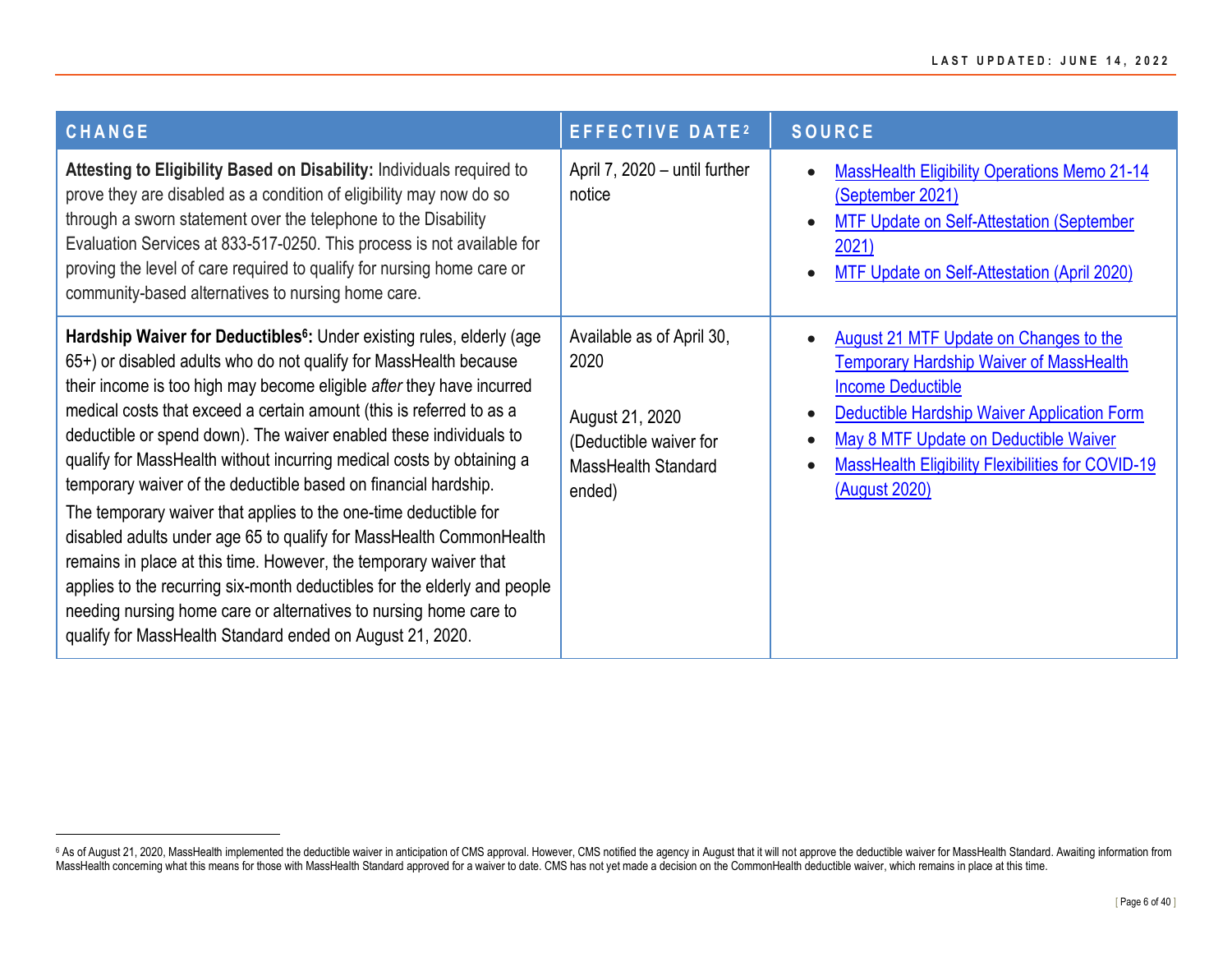| <b>CHANGE</b>                                                                                                                                                                                                                                                                                                                                                                                                                                                                                                                                                                                                                                                                                                                                                                                                                          | <b>EFFECTIVE DATE<sup>2</sup></b>                                                                                                          | <b>SOURCE</b>                                                                                                                                                                                                                                                    |
|----------------------------------------------------------------------------------------------------------------------------------------------------------------------------------------------------------------------------------------------------------------------------------------------------------------------------------------------------------------------------------------------------------------------------------------------------------------------------------------------------------------------------------------------------------------------------------------------------------------------------------------------------------------------------------------------------------------------------------------------------------------------------------------------------------------------------------------|--------------------------------------------------------------------------------------------------------------------------------------------|------------------------------------------------------------------------------------------------------------------------------------------------------------------------------------------------------------------------------------------------------------------|
| More Flexibility Granting Premium Waivers Based on Hardship:<br>MassHealth was initially granting all requests for waivers of past due<br>and/or ongoing premiums based on financial hardship during the<br>federal public health emergency.<br>As of July 1, 2021, MassHealth has permanently expanded the<br>premium hardship waiver criteria to include undue financial hardship<br>because of a state or federally declared disaster or public health<br>emergency within the six months before an individual applied for a<br>waiver or are likely to suffer in the six months after applying for a<br>waiver. Members experiencing a COVID-19-related hardship may still<br>request a premium waiver under this new criteria by calling Customer<br>Service at (800) 841-2900 or by submitting a hardship waiver<br>application. | April 7, 2020 - July 1, 2021<br>This flexibility has been<br>replaced by a permanent<br>change to the premium<br>hardship waiver criteria. | <b>MassHealth Eligibility Operations Memo 21-14</b><br>(September 2021)<br>Hardship waiver application form (updated<br>version reflecting permanent changes not yet<br>available)<br><b>MassHealth Update on Premium Hardship</b><br><b>Waivers (July 2021)</b> |
| Retroactive Eligibility Period Increased to three months: For<br>individuals under age 65, the normal 10-day retroactive coverage<br>period will still apply automatically, and, in addition, they may request<br>coverage going back to as early as the first day of the third calendar<br>month before the month of application, but no earlier than March 1,<br>2020, in order to pay back bills. Members will not be retroactively<br>enrolled in managed care. (Individuals age 65 or older or in need of<br>nursing facility care normally have the right to three months retroactive<br>coverage on request).                                                                                                                                                                                                                   | Starting with applications<br>submitted on March 1, 2020<br>or later – the end of the<br>month that the federal PHE<br>ends                | <b>MassHealth Eligibility Operations Memo 21-14</b><br>(September 2021)                                                                                                                                                                                          |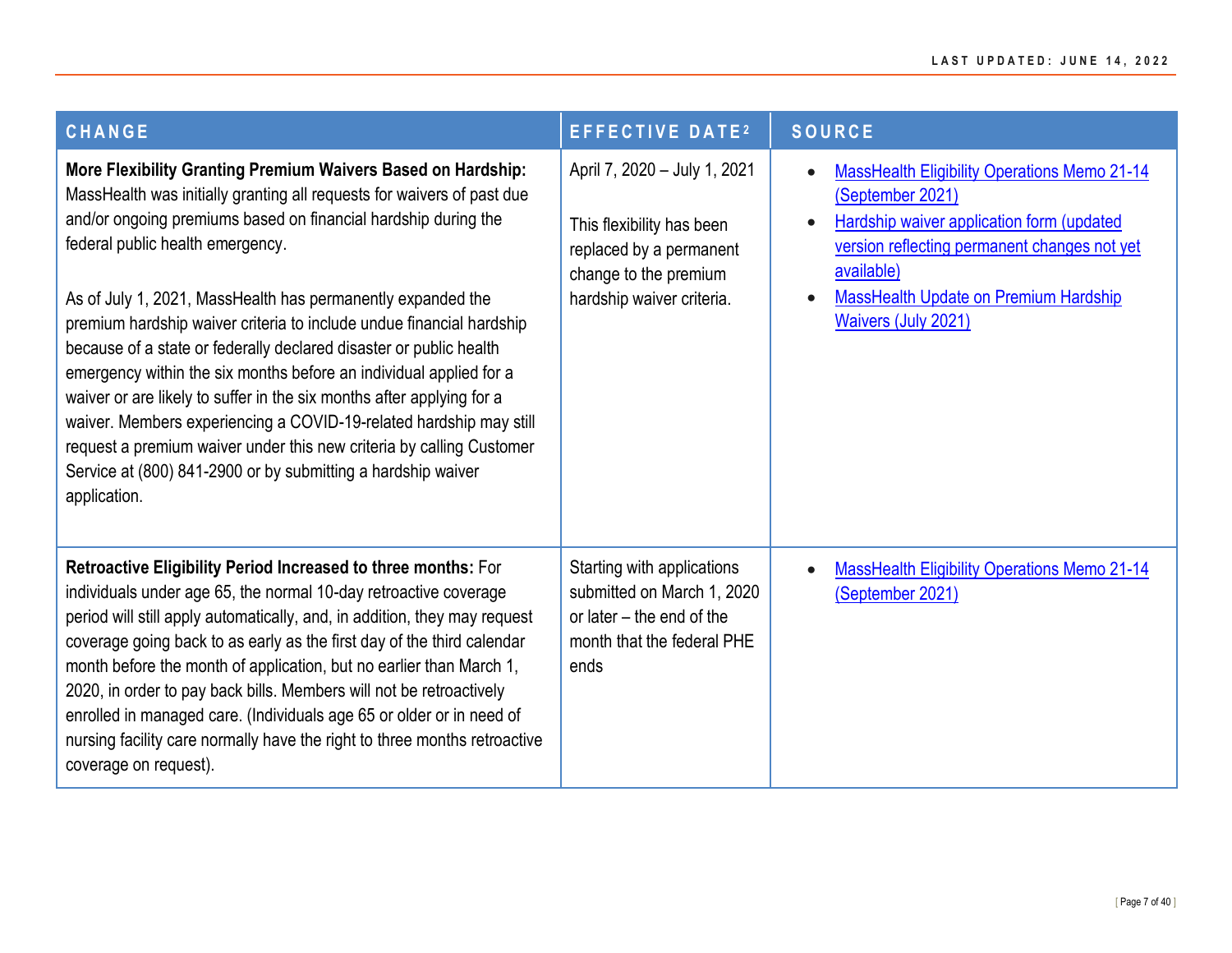| <b>CHANGE</b>                                                                                                                                                                                                                                                                                                                                                                                                                                                                                                                                                                                                                                                                                                                                                                                                                                                                                                                                  | <b>EFFECTIVE DATE2</b>                                                                                                                                                                                                                                                                                                                                                                       | <b>SOURCE</b>                                                                                                                                                                                                                                                                                                                                                                                                                                                                                                                                                                                                                                                                                                                                                                                                                                                                                                                                                                                      |
|------------------------------------------------------------------------------------------------------------------------------------------------------------------------------------------------------------------------------------------------------------------------------------------------------------------------------------------------------------------------------------------------------------------------------------------------------------------------------------------------------------------------------------------------------------------------------------------------------------------------------------------------------------------------------------------------------------------------------------------------------------------------------------------------------------------------------------------------------------------------------------------------------------------------------------------------|----------------------------------------------------------------------------------------------------------------------------------------------------------------------------------------------------------------------------------------------------------------------------------------------------------------------------------------------------------------------------------------------|----------------------------------------------------------------------------------------------------------------------------------------------------------------------------------------------------------------------------------------------------------------------------------------------------------------------------------------------------------------------------------------------------------------------------------------------------------------------------------------------------------------------------------------------------------------------------------------------------------------------------------------------------------------------------------------------------------------------------------------------------------------------------------------------------------------------------------------------------------------------------------------------------------------------------------------------------------------------------------------------------|
| Additional \$600/Week and \$300/Week Unemployment Insurance<br>(UI) Benefit Will Not Count as Current Monthly Income: MassHealth<br>did not count the additional \$600 per week payment for UI recipients as<br>income because the federal CARES Act specifically excludes it from<br>counting as income for purposes of Medicaid eligibility. Similarly,<br>MassHealth did not count the additional \$300 per week in UI disaster<br>relief payments funded by the Federal Emergency Management<br>Administration (FEMA) and known as "Lost Wage Assistance" as<br>income. On December 27, 2020, the Coronavirus Relief Act authorized<br>an additional \$300 per week in UI payments that, like the earlier<br>payments, will not count as income. On March 11, 2021 the American<br>Rescue Plan Act (ARPA) further extended the additional \$300 per week<br>in UI payments. MassHealth counts all other forms of UI benefits as<br>income. | The additional \$600 per<br>week was payable for the<br>weeks from March 29 to<br>July 25, 2020<br>The additional \$300 per<br>week was payable for the<br>weeks from August 1 to<br>September 5, 2020<br>An additional \$300 per<br>week was payable for the<br>weeks from December 27,<br>2020 - March 12, 2021<br>An additional \$300 per<br>week is payable through<br>September 4, 2021 | MassHealth COVID-19 FAQ (on payments from<br>$\bullet$<br>the stimulus package and unemployment)<br><b>Tips for Reporting Income Changes due to</b><br>$\bullet$<br>COVID-19 (5-13-20)<br>CMS CARES Act and Families First Act FAQ<br>$\bullet$<br>and $\S$ 2104(h) of the CARES Act<br><b>FEMA Supplemental Lost Wages FAQ (August)</b><br>$\bullet$<br>2020)<br>42 USC 5155(d) (disaster assistance not income<br>$\bullet$<br>in federal means-tested benefits)<br>Section 261 of Coronavirus Relief Act (12-27-20)<br>$\bullet$<br><b>Extension of Coronavirus Relief Funds and</b><br>$\bullet$<br><b>Income Updates (January 2021)</b><br><b>CMS Informational Bulletin: Medicaid, Children's</b><br>$\bullet$<br>Health Insurance Program (CHIP), and Basic<br><b>Health Program Related Provisions in the</b><br><b>American Rescue Plan Act of 2021 (June 2021)</b><br><b>Department of Unemployment Assistance:</b><br>$\bullet$<br>COVID-19 and Unemployment - Updated based<br>on ARPA |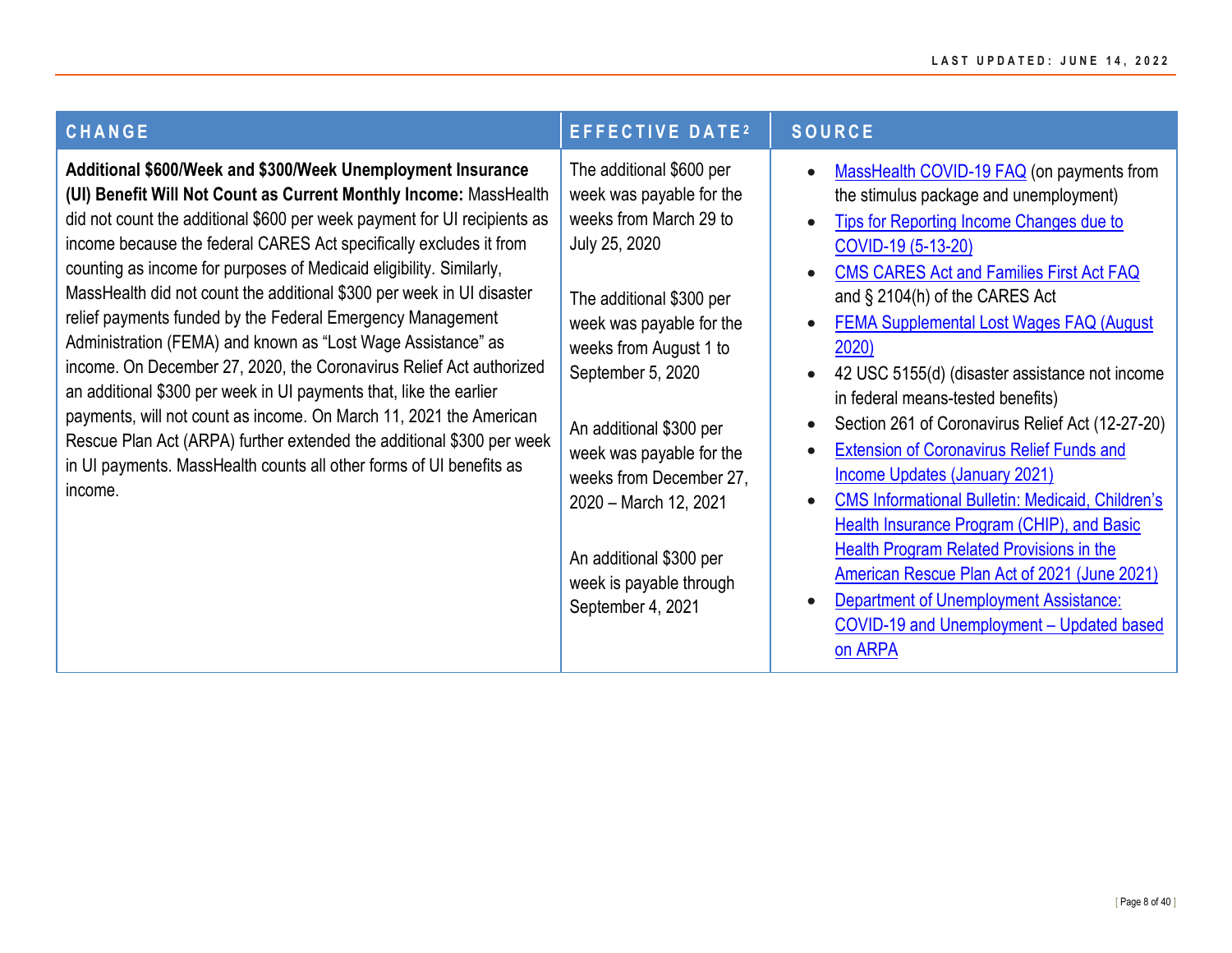| CHANGE                                                                                                                                                                                                                                                                                                                                                                                                                                                                                                                                                                                                                                                                                                                                 | <b>EFFECTIVE DATE2</b>                                                                                                                                                                                                                                                                                                                                                                                                          | <b>SOURCE</b>                                                                                                                                                                                                                                                                                                                                                                                                                                                                                                                                                                                                                                                                                                                      |
|----------------------------------------------------------------------------------------------------------------------------------------------------------------------------------------------------------------------------------------------------------------------------------------------------------------------------------------------------------------------------------------------------------------------------------------------------------------------------------------------------------------------------------------------------------------------------------------------------------------------------------------------------------------------------------------------------------------------------------------|---------------------------------------------------------------------------------------------------------------------------------------------------------------------------------------------------------------------------------------------------------------------------------------------------------------------------------------------------------------------------------------------------------------------------------|------------------------------------------------------------------------------------------------------------------------------------------------------------------------------------------------------------------------------------------------------------------------------------------------------------------------------------------------------------------------------------------------------------------------------------------------------------------------------------------------------------------------------------------------------------------------------------------------------------------------------------------------------------------------------------------------------------------------------------|
| Internal Revenue Service (IRS) Recovery Rebate (Economic<br>Impact Payment) Will Not Count as Income or Assets During<br>Federal PHE: MassHealth will not count the following as income: the<br>first stimulus rebate from the IRS (authorized by the CARES Act), the<br>second round of payments (authorized on December 27, 2020 by the<br>Coronavirus Relief Act), or the third round of payments authorized on<br>March 11, 2021 by ARPA. Also, for 12 months after receipt or for the<br>duration of the COVID-19 public health emergency, these payments will<br>not be counted as an asset.<br>The enhanced child tax credits authorized by ARPA, like all other child<br>tax credits, are not counted as income by MassHealth. | The CARES Act rebates<br>were payable in advance<br>through December 31,<br>2020, or when 2020 tax<br>returns are filed.<br>The IRS and Treasury<br>Department began<br>delivering the second round<br>of Economic Impact<br>Payments on December 29,<br>2020, and could also be<br>claimed on 2020 tax<br>returns.<br>The third round of<br>payments began in March<br>2021 and can also be<br>claimed on 2021 tax<br>returns. | MassHealth COVID-19 FAQ (on payments from<br>$\bullet$<br>the stimulus package)<br><b>Tips for Reporting Income Changes due to</b><br>$\bullet$<br>COVID-19<br><b>CMS CARES Act and Families First Act FAQ</b><br>$\bullet$<br>and 26 U.S.C § 6409<br><b>IRS Second Round of Economic Impact</b><br>$\bullet$<br><b>Payments (December 2020)</b><br><b>IRS Third Economic Impact Payment</b><br>$\bullet$<br><b>CMS Informational Bulletin: Medicaid, Children's</b><br>$\bullet$<br><b>Health Insurance Program (CHIP), and Basic</b><br><b>Health Program Related Provisions in the</b><br><b>American Rescue Plan Act of 2021 (June 2021)</b><br><b>MTF Update Clarifying Treatment of Assets</b><br>$\bullet$<br>(August 2021) |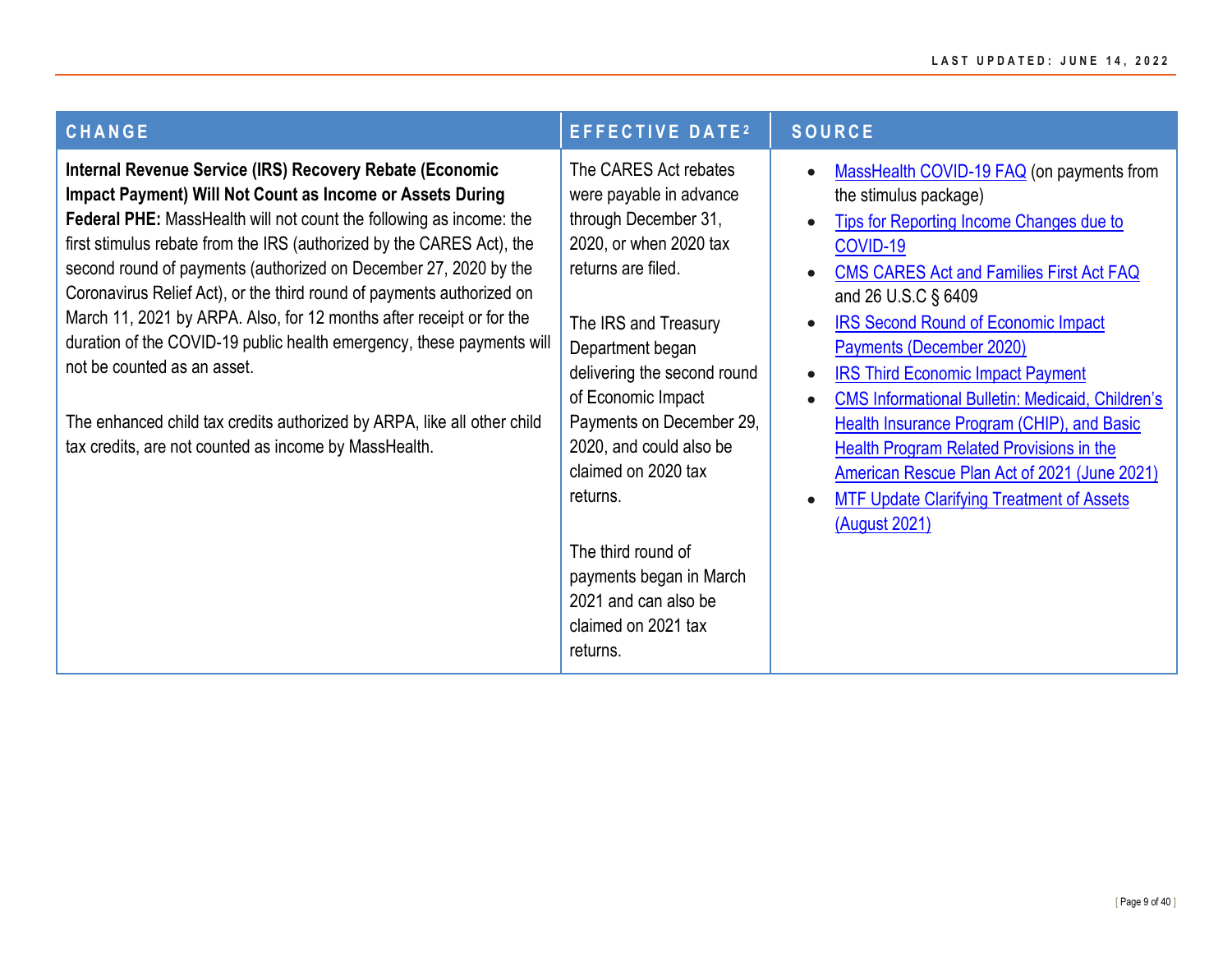| <b>CHANGE</b>                                                                                                                                                                                                                                                                                                                                                                                                                                                                                                                                                                                                                                                                                                                                                                                                                                                                                                                                        | <b>EFFECTIVE DATE2</b>                                                                                                                                                                                                         | <b>SOURCE</b>                                                                                                                          |
|------------------------------------------------------------------------------------------------------------------------------------------------------------------------------------------------------------------------------------------------------------------------------------------------------------------------------------------------------------------------------------------------------------------------------------------------------------------------------------------------------------------------------------------------------------------------------------------------------------------------------------------------------------------------------------------------------------------------------------------------------------------------------------------------------------------------------------------------------------------------------------------------------------------------------------------------------|--------------------------------------------------------------------------------------------------------------------------------------------------------------------------------------------------------------------------------|----------------------------------------------------------------------------------------------------------------------------------------|
| Allowing Hospitals to Make Presumptive Eligibility Decisions in<br>Additional Situations: Hospital presumptive eligibility (HPE)7 enables<br>participating hospitals to use a simplified process to make an eligibility<br>determination for immediate, temporary MassHealth coverage for<br>certain people, who at the time, are unable to complete a full<br>application. MassHealth rules do not allow for use of this process for<br>people who have already used it in the past 12 months; who enrolled in<br>MassHealth in the past 12 months; or whose eligibility is based on their<br>being age 65+. However, MassHealth is now permitting individuals to<br>use HPE twice in a 12-month period. MassHealth also extended this<br>flexibility to the elderly ( $65+$ ) with income equal to or less than 100% of<br>the federal poverty level and countable assets of \$2,000 or less for an<br>individual or \$3,000 or less for a couple. | March 10 - June 29, 2020<br>(fully suspending 12-month<br>limitations)<br>May 15, 2020 (available to<br>the elderly)<br>June 30, 2020 (limiting HPE)<br>to twice in a 12-month<br>period) through end of<br>national emergency | <b>MassHealth All Provider Bulletin: 299</b><br>(superseding 295)<br><b>Eligibility Operations Memo: 20-13 (superseding</b><br>$20-10$ |

<sup>7</sup> Recently, CMS notified MassHealth that the COVID-19 protection from loss of MassHealth coverage (described previously in th[e Eligibility section\)](#page-2-1) could not be extended to people receiving MassHealth benefits as a result initially intended. Therefore, individuals determined eligible through HPE for MassHealth benefits during the COVID-19 emergency will no longer be protected from loss of HPE coverage through the end of the national emergen comply with existing HPE rules and complete a full MassHealth application in order to maintain their coverage. HPE coverage ends on the last day of the month following the month HPE was approved unless a full MassHealth ap then. If an application is filed by that end date, HPE coverage will continue until MassHealth makes an eligibility determination on the full application. For people who received HPE during the national emergency and befor benefit will continue until July 31, 2020, at which point they must submit a full MassHealth application if they want to continue coverage. For those who received HPE on or after June 30, 2020, the standard HPE coverage du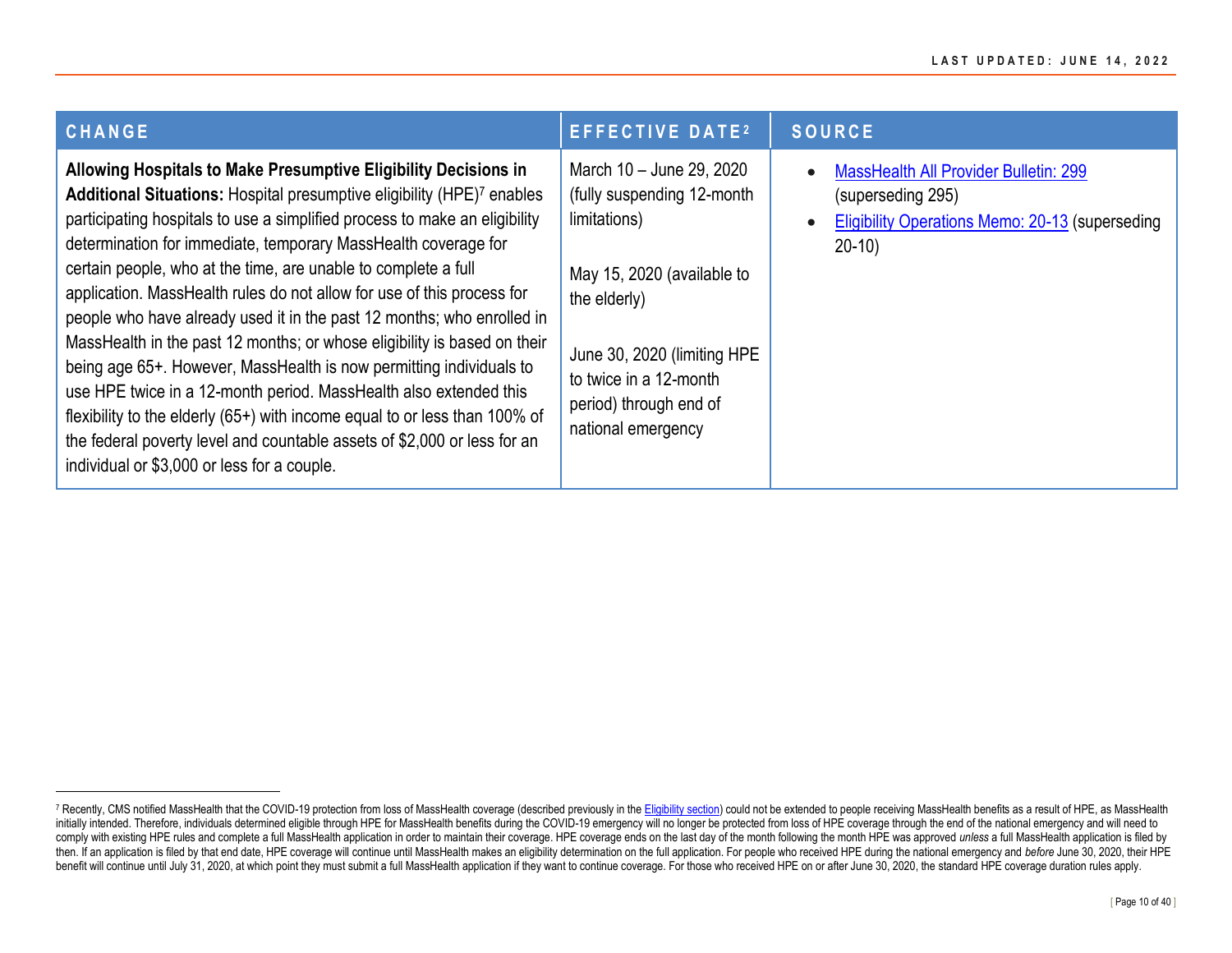<span id="page-10-0"></span>

| <b>CHANGE</b>                                                                                                                                                                                                                                                                                                                                                                                                                                                                                                                                                                                                                                                                                                                                                 | <b>EFFECTIVE DATE2</b>                                                                    | SOURCE                                                                                                                                                                                                                                          |
|---------------------------------------------------------------------------------------------------------------------------------------------------------------------------------------------------------------------------------------------------------------------------------------------------------------------------------------------------------------------------------------------------------------------------------------------------------------------------------------------------------------------------------------------------------------------------------------------------------------------------------------------------------------------------------------------------------------------------------------------------------------|-------------------------------------------------------------------------------------------|-------------------------------------------------------------------------------------------------------------------------------------------------------------------------------------------------------------------------------------------------|
| Home & Community Based Services (HCBS) Expanded Eligibility:<br>MassHealth operates ten HCBS waivers all of which offer enhanced<br>services in the community to certain individuals who would otherwise<br>require long term institutional care. MassHealth eliminated the 90-day<br>minimum stay requirement in the Moving Forward Plan (MFP) $8$ waivers<br>and certain other HCBS waivers that target individuals currently in<br>institutional care. MassHealth also raised the upper age limit for the<br>Children's Autism Spectrum Disorder waiver from under age 9 to<br>under age 10. For all ten waivers, level of care assessments may be<br>conducted by telephone or live video and annual re-assessments may<br>be postponed for up to a year. | March 1, $2020 - six months$<br>after the end of the federal<br>public health emergency   | <b>CMS Approval of Appendix K (April 2020)</b><br>$\bullet$<br><b>Appendix K - Emergency Preparedness and</b><br>Response and COVID-19 Addendum (April<br>Amendments)<br><b>CMS Approval of Extension of HCBS Flexibilities</b><br>(March 2021) |
| <b>MASSHEALTH: APPEALS</b>                                                                                                                                                                                                                                                                                                                                                                                                                                                                                                                                                                                                                                                                                                                                    |                                                                                           |                                                                                                                                                                                                                                                 |
| Lengthening the Appeal Period to 120 Days: MassHealth members<br>now have 120 days instead of 30 to appeal any decision denying,<br>reducing, or terminating their MassHealth coverage or services.                                                                                                                                                                                                                                                                                                                                                                                                                                                                                                                                                           | April 7, 2020 – end of the<br>month that the federal<br>public health emergency<br>ends   | <b>Eligibility Operations Memo: 21-09 (superseding</b><br>$02-09$<br>3/26/20 CMS Approval of 1st 1135 waiver<br>request                                                                                                                         |
| Telephone Hearings: All appeal hearings will be by telephone or live<br>video instead of in person.                                                                                                                                                                                                                                                                                                                                                                                                                                                                                                                                                                                                                                                           | April 7, $2020 - end$ of the<br>month that the federal<br>public health emergency<br>ends | MassHealth COVID-19 FAQs<br><b>Eligibility Operations Memo: 02-09</b>                                                                                                                                                                           |

<sup>8</sup> Moving Forward Plan (MFP) waivers are HCBS waivers designed to help MassHealth-eligible individuals move from a nursing facility or chronic disease, rehabilitation, or psychiatric hospital back to their community. The MF making the move from the facility to the community easier and by providing community-based services.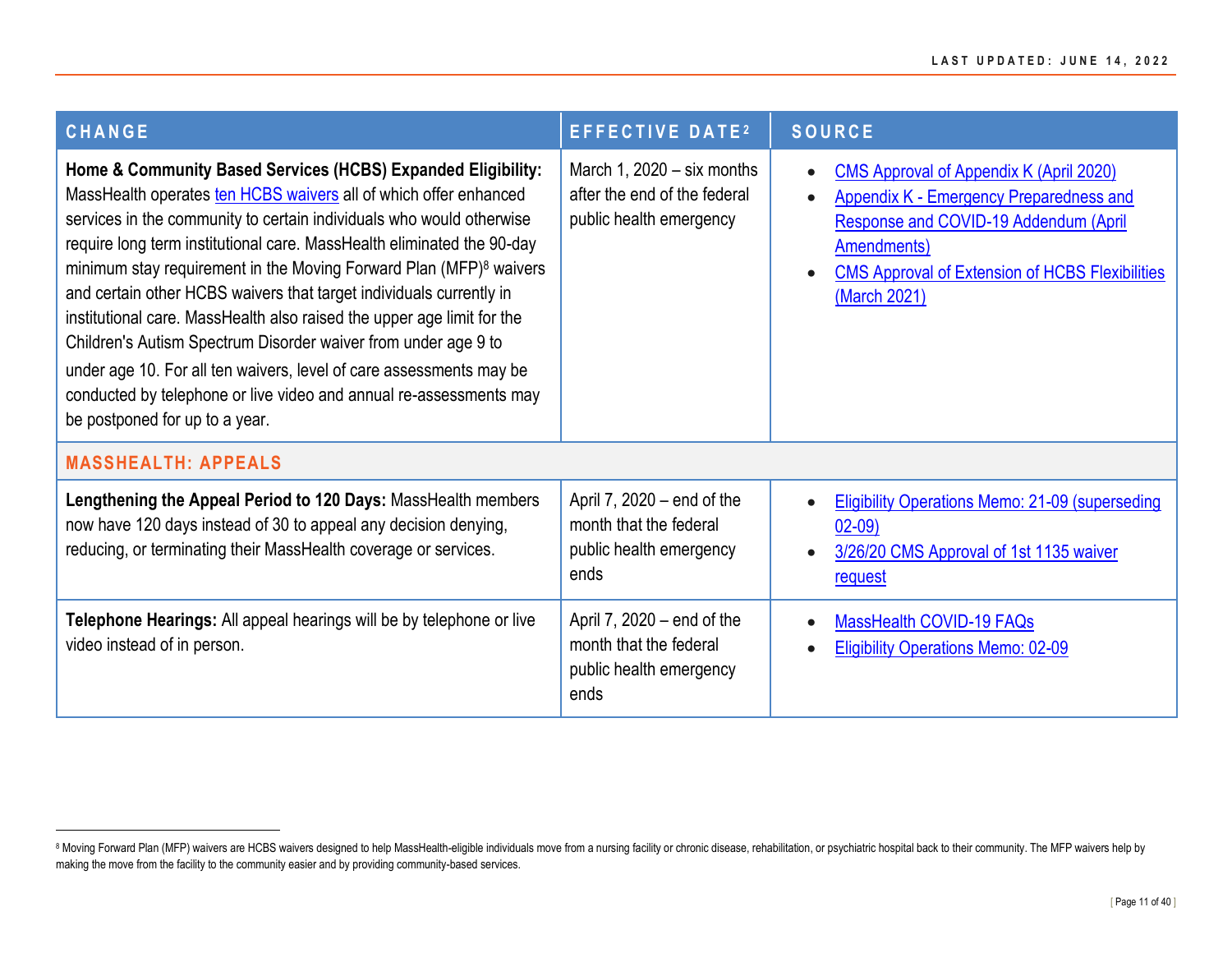<span id="page-11-0"></span>

| <b>CHANGE</b>                                                                                                                                                                                                                                                                                                                                                                                                                                                                                                                                                                                                                                                                                                  | <b>EFFECTIVE DATE2</b>                                                                                                                                                                                                                                                                                                                   | <b>SOURCE</b>                                                                                                                                                                                                                                                                                                                                                                                                                                                                     |
|----------------------------------------------------------------------------------------------------------------------------------------------------------------------------------------------------------------------------------------------------------------------------------------------------------------------------------------------------------------------------------------------------------------------------------------------------------------------------------------------------------------------------------------------------------------------------------------------------------------------------------------------------------------------------------------------------------------|------------------------------------------------------------------------------------------------------------------------------------------------------------------------------------------------------------------------------------------------------------------------------------------------------------------------------------------|-----------------------------------------------------------------------------------------------------------------------------------------------------------------------------------------------------------------------------------------------------------------------------------------------------------------------------------------------------------------------------------------------------------------------------------------------------------------------------------|
| <b>MASSHEALTH: ACCESS TO BENEFITS<sup>9</sup></b>                                                                                                                                                                                                                                                                                                                                                                                                                                                                                                                                                                                                                                                              |                                                                                                                                                                                                                                                                                                                                          |                                                                                                                                                                                                                                                                                                                                                                                                                                                                                   |
| Waiver of Referral Requirement: MassHealth members no longer<br>need a referral to receive any medically necessary covered service that<br>would otherwise require a referral.                                                                                                                                                                                                                                                                                                                                                                                                                                                                                                                                 | March 10, 2020 – end of<br>federal public health<br>emergency                                                                                                                                                                                                                                                                            | Fee for Service, PCC Plan and Primary Care<br>ACO: MassHealth All Provider Bulletin: 291 and<br>319<br>Managed Care Plans: Managed Care Entity<br>Bulletin: 22 and 66                                                                                                                                                                                                                                                                                                             |
| Telehealth Coverage Expanded: MassHealth providers can deliver<br>almost any MassHealth-covered service to MassHealth members via<br>telehealth (telephone-only or live video). The October 2021 All Provider<br>Bulletin identifies certain categories of services, such as surgery and<br>personal care services, that are ineligible for delivery via telehealth.<br>Telehealth allows a patient to talk to and be treated by a health care<br>provider by telephone or live video without having to go into the<br>provider's office.<br>In an October 2021 Bulletin MassHealth indicated that it did not<br>anticipate any significant changes in its telehealth policies until at least<br>January 2023. | Beginning March 12, 2020.<br>Rate parity was established<br>between telehealth and in-<br>person for all services until<br>at least December 31,<br>2022; for chronic disease<br>management until two<br>years after the end of the<br>state emergency<br>declaration (June 2023);<br>and permanently for<br>behavioral health services. | MassHealth All Provider Bulletin - Updated<br>$\bullet$<br>Telehealth Policy: 327 (October 2021)<br><b>MassHealth All Provider Bulletin: 324</b><br>(September 2021) - Updating 303, 298, 289,<br>291, and 294<br><b>Guidance for Long-Term Services and Supports</b><br>$\bullet$<br>(LTSS) Providers (for telehealth updates for<br>certain types of LTSS providers)<br><b>Managed Care Entity Bulletin: 68 (September</b><br>2021)<br>Chapter 260, Acts of 2020 (January 2021) |

<sup>&</sup>lt;sup>9</sup> The Massachusetts state emergency ended on June 15, 2021. MassHealth is reviewing flexibilities initially tied to the state emergency and will be updating bulletins on the status of various policies.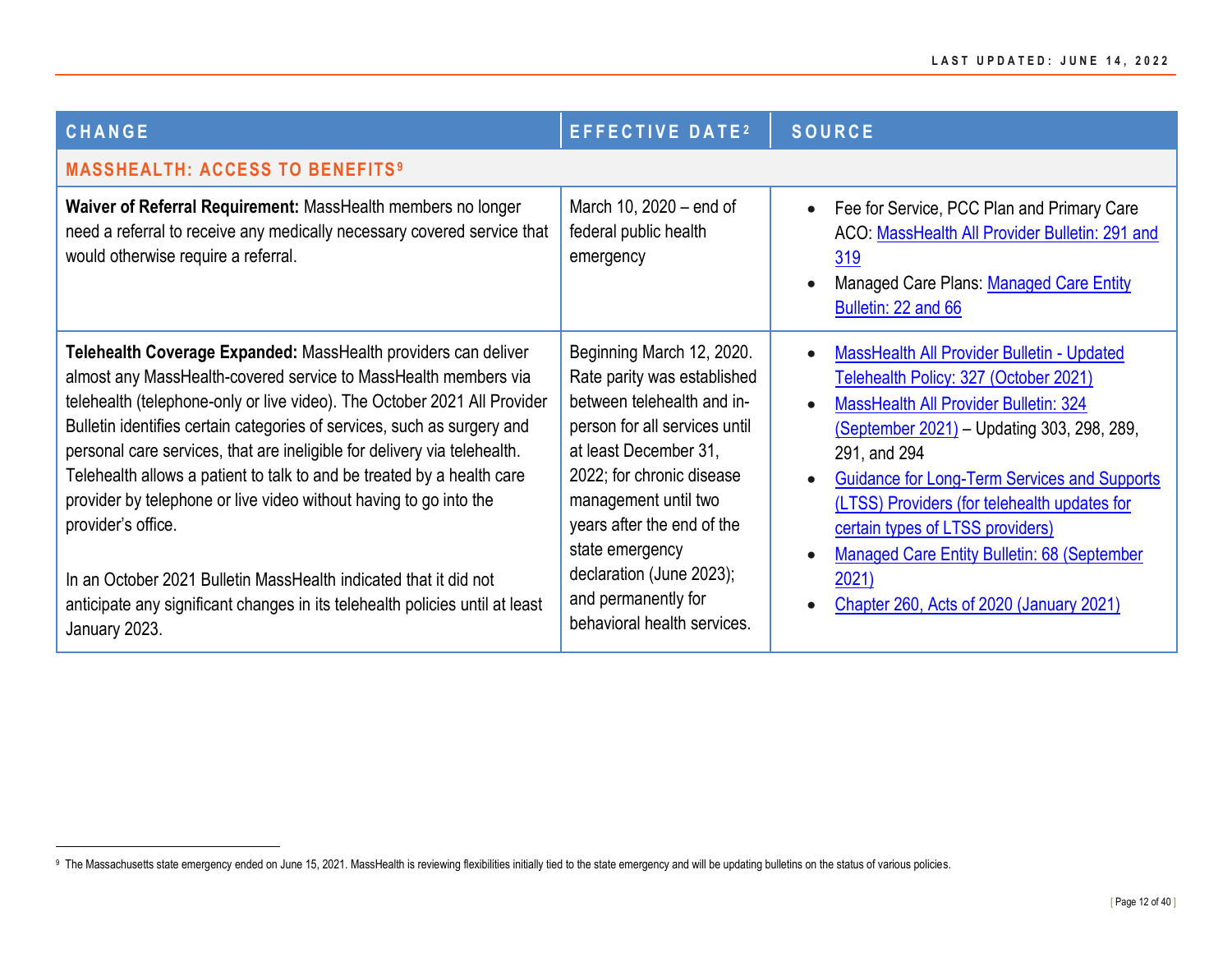| <b>CHANGE</b>                                                                                                                                                                                                                                                                                                                                                                                                                                                                                   | <b>EFFECTIVE DATE2</b>                                              | <b>SOURCE</b>                                                                                                                                                                                                             |
|-------------------------------------------------------------------------------------------------------------------------------------------------------------------------------------------------------------------------------------------------------------------------------------------------------------------------------------------------------------------------------------------------------------------------------------------------------------------------------------------------|---------------------------------------------------------------------|---------------------------------------------------------------------------------------------------------------------------------------------------------------------------------------------------------------------------|
| Alternative Telehealth Providers: If MassHealth members were not<br>feeling well or had symptoms of COVID-19 and could not reach their<br>doctors right away, they could access immediate telehealth services<br>through the following providers: Galileo, Maven, or Doctor on Demand.<br>A telehealth provider would discuss the member's symptoms and risk of<br>COVID-19 exposure and would recommend a type of care the member<br>should receive and could prescribe medications as needed. | April 2020 - September 30,<br>2020                                  | MassHealth COVID-19 Member Info<br>$\bullet$<br><b>Telehealth Network Provider Bulletin 1</b>                                                                                                                             |
| 90-Day Supply of Prescription Drugs and Medical Supplies:<br>MassHealth members can now get up to a 90-day supply of most<br>prescription drugs and medical supplies (they were previously limited to<br>30 days). This includes supplies from pharmacies, durable medical<br>equipment providers, and oxygen and respiratory equipment providers.                                                                                                                                              | March 14, 2020 - end of<br>federal public health<br>emergency       | MassHealth Pharmacy Facts: 141, 142, and 167<br>MassHealth All Provider Bulletins: 289, 291 and<br>319<br>MassHealth COVID-19-Providers: Guidance for<br><b>LTSS Providers</b><br>Managed Care Entity Bulletin: 22 and 66 |
| Early Refills for Prescription Drugs: MassHealth members can get<br>refills of existing prescriptions earlier than current rules otherwise allow,<br>so long as at least one refill remains on the prescription.<br>This policy and several other pharmacy flexibilities ended on July 15,<br>2020.                                                                                                                                                                                             | March 14 - July 15, 2020                                            | <b>MassHealth Pharmacy Facts: 150 (superseding</b><br>141 and 142)<br><b>MassHealth All Provider Bulletin: 289</b><br><b>Managed Care Entity Bulletin: 22</b>                                                             |
| Payment for Home Delivery of Prescription Drugs: MassHealth will<br>now reimburse pharmacies for home delivery.                                                                                                                                                                                                                                                                                                                                                                                 | For dates of delivery after<br>March 31, 2020 -<br>permanent change | MassHealth Pharmacy Facts: 145 and 167<br>$\bullet$<br><b>MassHealth All Provider Bulletin: 319</b><br><b>Managed Care Entity Bulletin: 66</b>                                                                            |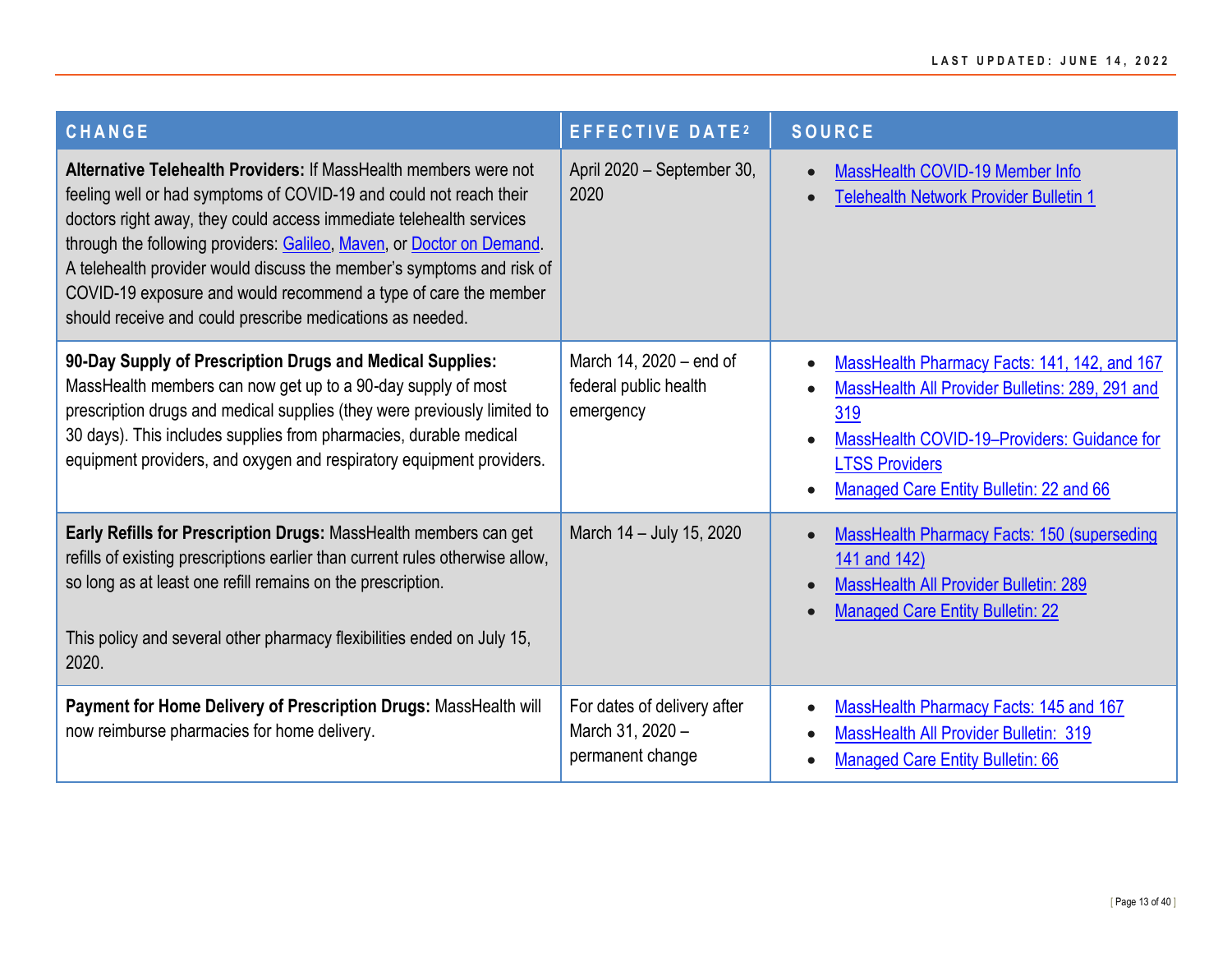| <b>CHANGE</b>                                                                                                                                                                                                                                                                                                                                                                                                                                                                  | <b>EFFECTIVE DATE2</b>                                        | <b>SOURCE</b>                                                                                                                                                                                        |
|--------------------------------------------------------------------------------------------------------------------------------------------------------------------------------------------------------------------------------------------------------------------------------------------------------------------------------------------------------------------------------------------------------------------------------------------------------------------------------|---------------------------------------------------------------|------------------------------------------------------------------------------------------------------------------------------------------------------------------------------------------------------|
| Generic Albuterol Inhalers Covered: In addition to covering albuterol<br>inhaler prescriptions for the brand name ProAir, MassHealth<br>temporarily covered any generic equivalent of ProAir. MassHealth<br>ended this flexibility on October 12, 2020.                                                                                                                                                                                                                        | March 20 - October 12,<br>2020                                | MassHealth Pharmacy Facts: 154 (superseding<br>142)<br><b>MassHealth Pharmacy Facts: 142</b><br><b>MassHealth All Provider Bulletin: 291</b><br>$\bullet$<br><b>Managed Care Entity Bulletin: 22</b> |
| Personal Protective Equipment Program for COVID-19 Positive<br>Members: MassHealth will provide personal protective equipment<br>(PPE) to members receiving certain in-home services and supports<br>who are COVID-19 positive or presumed to be positive. To request<br>PPE, members may call the MassHealth LTSS Provider Service Line<br>toll-free, at 844-368-5184.                                                                                                        | April 10, 2020 - until further<br>notice                      | PPE Program for COVID-19 Members                                                                                                                                                                     |
| Personal Care Attendant (PCA) Overtime Limits: While prior<br>authorization for overtime is still encouraged, MassHealth is<br>suspending PCA overtime limits. Therefore, PCA users no longer need<br>prior approval from MassHealth for a PCA to work more than 50 hours<br>in one week. PCAs are people who help MassHealth members who<br>have permanent or chronic disabilities with their activities of daily living,<br>such as meal preparation, bathing, and dressing. | March 10, 2020 - end of<br>federal public health<br>emergency | MassHealth PCA Bulletin: 10 (September 2021)<br>$\bullet$<br>MassHealth COVID-19-Providers: Guidance for<br><b>LTSS Providers</b><br><b>MassHealth Information for PCA Consumers</b>                 |
| Help for Members Whose PCA is Unavailable: MassHealth members<br>whose PCAs are unavailable may now receive home health aide<br>services from home health agencies to fill the gap in services.<br>MassHealth members may call MassHealth OPTIONS at 844-422-6277<br>for help in getting connected to services.                                                                                                                                                                | March 10, 2020 - end of<br>federal public health<br>emergency | Home Health Agency Bulletin: 65 (superseding<br>56 and 57)<br><b>MassHealth Information for PCA Consumers</b>                                                                                        |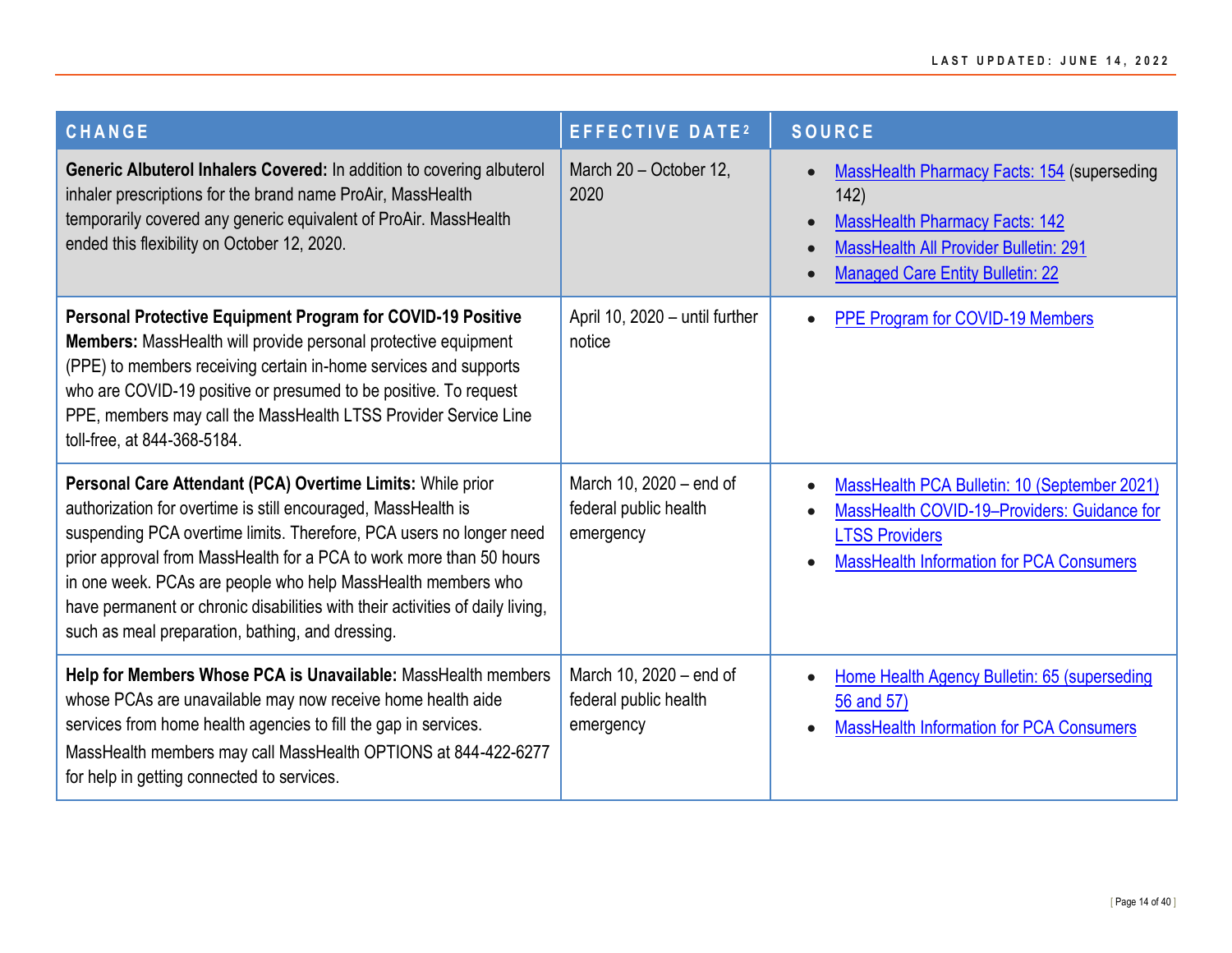| <b>CHANGE</b>                                                                                                                                                                                                                                                                                                                                                                                                                                                                                                                                                                                                                                                                                                                                                            | <b>EFFECTIVE DATE2</b>                                                                         | <b>SOURCE</b>                                                                                                                                                                                                                                                                                                                       |
|--------------------------------------------------------------------------------------------------------------------------------------------------------------------------------------------------------------------------------------------------------------------------------------------------------------------------------------------------------------------------------------------------------------------------------------------------------------------------------------------------------------------------------------------------------------------------------------------------------------------------------------------------------------------------------------------------------------------------------------------------------------------------|------------------------------------------------------------------------------------------------|-------------------------------------------------------------------------------------------------------------------------------------------------------------------------------------------------------------------------------------------------------------------------------------------------------------------------------------|
| Home Health Agencies Employing Aides to Provide PCA Services<br>May Hire Family Members: MassHealth will not pay a PCA to deliver<br>services to the PCA's spouse, minor child, or adult child if the PCA is<br>the child's legal guardian. However, this limitation does not apply to<br>home health agencies; they may hire a family member as a home<br>health aide to provide PCA services when a member is experiencing a<br>gap in their existing PCA services.                                                                                                                                                                                                                                                                                                    | March 10, 2020 – end of<br>federal public health<br>emergency                                  | Home Health Agency Bulletin: 65 (superseding<br>56 and 57)                                                                                                                                                                                                                                                                          |
| <b>Automatically Adjusted PCA Hours for PCA Consumers Whose</b><br>School or Day Programs Have Closed: MassHealth members who<br>have PCAs and also attend school or a day program ordinarily have<br>one set of PCA hours for the days they attend school or a day program<br>and a higher number of approved PCA hours for days they don't attend.<br>While schools and day programs were closed, MassHealth<br>automatically adjusted PCA hours to the higher number of hours for<br>non-attendance days for 90 days. This automatic adjustment continued<br>for members who attend day programs through September 30, 2020.<br>Adjustments during the 2020-21 school year and for day programs after<br>October 1, 2020, will be determined on a case-by-case basis. | March 16 - June 26, 2020<br>(school closing) or<br>September 30, 2020 (day<br>program closing) | MassHealth COVID-19-Providers: Guidance for<br>$\bullet$<br><b>LTSS Providers</b><br><b>MassHealth Adult Day Health Bulletin 19 (August</b><br>2020)<br>MassHealth Day Habilitation Bulletin 12 (August<br>2020)<br>MassHealth HCBS Waiver Provider Bulletin 5<br>(September 2020)<br>MassHealth email communication<br>$(9-15-20)$ |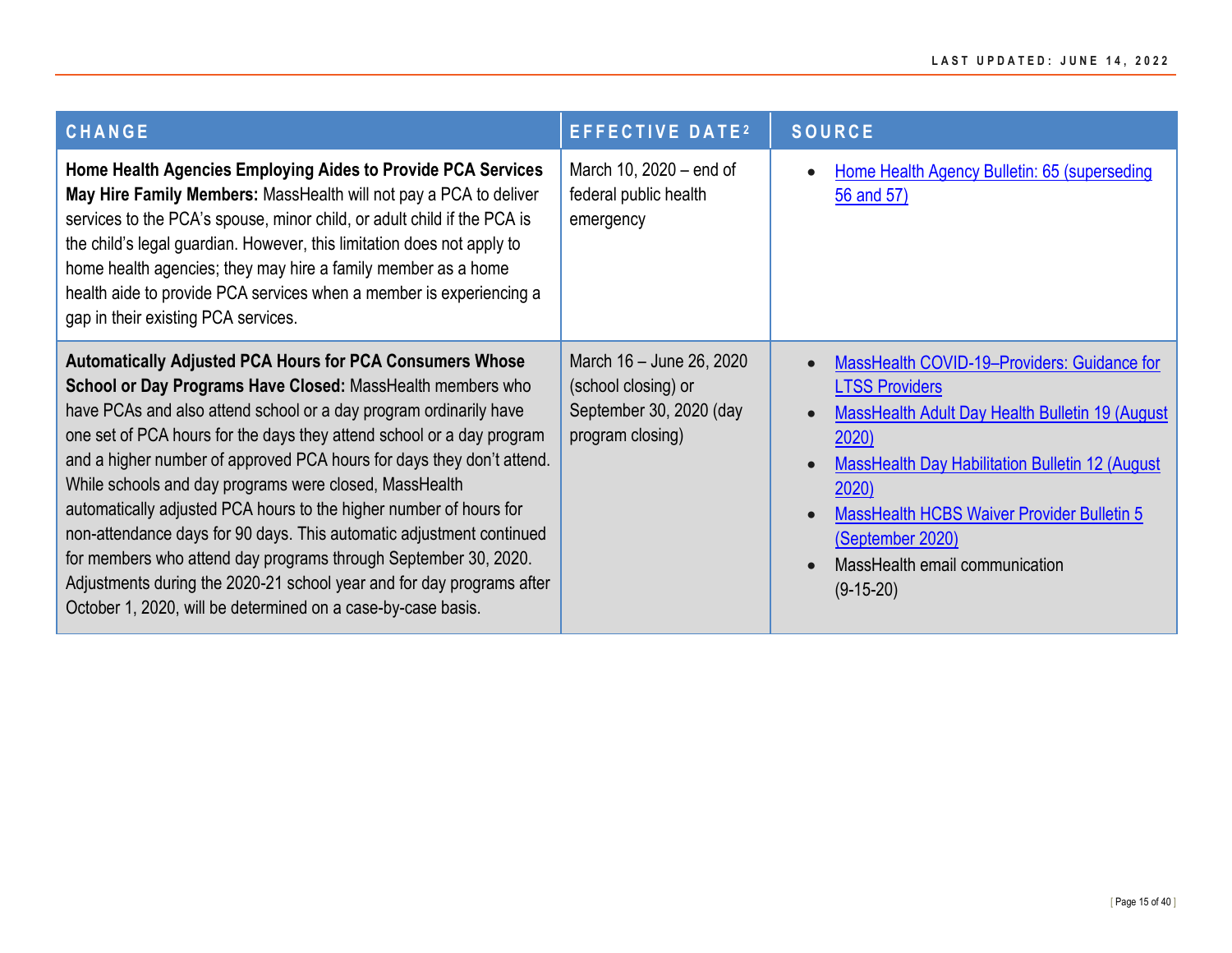| <b>CHANGE</b>                                                                                                                                                                                                                                                                                                                                                                                                                                                                                                                                                                                                            | <b>EFFECTIVE DATE2</b>                                                                    | <b>SOURCE</b>                                                                                                                                      |
|--------------------------------------------------------------------------------------------------------------------------------------------------------------------------------------------------------------------------------------------------------------------------------------------------------------------------------------------------------------------------------------------------------------------------------------------------------------------------------------------------------------------------------------------------------------------------------------------------------------------------|-------------------------------------------------------------------------------------------|----------------------------------------------------------------------------------------------------------------------------------------------------|
| <b>Option to Request 90-Day Extension of PCA Services Without</b><br><b>Reevaluation:</b> If a member's prior authorization for PCA hours is set to<br>expire, the provider responsible for requesting prior authorization for<br>continued services may request a 90-day extension of current PCA<br>services, instead of a full reevaluation. If more hours are needed, a<br>reevaluation is required but may be done by telephone or live video.<br>Other flexibilities also allowed including oral signatures in place of wet<br>signatures if in-person visits are not feasible due to COVID-19-related<br>factors. | March 16, 2020 – end of<br>federal public health<br>emergency                             | MassHealth PCA Bulletin: 10 (September 2021)<br>$\bullet$<br><b>MassHealth LTSS Provider Information: Updates</b><br>Related to COVID-19 (6-10-20) |
| <b>Streamlined Prior Authorization Requirements for Durable Medical</b><br><b>Equipment and Supplies, and Oxygen and Respiratory Equipment</b><br>and Supplies: MassHealth is authorizing delivery of many types of<br>equipment and supplies prior to submission of prior authorization<br>requests and documentation. The documentation must still be<br>submitted, but it may now be submitted after delivery of services.<br>Wheelchairs, other mobility devices, and certain services still require<br>authorization prior to delivery.                                                                             | March 16, 2020 – end of<br>federal public health<br>emergency, or until further<br>notice | <b>MassHealth Durable Medical Equipment Bulletin</b><br>$\bullet$<br>26 (superseding Guidance for LTSS Providers)                                  |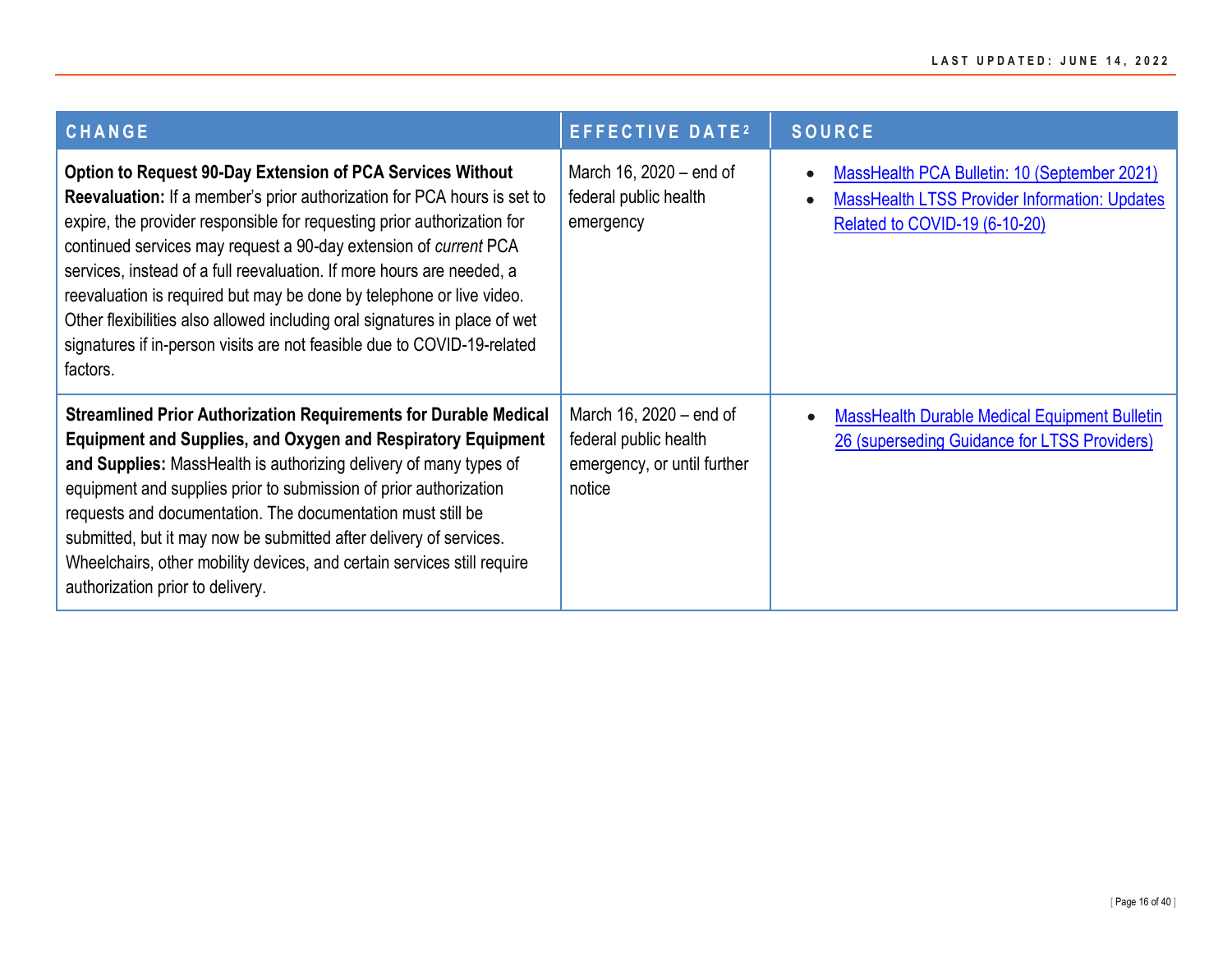| <b>CHANGE</b>                                                                                                                                                                                                                                                                                                                                                                                                                                                                                                                                                                                                                                                                                                                                                                                                                                                                                                                                                                                                                                                                    | <b>EFFECTIVE DATE<sup>2</sup></b>                                                                                | <b>SOURCE</b>                                                                                                                                                               |
|----------------------------------------------------------------------------------------------------------------------------------------------------------------------------------------------------------------------------------------------------------------------------------------------------------------------------------------------------------------------------------------------------------------------------------------------------------------------------------------------------------------------------------------------------------------------------------------------------------------------------------------------------------------------------------------------------------------------------------------------------------------------------------------------------------------------------------------------------------------------------------------------------------------------------------------------------------------------------------------------------------------------------------------------------------------------------------|------------------------------------------------------------------------------------------------------------------|-----------------------------------------------------------------------------------------------------------------------------------------------------------------------------|
| Increased Flexibility for Providers of Long-Term Services and<br>Supports (LTSS): New guidance extends many kinds of flexibility to<br>providers of LTSS for people with disabilities and chronic conditions<br>such as PCAs, home health agencies, durable medical equipment<br>providers, and nursing facilities, among others. The flexibility includes<br>options to extend existing authorization periods, to allow assessments<br>and reevaluations by telehealth, to continue payment for patients who<br>cannot be safely discharged due to COVID-19, and other changes that<br>vary by type of service.<br>Some kinds of LTSS provide assistance with activities of daily living<br>(such as eating, bathing, and dressing) and instrumental activities of<br>daily living (such as preparing meals, managing medication, and<br>housekeeping). Other kinds provide skilled services and/or services in a<br>facility setting, including nursing facility care, adult day health programs,<br>home health agency services, and personal care services, among<br>others. | Start and end dates vary,<br>but most flexibilities<br>continue during federal<br>public health emergency        | MassHealth COVID-19-Providers: Guidance for<br><b>LTSS Providers</b><br>MassHealth COVID-19 Guidance for Home<br><b>Health Agencies and PCAs</b>                            |
| <b>Children's Behavioral Health Initiative (CBHI)-Initial</b><br>Assessments: CBHI initial assessments can now be done by<br>telephone. CBHI delivers an enhanced continuum of home- and<br>community-based behavioral health services for children with significant<br>behavioral, emotional, and mental health needs.                                                                                                                                                                                                                                                                                                                                                                                                                                                                                                                                                                                                                                                                                                                                                          | March 12, 2020 - 90 days<br>from the end of the MA<br>state emergency (June 15,<br>2021) or until further notice | <b>MassHealth All Provider Bulletin: 298</b><br><b>MassHealth All Provider Bulletin: 314 (March)</b><br>2021)<br><b>FAQs for Children Receiving CBHI During</b><br>COVID-19 |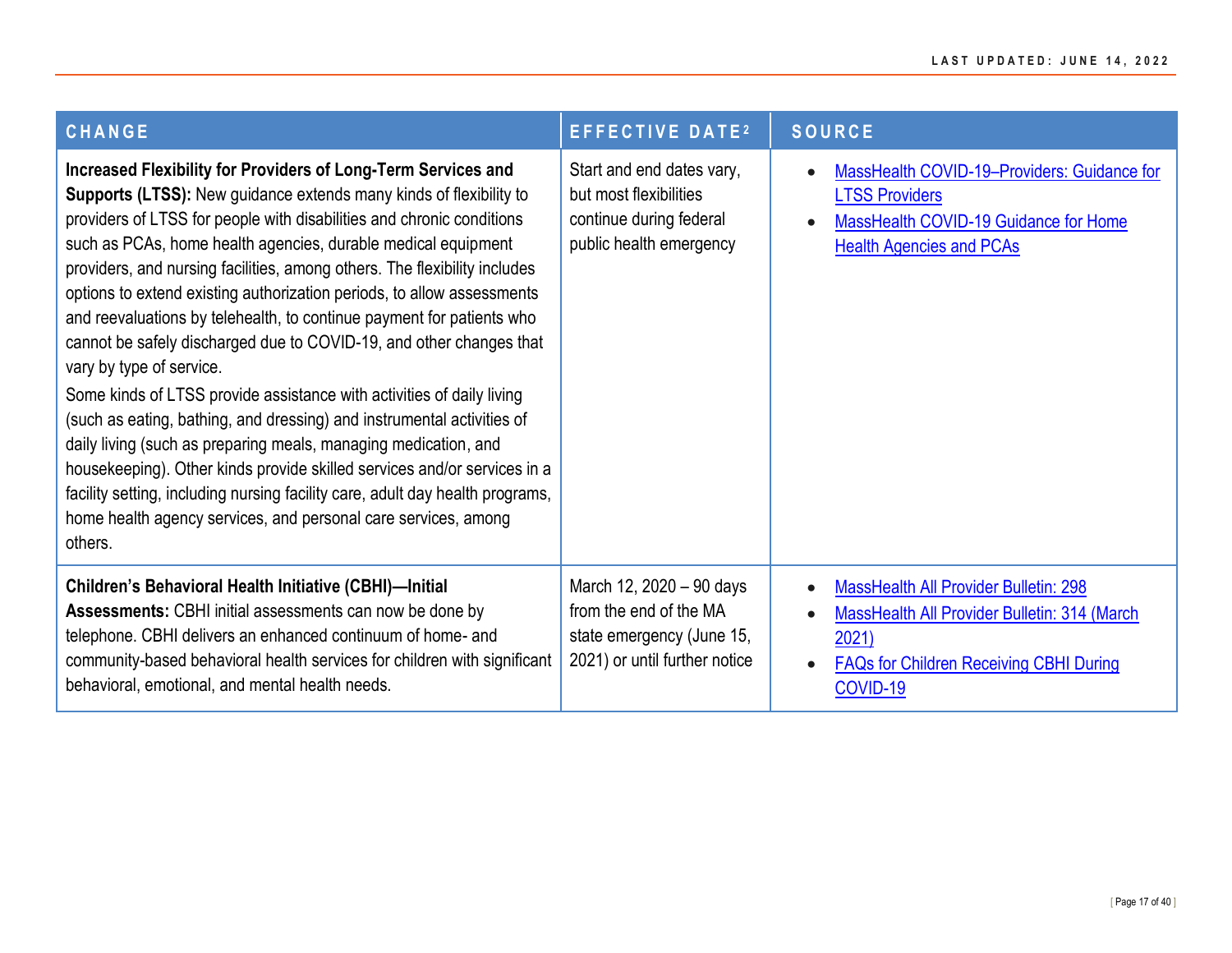| <b>CHANGE</b>                                                                                                                                                                                                                                                                                                                                                                                                                                                                                                                                                                                                                                                                             | <b>EFFECTIVE DATE<sup>2</sup></b> | <b>SOURCE</b>                                                                    |
|-------------------------------------------------------------------------------------------------------------------------------------------------------------------------------------------------------------------------------------------------------------------------------------------------------------------------------------------------------------------------------------------------------------------------------------------------------------------------------------------------------------------------------------------------------------------------------------------------------------------------------------------------------------------------------------------|-----------------------------------|----------------------------------------------------------------------------------|
| Early Intervention Eligibility Extended for Children Transitioning to<br>School-Based Services: Early Intervention (EI) is available to children<br>up to age 3 after which children with special needs transition to school-<br>based services. Because the COVID-19 pandemic has made the<br>transition from EI to school-based services more difficult, MassHealth is<br>now continuing to pay for EI services for children who turn 3 between<br>March 15 and August 31, 2020, and meet certain other conditions.<br>Coverage will remain in place until the child(ren) has successfully<br>transitioned to school-based services, or until October 15, 2020,<br>whichever is sooner. | March 15 - October 15,<br>2020    | <b>Early Intervention Bulletin: 3</b><br><b>Managed Care Entity Bulletin: 34</b> |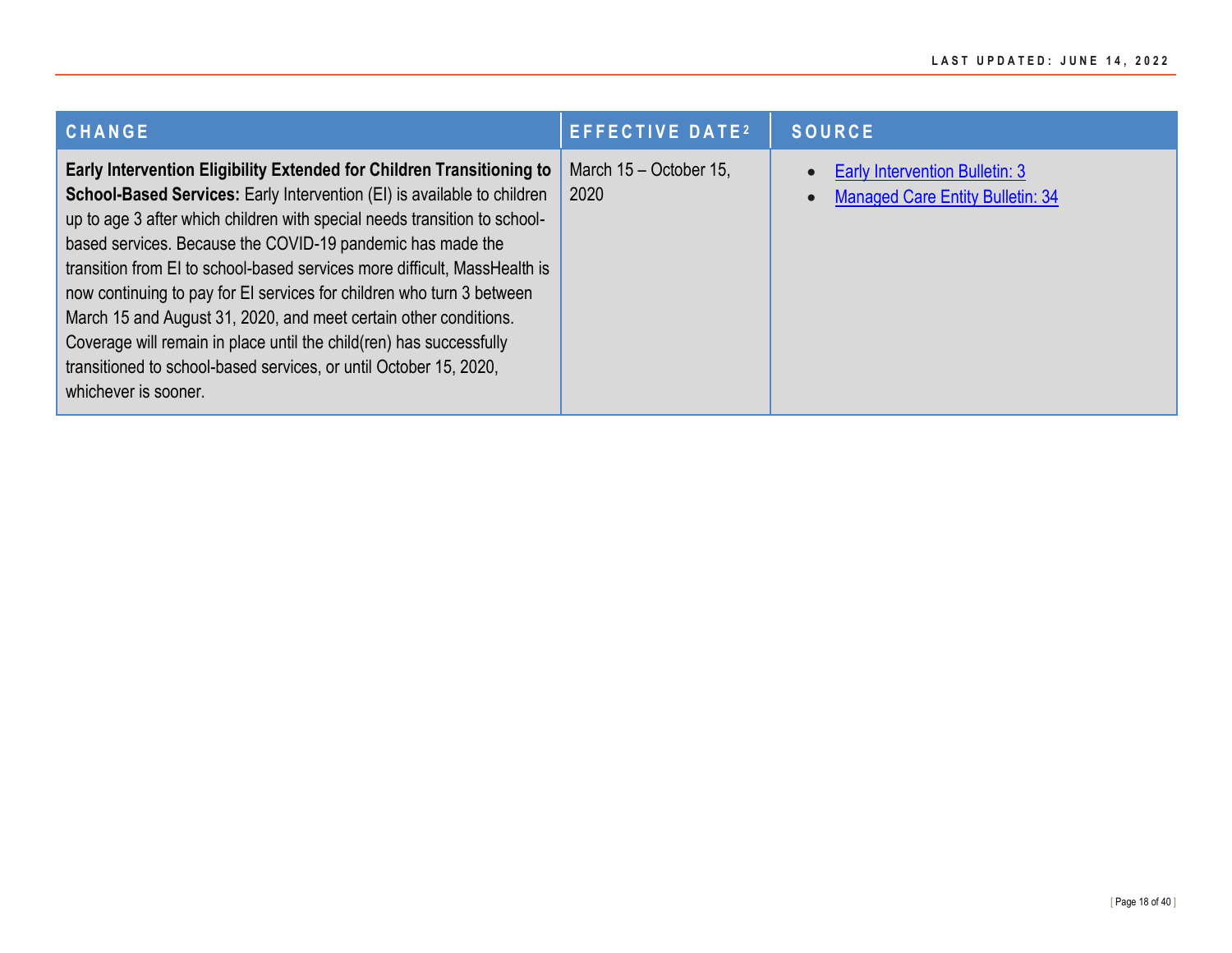| <b>CHANGE</b>                                                                                                                                                                                                                                                                                                                                                                                                                                                                                                                                                                                                                                                                                                                                                                                                                                                                                                                                                                                                                                                                                                                                                                  | <b>EFFECTIVE DATE2</b>                                                                  | <b>SOURCE</b>                                                                                                                                                                                                                                                                                                                                                                      |
|--------------------------------------------------------------------------------------------------------------------------------------------------------------------------------------------------------------------------------------------------------------------------------------------------------------------------------------------------------------------------------------------------------------------------------------------------------------------------------------------------------------------------------------------------------------------------------------------------------------------------------------------------------------------------------------------------------------------------------------------------------------------------------------------------------------------------------------------------------------------------------------------------------------------------------------------------------------------------------------------------------------------------------------------------------------------------------------------------------------------------------------------------------------------------------|-----------------------------------------------------------------------------------------|------------------------------------------------------------------------------------------------------------------------------------------------------------------------------------------------------------------------------------------------------------------------------------------------------------------------------------------------------------------------------------|
| HCBS Enhanced Services: In response to COVID-19, MassHealth<br>enhanced services in all ten HCBS waivers (described above) to<br>include: Equipment such as smartphones or tablets costing up to \$500<br>from typical vendors in the community if needed to obtain HCBS by<br>telehealth; home-delivered meals including from commercial kitchens;<br>an increase to the current 30 day limit on respite services; provision of<br>certain waiver services such as a PCAs or companions in hospital or<br>short-term nursing facility settings.<br>In June, CMS approved a second amendment for the Community Living<br>Adult Support waivers. This amendment increased the one-time funding<br>available if a member has a short-term change in needs that cannot be<br>accommodated within the limits of the waiver from a maximum payment<br>of \$5,000 to \$10,000.<br>Individuals enrolled in a HCBS waiver program should have a case<br>manager from an Aging Services Access Point (ASAP), Department of<br>Developmental Services, Massachusetts Rehab Commission, or<br>UMass Medical who can provide more information on how to obtain<br>these enhanced services. | March 1, $2020 - six$ months<br>after the end of the federal<br>public health emergency | <b>CMS Approval of Appendix K (April 2020)</b><br>Appendix K - Emergency Preparedness and<br>Response and COVID-19 Addendum (April 2020<br>amendments))<br>CMS Approval of Appendix K (June 2020)<br>Appendix K - Emergency Preparedness and<br>Response and COVID-19 Addendum (June 2020<br>amendments)<br><b>CMS Approval of Extension of HCBS Flexibilities</b><br>(March 2021) |
| <b>MBTA Offered Rides for PCAs in its Door-to-Door Paratransit</b><br>Program (RIDE): RIDE customers could book the RIDE for their PCAs'<br>trips to and from the customers' homes.                                                                                                                                                                                                                                                                                                                                                                                                                                                                                                                                                                                                                                                                                                                                                                                                                                                                                                                                                                                            | April 24, 2020 - August<br>2020                                                         | <b>MBTA Announcement (end of program</b><br>confirmed by communication with MBTA)                                                                                                                                                                                                                                                                                                  |
| Nonemergency Transportation for Members Who May Have<br>COVID-19: Members under investigation for or known to have COVID-<br>19 could use ambulance or wheelchair van transportation if their<br>provider completed a Medical Necessity Form.                                                                                                                                                                                                                                                                                                                                                                                                                                                                                                                                                                                                                                                                                                                                                                                                                                                                                                                                  | March 10 - end of MA state<br>emergency (June 15, 2021)                                 | <b>MassHealth Transportation Bulletin: 17</b>                                                                                                                                                                                                                                                                                                                                      |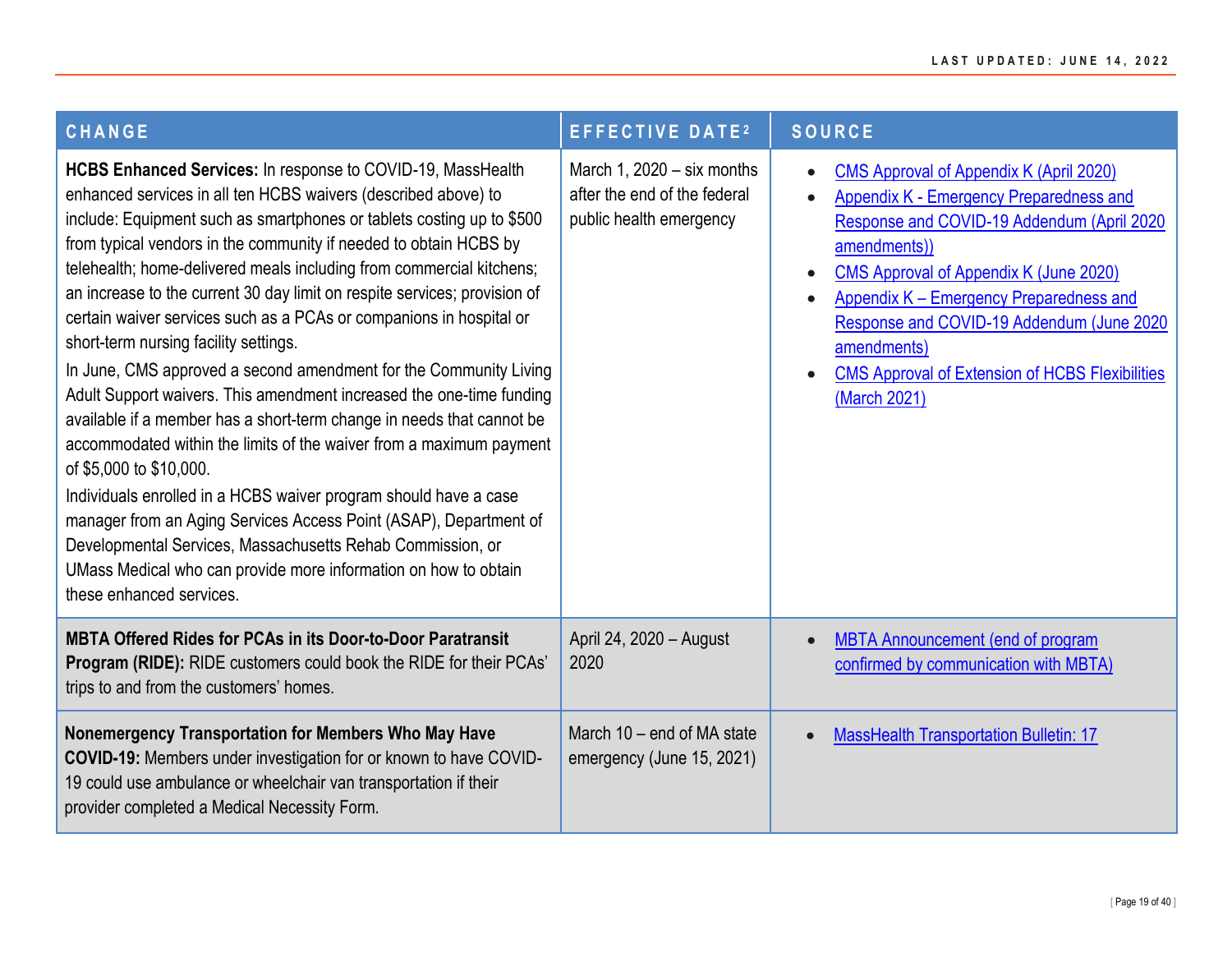<span id="page-19-0"></span>

| <b>CHANGE</b>                                                                                                                                                                                                                                                                                                                                                                                                                                                                                                                                                                                                                                                                                                                                                                                                                                                                                                                                                  | <b>EFFECTIVE DATE2</b>                                            | <b>SOURCE</b>                                                                                                                  |
|----------------------------------------------------------------------------------------------------------------------------------------------------------------------------------------------------------------------------------------------------------------------------------------------------------------------------------------------------------------------------------------------------------------------------------------------------------------------------------------------------------------------------------------------------------------------------------------------------------------------------------------------------------------------------------------------------------------------------------------------------------------------------------------------------------------------------------------------------------------------------------------------------------------------------------------------------------------|-------------------------------------------------------------------|--------------------------------------------------------------------------------------------------------------------------------|
| New Website with COVID-19 Resources and Information                                                                                                                                                                                                                                                                                                                                                                                                                                                                                                                                                                                                                                                                                                                                                                                                                                                                                                            |                                                                   | <b>MassHealth COVID-19 Updates for Applicants</b><br>and Members<br><b>MassHealth COVID-19 Updates for Providers</b>           |
| <b>HEALTH CONNECTOR PROGRAMS</b>                                                                                                                                                                                                                                                                                                                                                                                                                                                                                                                                                                                                                                                                                                                                                                                                                                                                                                                               |                                                                   |                                                                                                                                |
| Health Connector Temporarily Limited Certain Adverse Actions: In<br>March 2020, the Health Connector stopped terminating coverage or<br>reducing the level of help paying for health insurance for its members if<br>they fail to respond to a Request for Information.<br>The Health Connector rolled back this protection in preparation for the<br>2021 Open Enrollment period. In late July/early August 2020, the<br>Health Connector sent new RFIs to members who were previously sent<br>RFIs and didn't respond, but were protected under this COVID-19<br>policy. Those members had an additional 30 days to respond to the<br>new RFIs. If the member did not respond, the Health Connector made a<br>decision based on the data available or terminated coverage if no data<br>was available in accordance with its pre-COVID-19 policies.<br>MassHealth members in the same household remain protected in their<br>current coverage by MassHealth. | March 15 - Late July/early<br>August 2020                         | 3-27-20 Assister Update<br>Update for MA Health Training Forum (4-28-20)<br><b>Health Connector MTF Presentation (7-20-20)</b> |
| April Terminations Delayed: The Health Connector delayed ending<br>coverage based on nonpayment of premiums that were scheduled for<br>April 1, to enable members to apply for a premium deferral program.                                                                                                                                                                                                                                                                                                                                                                                                                                                                                                                                                                                                                                                                                                                                                     | April 17 was the last day to<br>apply for the deferral<br>program | 4-2-10 Assister Update                                                                                                         |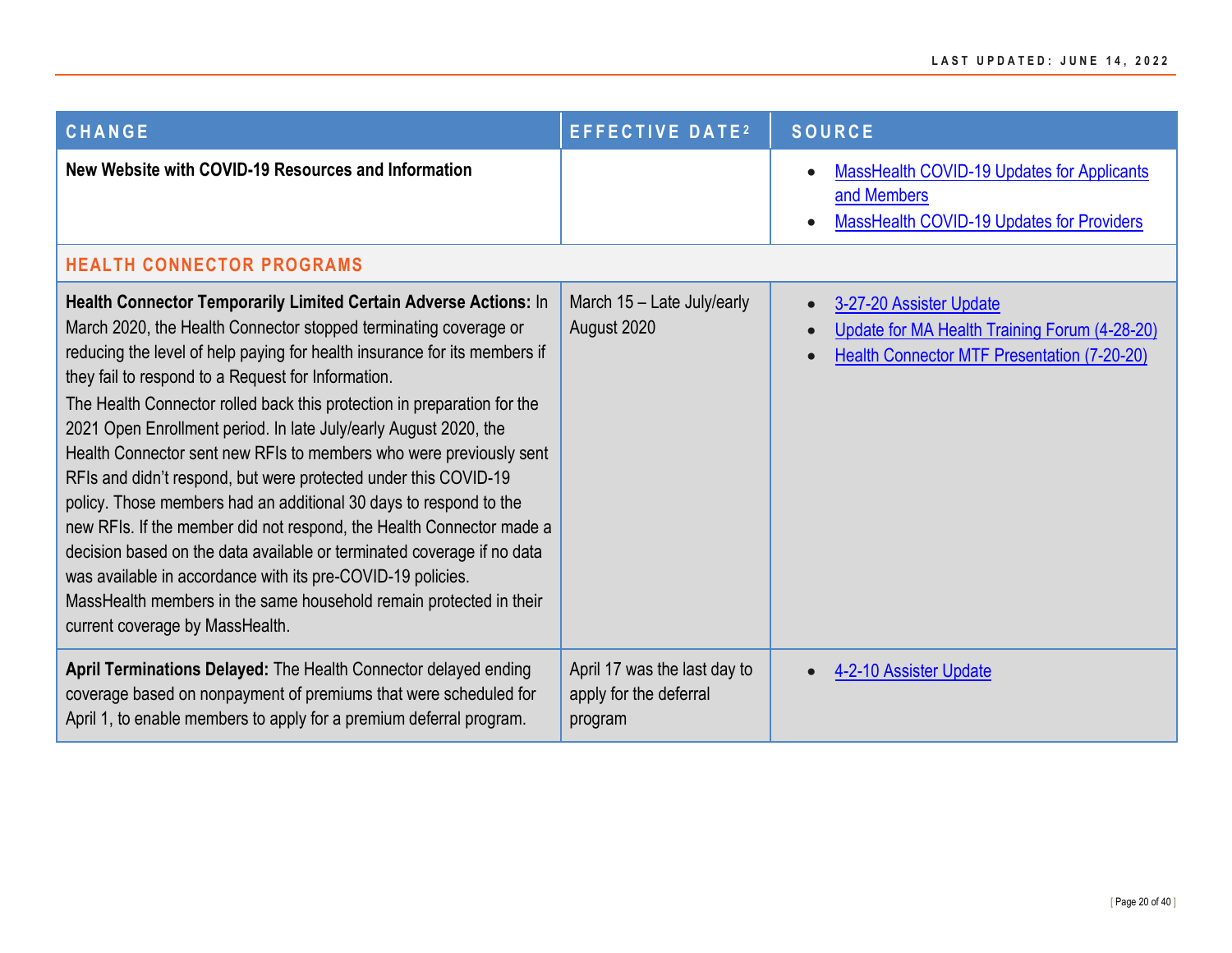| <b>CHANGE</b>                                                                                                                                                                                                                                                                                                                                                                                                                                                                                                                                                                                                                                                                                                                                                                                                                                                                                                                                                                                                                                                                                                                                                                                                                                                                                                                                                                                                            | <b>EFFECTIVE DATE2</b>                                                                                                                                                                                            | <b>SOURCE</b>                                                                                                                                                                                         |
|--------------------------------------------------------------------------------------------------------------------------------------------------------------------------------------------------------------------------------------------------------------------------------------------------------------------------------------------------------------------------------------------------------------------------------------------------------------------------------------------------------------------------------------------------------------------------------------------------------------------------------------------------------------------------------------------------------------------------------------------------------------------------------------------------------------------------------------------------------------------------------------------------------------------------------------------------------------------------------------------------------------------------------------------------------------------------------------------------------------------------------------------------------------------------------------------------------------------------------------------------------------------------------------------------------------------------------------------------------------------------------------------------------------------------|-------------------------------------------------------------------------------------------------------------------------------------------------------------------------------------------------------------------|-------------------------------------------------------------------------------------------------------------------------------------------------------------------------------------------------------|
| Premium Hardship Waivers Available for COVID-19-Related<br>Hardship: The Health Connector has revised its application form for<br>ConnectorCare enrollees requesting a hardship waiver or reduction of<br>current or past due premiums. The form now includes a waiver for<br>hardship based on a large increase in essential expenses in the past<br>six months due to the COVID-19 pandemic.                                                                                                                                                                                                                                                                                                                                                                                                                                                                                                                                                                                                                                                                                                                                                                                                                                                                                                                                                                                                                           | Ongoing                                                                                                                                                                                                           | <b>Premium Payment Help Options</b><br>$\bullet$<br><b>Premium Waiver or Reduction Application Form</b><br>$\bullet$                                                                                  |
| Health Connector Enrollment: Applicants can enroll in health<br>insurance through the Health Connector during the annual open<br>enrollment period, which generally begins on November 1 and extends<br>through January 23 of the following year or during a Special Enrollment<br>Period (SEP) at any time of year. There is an automatic SEP for<br>individuals newly eligible for ConnectorCare (available to people with<br>incomes of 300% of the federal poverty level [FPL] or less). For the<br>2022 calendar year, the Health Connector created a new SEP for<br>ConnectorCare eligible individuals whose income does not exceed<br>150% FPL to enable them to enroll or change plans one time per month<br>during 2022. For all others to enroll in health insurance through the<br>Health Connector outside of the annual open enrollment period, they<br>must show they experienced a "qualifying event" such as loss of<br>coverage due to job loss.<br>Beginning on April 6, 2022, the Health Connector online application<br>includes a check box to authorize auto-enrollment into a zero premium<br>contribution health plan for ConnectorCare eligible people with income<br>of 150% FPL or less who do not select a plan on their own.<br>For 2021 coverage, the Health Connector extended the open<br>enrollment period several times due to the pandemic and it finally<br>closed on July 23, 2021. | Open Enrollment for 2022:<br>November 1, 2021 -<br>January 23, 2022.<br>New SEP announced April<br>12, 2022 for calendar year<br>2022.<br>New auto-enrollment option<br>began April 6, 2022 for<br>2022 coverage. | <b>Health Connector Website</b><br>$\bullet$<br>MTF Announcement of New SEP (April 12,<br>$\bullet$<br>2022)<br><b>MTF Announcement of New Auto-Enrollment</b><br>$\bullet$<br>Option (April 6, 2022) |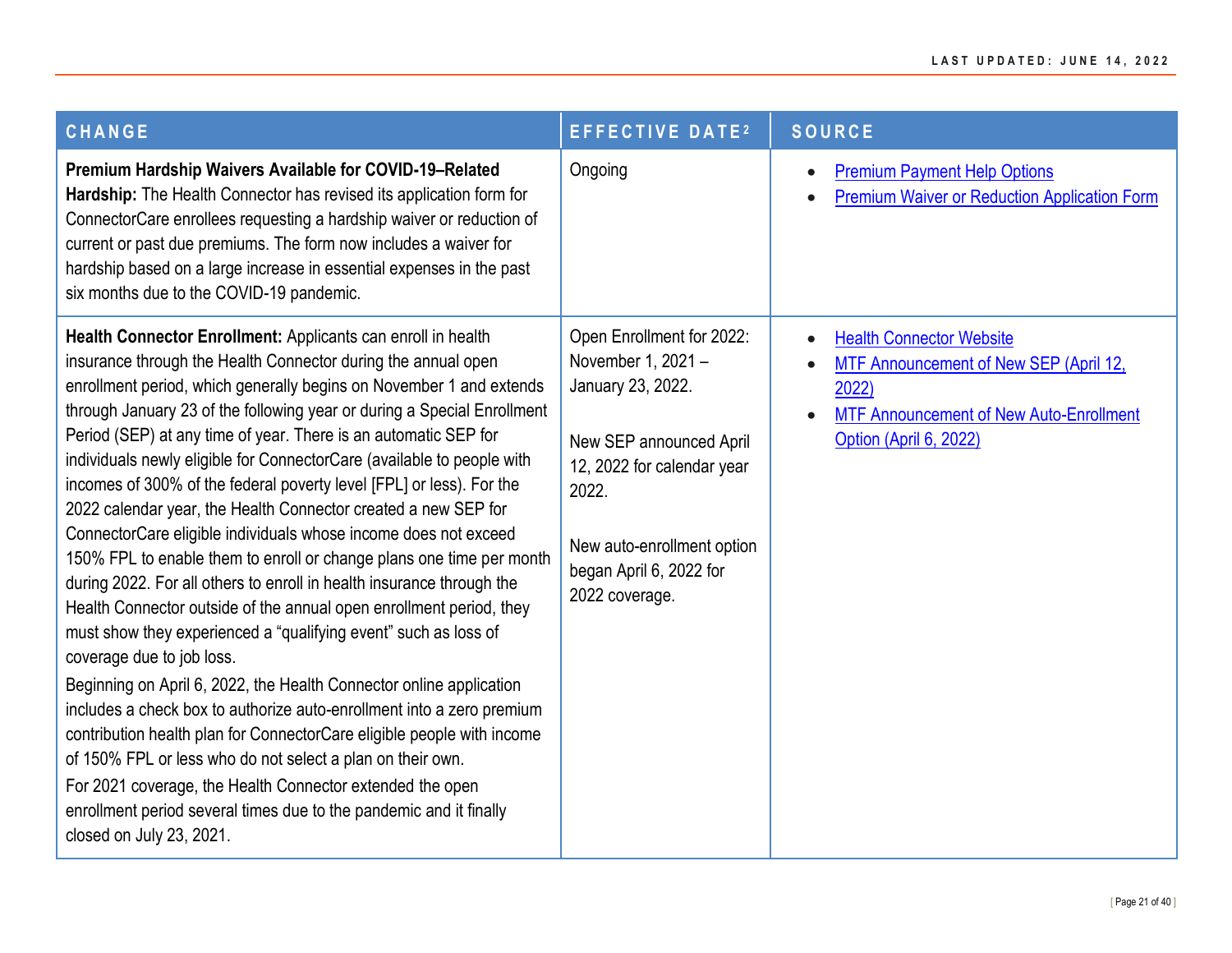| <b>CHANGE</b>                                                                                                                                                                                                                                                                                                                                                                                                                                                                                                                                                                                                      | <b>EFFECTIVE DATE2</b>                                                                                                                                                                                                                                                                                          | <b>SOURCE</b>                                                                                                                                                             |
|--------------------------------------------------------------------------------------------------------------------------------------------------------------------------------------------------------------------------------------------------------------------------------------------------------------------------------------------------------------------------------------------------------------------------------------------------------------------------------------------------------------------------------------------------------------------------------------------------------------------|-----------------------------------------------------------------------------------------------------------------------------------------------------------------------------------------------------------------------------------------------------------------------------------------------------------------|---------------------------------------------------------------------------------------------------------------------------------------------------------------------------|
| More Affordable Premium Contributions for More People in 2021<br>and 2022: On March 11, 2021, ARPA authorized lowering the<br>percentage of income that eligible individuals are expected to contribute<br>toward their coverage through the Health Connector and increased the<br>amount of the federal premium tax credit for 2021 and 2022. It also<br>extended premium tax credits for the first time to individuals with<br>income over 400% of the federal poverty level (FPL) in 2021 and 2022.<br>In 2021, 400% FPL for an individual is \$51,528 annually and \$106,008<br>annually for a family of four. | April and May 2021 -<br>Recalculation of advanced<br>premium tax credits<br>(APTCs) for current<br>enrollees* with an effective<br>date of May and June 2021<br>Beginning in May 2021 -<br>APTC calculations for new<br>applicants with income over<br>400% FPL<br>*Current enrollees in<br>unsubsidized Health | Health Connector FAQ about the American<br><b>Rescue Plan</b><br>H.R.1319 - American Rescue Plan Act of 2021<br>§9662 (premium tax credits in 2021 and 2022)<br>$\bullet$ |
|                                                                                                                                                                                                                                                                                                                                                                                                                                                                                                                                                                                                                    | Connector plans who never<br>applied for help paying their<br>premiums, must reapply.                                                                                                                                                                                                                           |                                                                                                                                                                           |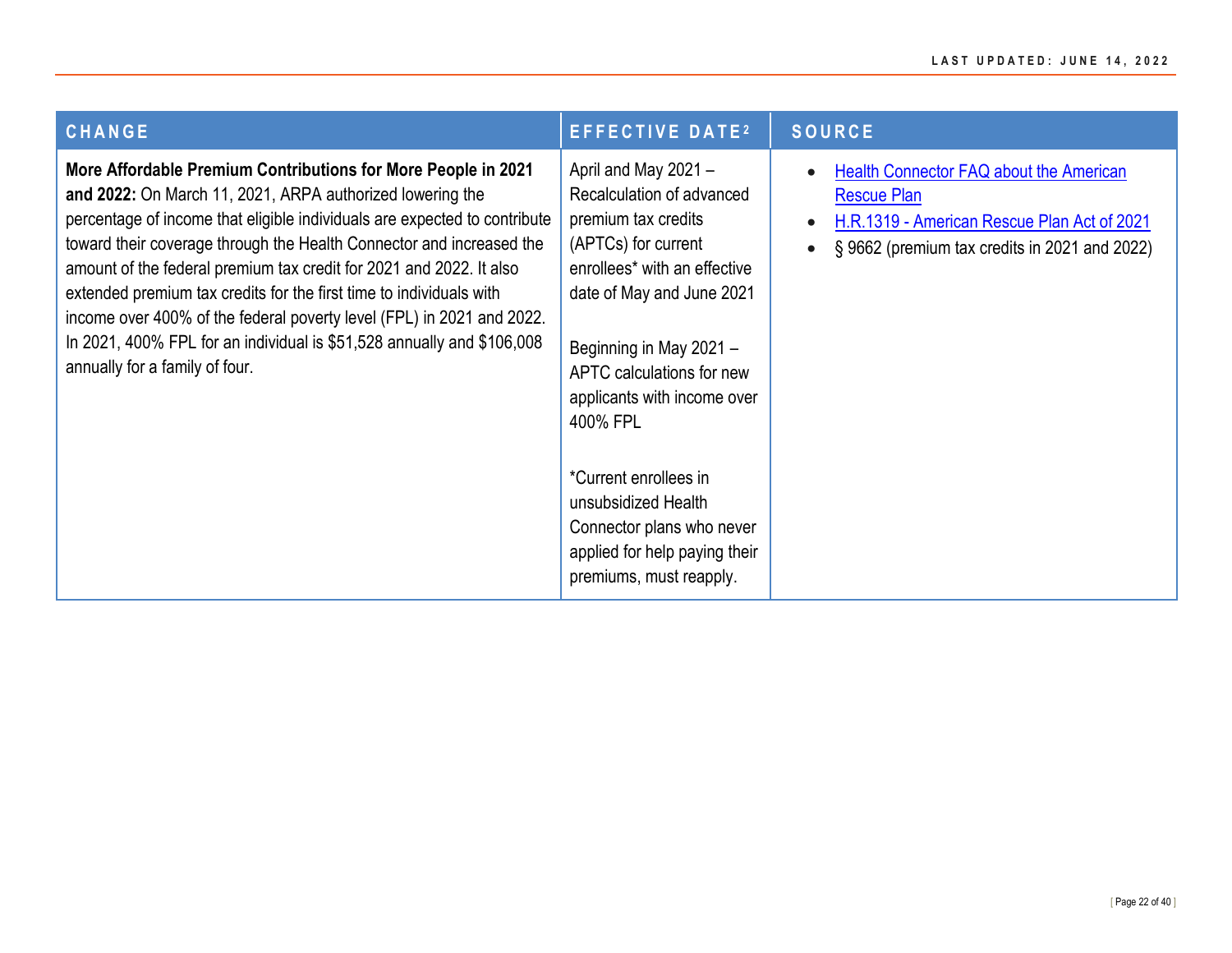| <b>CHANGE</b>                                                                                                                                                                                                                                                                                                                                                                                                                                                                                                                                                                                                                                                                                                                                                                                                                                                                                                                                                                                                                                                                                                                                                                                                                                                                                                                                                                                                                                                                        | <b>EFFECTIVE DATE2</b>                                                                                                                                                                                                                                                                                                                                                                                                                                                                                            | <b>SOURCE</b>                                                                                                                                                                                                                                                                                                                                                                                                                                        |
|--------------------------------------------------------------------------------------------------------------------------------------------------------------------------------------------------------------------------------------------------------------------------------------------------------------------------------------------------------------------------------------------------------------------------------------------------------------------------------------------------------------------------------------------------------------------------------------------------------------------------------------------------------------------------------------------------------------------------------------------------------------------------------------------------------------------------------------------------------------------------------------------------------------------------------------------------------------------------------------------------------------------------------------------------------------------------------------------------------------------------------------------------------------------------------------------------------------------------------------------------------------------------------------------------------------------------------------------------------------------------------------------------------------------------------------------------------------------------------------|-------------------------------------------------------------------------------------------------------------------------------------------------------------------------------------------------------------------------------------------------------------------------------------------------------------------------------------------------------------------------------------------------------------------------------------------------------------------------------------------------------------------|------------------------------------------------------------------------------------------------------------------------------------------------------------------------------------------------------------------------------------------------------------------------------------------------------------------------------------------------------------------------------------------------------------------------------------------------------|
| <b>Updated Treatment of Unemployment Income (UI) will Affect</b><br>Premium Tax Credits in 2020 and 2021: ARPA made three significant<br>changes to the treatment of UI and premium tax credits.<br>1. For calendar year 2021, ARPA provides that anyone who<br>received one week or more of UI in 2021 will be treated as if<br>their 2021 annual income were 133 % FPL for purposes of<br>calculating APTC. This means that 2021 UI recipients will all be<br>financially eligible for ConnectorCare Plan Type 2A <sup>10</sup> with no<br>premium contribution, no deductible, and modest copays<br>regardless of their annual income in 2021. The Health<br>Connector anticipates being able to calculate APTCs under this<br>new rule in July 2021. To qualify, 2021 UI recipients must be<br>enrolled in a health plan through the Health Connector and<br>must still meet the non-financial eligibility rules for premium tax<br>credits.<br>During calendar year 2020, all forms of UI including the added<br>\$600 per week and the later \$300 per week "bump" (that<br>MassHealth did not count as income) were counted in<br>determining eligibility for APTCs. However, ARPA created a<br>deduction of up to \$10,200 in UI from calendar year 2020 to be<br>excluded from adjusted gross income. This may enable tax<br>filers to qualify for a larger premium tax credit on their 2020 tax<br>return.<br>3. ARPA waived any overpayment of APTCs for 2020 tax filers. | In 2021, recalculation of<br>APTCs for UI recipients<br>estimated to begin in July<br>2021.<br>When filing a tax return for<br>calendar year 2021, a<br>premium tax credit based<br>on 133% FPL for UI<br>recipients for months<br>enrolled in Health<br>Connector plan is available.<br>When filing a tax return for<br>calendar year 2020, UI<br>deduction and waiver of<br>APTC overpayments are<br>available. Note, the IRS has<br>extended the 2020 tax filing<br>deadline from April 15 to<br>May 17, 2021. | Health Connector FAQ about the American<br><b>Rescue Plan</b><br><b>IRS Suspends Requirement to Repay Excess</b><br><b>Advance Payments of the 2020 Premium Tax</b><br>Credit (April 2021)<br>H.R.1319 - American Rescue Plan Act of 2021<br>§ 9663 (premium tax credit and<br>$\circ$<br>unemployment income in 2021)<br>§ 9042 (unemployment income<br>$\circ$<br>deduction in 2020)<br>§ 9662 (waiver of APTC overpayments<br>$\circ$<br>in 2020) |

<sup>10</sup> The ConnectorCare plan type that a person qualifies for is based on their income; people with lower incomes are expected to contribute less towards the costs of their coverage. Plan Type 2A is available to those with in 150% FPL,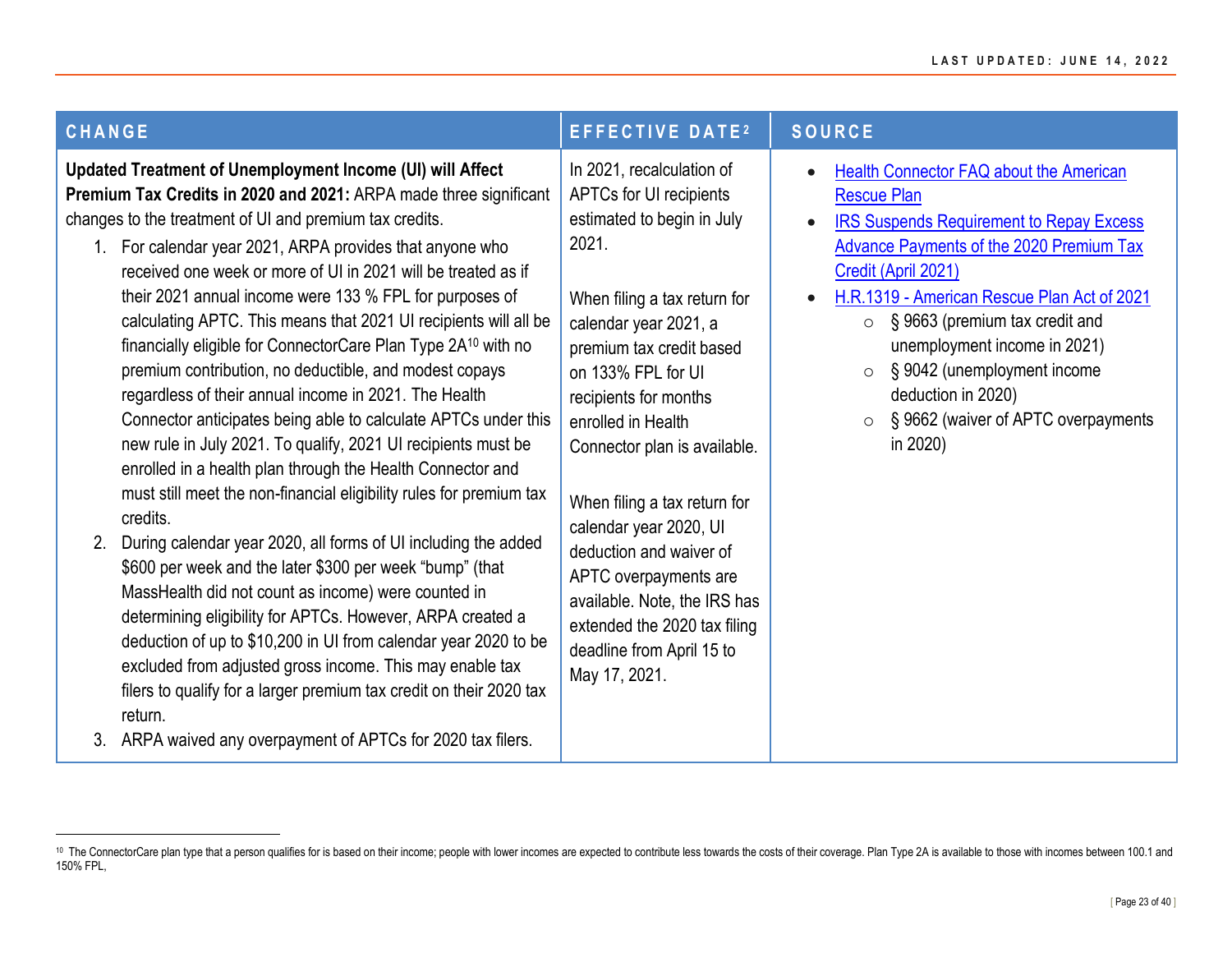| <b>CHANGE</b>                                                                                                                                                                                                                                                                                                                                                                                                                                                                                                                                                                                                                                                                                      | <b>EFFECTIVE DATE2</b>         | <b>SOURCE</b>                                                                                                                                                                                                                                                                                                                                                                                                                        |
|----------------------------------------------------------------------------------------------------------------------------------------------------------------------------------------------------------------------------------------------------------------------------------------------------------------------------------------------------------------------------------------------------------------------------------------------------------------------------------------------------------------------------------------------------------------------------------------------------------------------------------------------------------------------------------------------------|--------------------------------|--------------------------------------------------------------------------------------------------------------------------------------------------------------------------------------------------------------------------------------------------------------------------------------------------------------------------------------------------------------------------------------------------------------------------------------|
| Special Enrollment Period after COBRA <sup>11</sup> Premium Assistance<br>Ends in 2021: ARPA created a new federal benefit to pay for the<br>premium costs of COBRA continuation coverage from April 1 to<br>September 30, 2021 for employees and eligible family members who<br>would have otherwise lost employer-sponsored coverage due to a lay<br>off or reduced hours.<br>The Health Connector has no role in COBRA coverage or COBRA<br>premium assistance, but it did create a new "Special Enrollment Period"<br>triggered by the expiration of COBRA premium assistance in that will<br>enable eligible people to enroll in affordable coverage through the<br>Health Connector in 2021. | July 24 - December 31,<br>2021 | <b>Health Connector FAQ about the American</b><br>$\bullet$<br><b>Rescue Plan</b><br><b>Health Connector Administrative Bulletin 05-21</b><br>$\bullet$<br>U.S. Department of Labor COBRA Premium<br><b>Subsidy</b><br><b>MA Division of Insurance Mini-COBRA Premium</b><br><b>Assistance for Eligible MA Residents</b><br>H.R.1319 - American Rescue Plan Act of 2021<br>$\bullet$<br>§ 9051 (COBRA Premium Assistance)<br>$\circ$ |
| <b>Accelerated Effective Date for Increased Subsidies: For existing</b><br>enrollees who report a drop in income after the 23rd of the month, the<br>Health Connector had made those changes effective as of the first of<br>the following month. However, after July 23, 2020, the Health<br>Connector returned to its standard rule where changes in income<br>reported after the 23 <sup>rd</sup> of the month become effective on the first day of<br>the second month following the reported change.                                                                                                                                                                                          | March 24 - July 23, 2020       | <b>Health Connector Board Meeting Presentation:</b><br><b>Coverage Protection and Expansion During the</b><br>COVID-19 Pandemic (May 2020)<br><b>Health Connector MTF Presentation (7-20-20)</b>                                                                                                                                                                                                                                     |
| Informational Resources for the Newly Unemployed: The Health<br>Connector has resources in English, Spanish, Portuguese, and<br>Mandarin Chinese for those who have lost health insurance that they<br>had through their job.                                                                                                                                                                                                                                                                                                                                                                                                                                                                      |                                | 3-27-20 Assister Update<br>Update for MA Health Training Forum (4-28-20)                                                                                                                                                                                                                                                                                                                                                             |

<sup>&</sup>lt;sup>11</sup> The Consolidated Omnibus Budget Reconciliation Act (COBRA) gives workers and their families who lose their health benefits the right to choose to continue group health benefits provided by their group health plan for under certain circumstances such as voluntary or involuntary job loss, reduction in the hours worked, transition between jobs, death, divorce, and other life events. Qualified individuals may be required to pay the entire 102% of the cost to the plan. COBRA generally requires that group health plans sponsored by employers with 20 or more employees in the prior year offer employees and their families the opportunity for a temporary extension (called continuation coverage) in certain instances where coverage under the plan would otherwise end. For more information see[: https://www.dol.gov/general/topic/health-plans/cobra.](https://www.dol.gov/general/topic/health-plans/cobra)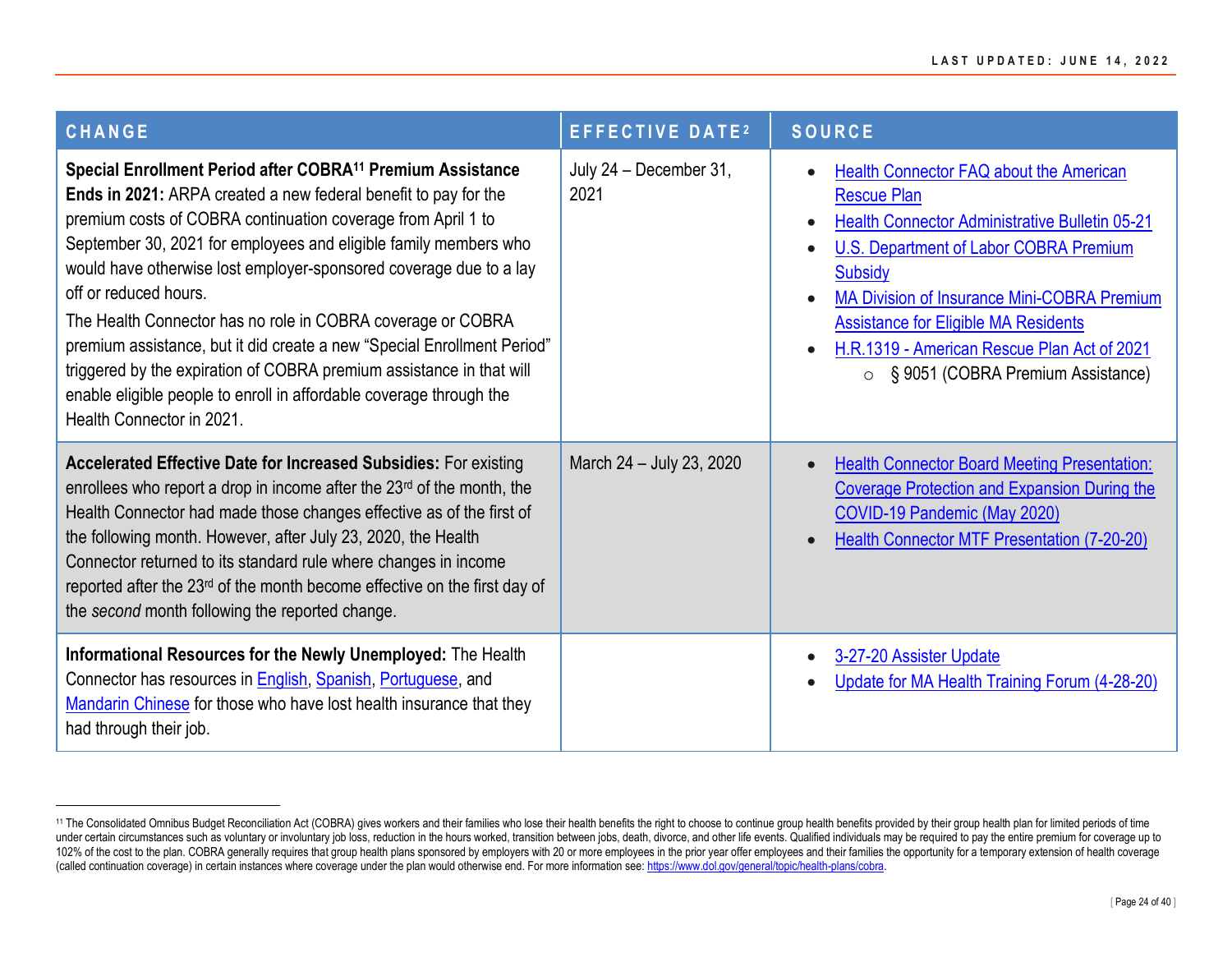| <b>CHANGE</b>                                                                                                                                                                                                                                                                                                                                                                                                                                            | <b>EFFECTIVE DATE<sup>2</sup></b>                                                                                                                                                                                                                                                                                                                                                                                      | <b>SOURCE</b>                                                                                                                                                                                                                             |
|----------------------------------------------------------------------------------------------------------------------------------------------------------------------------------------------------------------------------------------------------------------------------------------------------------------------------------------------------------------------------------------------------------------------------------------------------------|------------------------------------------------------------------------------------------------------------------------------------------------------------------------------------------------------------------------------------------------------------------------------------------------------------------------------------------------------------------------------------------------------------------------|-------------------------------------------------------------------------------------------------------------------------------------------------------------------------------------------------------------------------------------------|
| IRS Recovery Rebate (Economic Impact Payment) Will Not Affect<br><b>ConnectorCare Eligibility or Amount of Premium Tax Credit:</b> The<br>Health Connector will not count the following as income: the first<br>stimulus payment from the IRS (authorized by the CARES Act), the<br>second round of payments (authorized on December 27, 2020 by the<br>Coronavirus Relief Act), or the third round of payments authorized on<br>March 11, 2021 by ARPA. | The CARES Act rebates<br>were payable in advance<br>through December 31,<br>2020, or when 2020 taxes<br>are filed.<br>The IRS and Treasury<br>Department began<br>delivering the second round<br>of Economic Impact<br>Payments on December 29,<br>2020 and can also be<br>claimed on 2020 tax<br>returns.<br>The third round of<br>payments began in March<br>2021 and can also be<br>claimed on 2021 tax<br>returns. | 26 U.S.C. 6409<br><b>Tips for Reporting Income Changes due to</b><br>COVID-19<br><b>Health Connector FAQ</b><br><b>IRS Second Round of Economic Impact</b><br><b>Payments (December 2020)</b><br><b>IRS Third Economic Impact Payment</b> |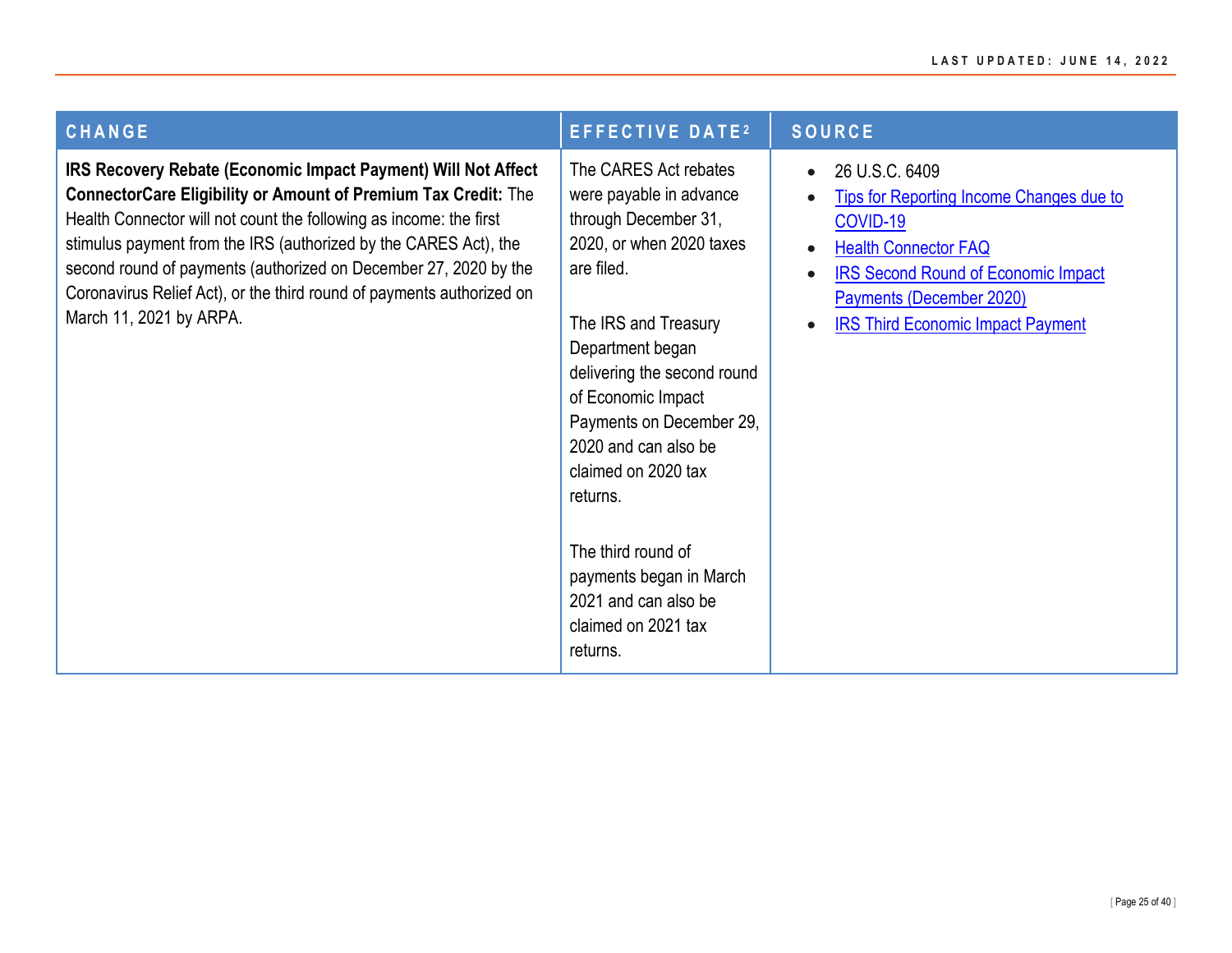| CHANGE                                                                                                                                                                                                                                                                                                                                                                                                                                                                                                                                                                                                                                                                                  | <b>EFFECTIVE DATE2</b>                                                                                                                                                                                                                                                                                           | <b>SOURCE</b>                                                                                                                                                                                                                                                                                        |
|-----------------------------------------------------------------------------------------------------------------------------------------------------------------------------------------------------------------------------------------------------------------------------------------------------------------------------------------------------------------------------------------------------------------------------------------------------------------------------------------------------------------------------------------------------------------------------------------------------------------------------------------------------------------------------------------|------------------------------------------------------------------------------------------------------------------------------------------------------------------------------------------------------------------------------------------------------------------------------------------------------------------|------------------------------------------------------------------------------------------------------------------------------------------------------------------------------------------------------------------------------------------------------------------------------------------------------|
| All Unemployment Benefits—Including Additional \$600/Week and<br>additional \$300/Week-Will Be Counted as Income: The Health<br>Connector counted the additional \$600 per week payment for<br>unemployment insurance (UI) recipients (authorized by the CARES Act)<br>as income, as well the additional \$300 per week in UI disaster relief<br>payments funded by FEMA, known as "Lost Wage Assistance." It will<br>also count the additional \$300 per week in UI payments, authorized on<br>December 27, 2020 by the Coronavirus Relief Act, as income. This<br>differs from MassHealth and HSN, which did not count the additional<br>\$600/week or \$300/week payments as income. | An additional \$300 per<br>week is payable for the<br>weeks from December 27,<br>2020 - March 12, 2021<br>The additional \$600 per<br>week was payable for the<br>weeks from March 29 to<br>July 25, 2020<br>The additional \$300 per<br>week was payable for the<br>weeks from August 1 to<br>September 5, 2020 | Tips for Reporting Income Changes due to<br>COVID-19 (5-13-20)<br>Update for MA Health Training Forum (4-28-20)<br>Health Connector COVID-19 Updates - FAQs<br>Section 261 of Coronavirus Relief Act (12-27-20)<br><b>Extension of Coronavirus Relief Funds and</b><br>Income Updates (January 2021) |
| New Website with COVID-19 Resources and Information                                                                                                                                                                                                                                                                                                                                                                                                                                                                                                                                                                                                                                     |                                                                                                                                                                                                                                                                                                                  | <b>Health Connector COVID-19 Updates</b>                                                                                                                                                                                                                                                             |
| New Webpage with Information for Newly Unemployed                                                                                                                                                                                                                                                                                                                                                                                                                                                                                                                                                                                                                                       |                                                                                                                                                                                                                                                                                                                  | Health Connector – The right plan. The right<br>time.                                                                                                                                                                                                                                                |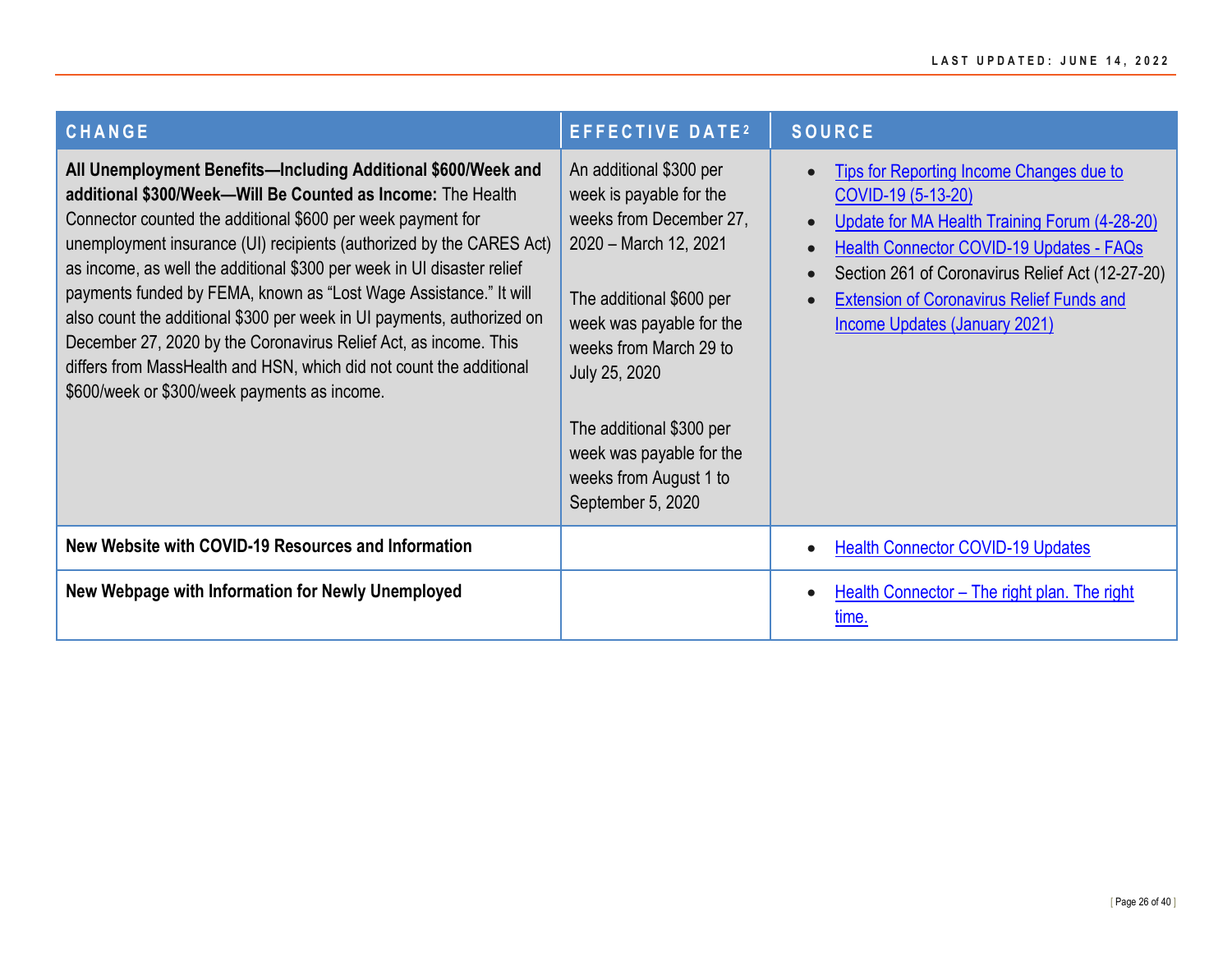<span id="page-26-0"></span>

| <b>CHANGE</b>                                                                                                                                                                                                                                                                                                                                                                                 | <b>EFFECTIVE DATE2</b>                                                                                                                                                                                                                                       | <b>SOURCE</b>                                                                                                                                                                                                                                                                           |
|-----------------------------------------------------------------------------------------------------------------------------------------------------------------------------------------------------------------------------------------------------------------------------------------------------------------------------------------------------------------------------------------------|--------------------------------------------------------------------------------------------------------------------------------------------------------------------------------------------------------------------------------------------------------------|-----------------------------------------------------------------------------------------------------------------------------------------------------------------------------------------------------------------------------------------------------------------------------------------|
| <b>HEALTH SAFETY NET: ELIGIBILITY<sup>12</sup></b>                                                                                                                                                                                                                                                                                                                                            |                                                                                                                                                                                                                                                              |                                                                                                                                                                                                                                                                                         |
| Protection from Loss of HSN (with one exception): As of March 18,<br>2020, or later, reimbursement for HSN patients will not be terminated<br>for any reason other than moving out of state. However, starting in<br>March 2021, HSN time-limits were once more applied to individuals<br>eligible for ConnectorCare and when those time limits expire, HSN is<br>reduced to HSN dental only. | March 18, 2020 – end of<br>the month that the federal<br>public health emergency<br>ends.<br>As of March 2021,<br>protection from loss of HSN<br>was modified for<br>ConnectorCare eligible<br>individuals with HSN<br>expiration beginning July 1,<br>2021. | <b>MassHealth Eligibility Flexibilities for COVID-19</b><br>$\bullet$<br>(August 2020)<br><b>MassHealth Eligibility Update: Renewals/RFIs</b><br>and Continuous Coverage During the Federal<br><b>Public Health Emergency (May 2021)</b><br>July 2021 MTF Presentation on HSN (slide 3) |
| HSN Presumptive Eligibility: Under ordinary rules, HSN presumptive<br>determination is not available to individuals who have already received<br>a presumptive determination in the past 12 months. Now, individuals<br>can receive a presumptive determination twice in a 12-month period. <sup>13</sup>                                                                                     | March 12, 2020 – end of<br>MA state emergency (June<br>15, 2021) (suspending 12-<br>month limitation)<br>August 1, $2020 - end$ of MA<br>state emergency (limiting<br>presumptive eligibility to<br>twice in a 12-month period)                              | <b>EOHHS Administrative Bulletin: 20-76</b><br>$\bullet$<br>(superseding 20-09)                                                                                                                                                                                                         |

<sup>&</sup>lt;sup>12</sup> The Health Safety Net reimburses community health centers and acute care hospitals for health services they provide to eligible low-income uninsured and underinsured patients.

<sup>&</sup>lt;sup>13</sup> For individuals who received a HSN presumptive eligibility determination during the state emergency and before June 30, 2020, their coverage will continue until July 31, 2020, at which point they must submit a full ap continue coverage. For those who received a HSN presumptive eligibility determination on or after June 30, 2020, the normal termination rules apply.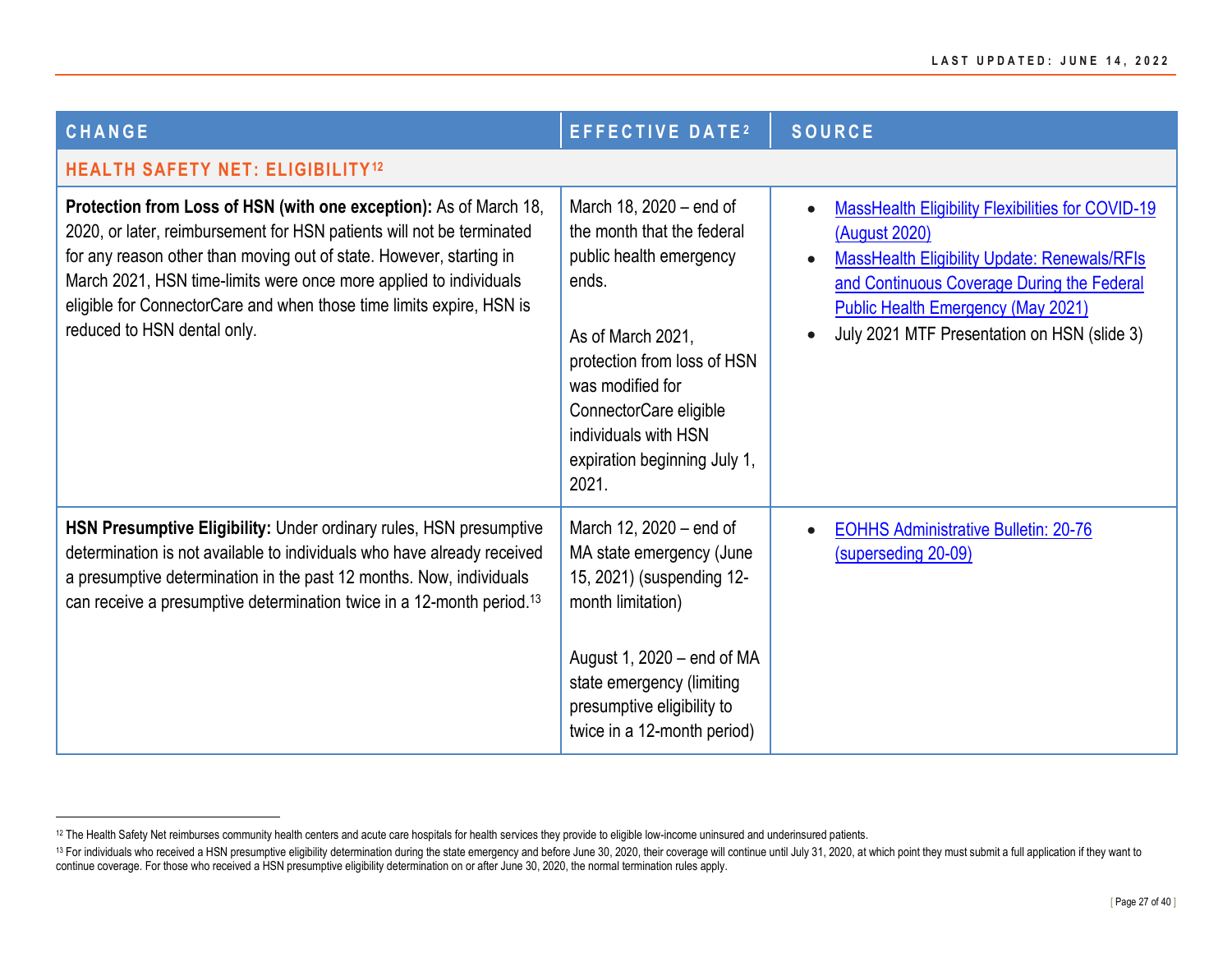| <b>CHANGE</b>                                                                                                                                                                                                                                                                                                                                                                                                                                                                                                                                           | <b>EFFECTIVE DATE2</b>                                                                                                                                                                                                                                              | <b>SOURCE</b>                                                                                                                                                                                                                                  |
|---------------------------------------------------------------------------------------------------------------------------------------------------------------------------------------------------------------------------------------------------------------------------------------------------------------------------------------------------------------------------------------------------------------------------------------------------------------------------------------------------------------------------------------------------------|---------------------------------------------------------------------------------------------------------------------------------------------------------------------------------------------------------------------------------------------------------------------|------------------------------------------------------------------------------------------------------------------------------------------------------------------------------------------------------------------------------------------------|
| HSN Eligibility: Under the ordinary rules, HSN will only pay for medical<br>services for ConnectorCare-eligible patients for a limited time, whether<br>or not they enroll in ConnectorCare. The new temporary policy initially<br>authorized HSN payments for medical services to patients who are<br>eligible but not enrolled in ConnectorCare and whose time-limited HSN<br>medical had not expired prior to March 12, 2020. However, starting in<br>March 2021, HSN time-limits will once more apply to individuals eligible<br>for ConnectorCare. | For dates of service starting<br>on March 12, 2020 - June<br>2021.<br>As of March 2021,<br>ConnectorCare eligible<br>individuals will be<br>downgraded to HSN dental<br>only beginning June 1,<br>2021, and ongoing<br>thereafter when time-limited<br>HSN expires. | <b>EOHHS Administrative Bulletin: 20-09</b><br>$\bullet$<br>MTF April 2020 Meeting Q&A<br>$\bullet$<br>MassHealth Eligibility Update: Renewals/RFIs<br>and Continuous Coverage During the Federal<br><b>Public Health Emergency (May 2021)</b> |
| HSN Deductible Waiver: Under the ordinary rules, HSN patients with<br>income above 150% of the federal poverty level must meet a deductible<br>before HSN will pay for their services. The deductible was waived and<br>HSN was paying the full cost of covered services during the state<br>declared emergency, which ended June 15, 2021. Deductibles are back<br>in effect for dates of service on or after June 15, 2021.                                                                                                                           | March 12, 2020 – end of<br>MA state emergency (June<br>$15, 2021$ ).                                                                                                                                                                                                | <b>EOHHS Administrative Bulletin: 21-15</b><br>$\bullet$<br>(superseding 20-76)<br><b>HSN Billing Updates (June 2021)</b><br>$\bullet$<br>MTF April 2020 Meeting Q&A                                                                           |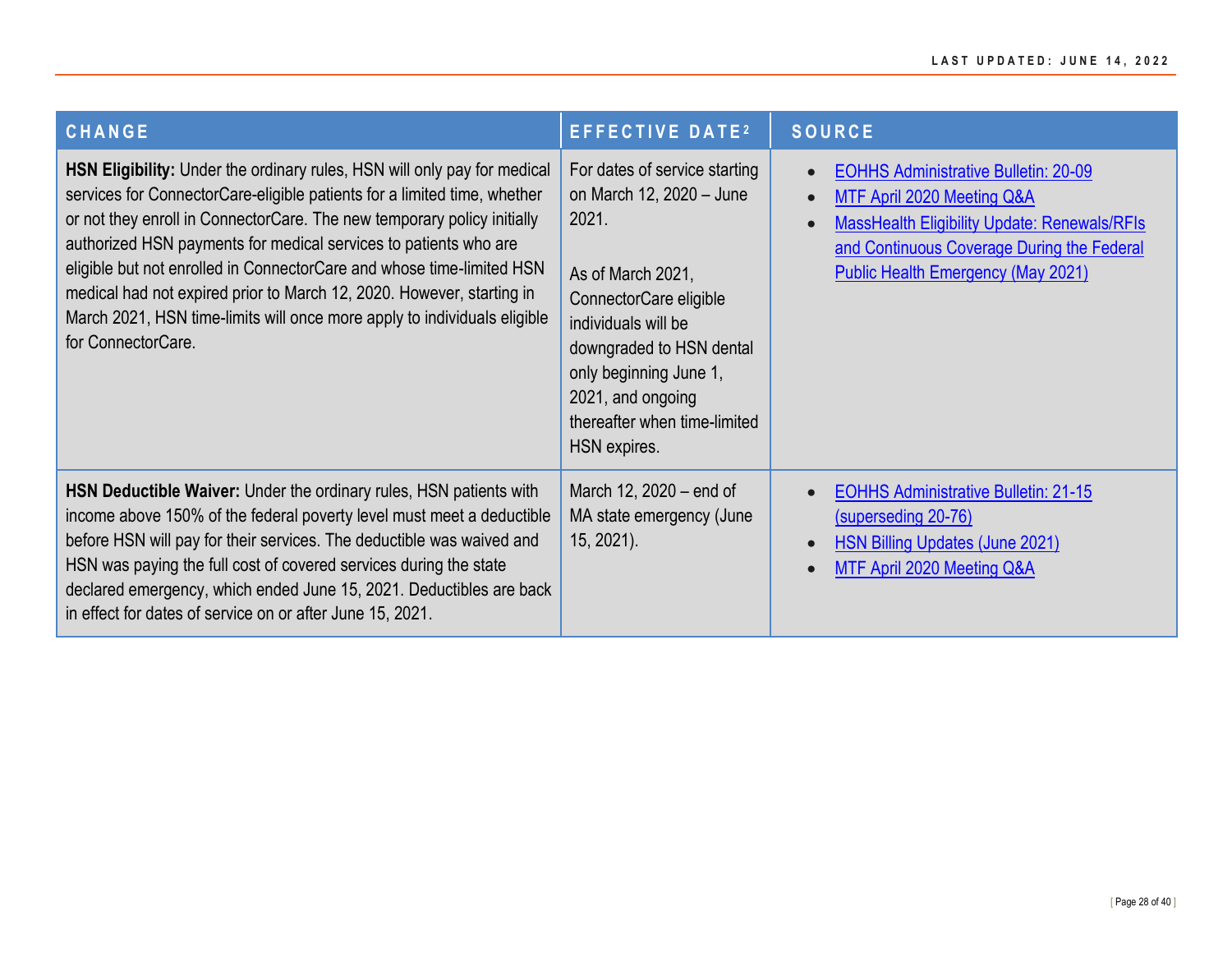| <b>CHANGE</b>                                                                                                                                                                                                                                                                                                                                                                                                                                                                                                                                                                      | <b>EFFECTIVE DATE2</b>                                                                                                                                                                                                                                         | <b>SOURCE</b>                                                                                                                                                                                                             |
|------------------------------------------------------------------------------------------------------------------------------------------------------------------------------------------------------------------------------------------------------------------------------------------------------------------------------------------------------------------------------------------------------------------------------------------------------------------------------------------------------------------------------------------------------------------------------------|----------------------------------------------------------------------------------------------------------------------------------------------------------------------------------------------------------------------------------------------------------------|---------------------------------------------------------------------------------------------------------------------------------------------------------------------------------------------------------------------------|
| Additional \$600/Week and \$300/Week Unemployment Benefit Not<br>Counted Toward Eligibility: Like MassHealth, HSN did not count as<br>income the additional \$600 per week payment (authorized by the<br>CARES Act) to recipients of unemployment insurance. HSN also did<br>not count as income the additional \$300 per week in unemployment<br>insurance (UI) authorized on December 27, 2020 by the Coronavirus<br>Relief Act. On March 11, 2021 ARPA further extended the additional<br>\$300 per week in UI payments. All other unemployment benefits do<br>count as income. | The additional \$600 per<br>week was payable March<br>29 - July 25, 2020<br>An additional \$300 per<br>week was payable for the<br>weeks from December 27.<br>2020 - March 12, 2021<br>An additional \$300 per<br>week is payable through<br>September 4, 2021 | HSN rules apply the same income counting rules<br>as MassHealth (130 CMR 613.04)<br>Section 261 of Coronavirus Relief Act (12-27-20)<br><b>Extension of Coronavirus Relief Funds and</b><br>Income Updates (January 2021) |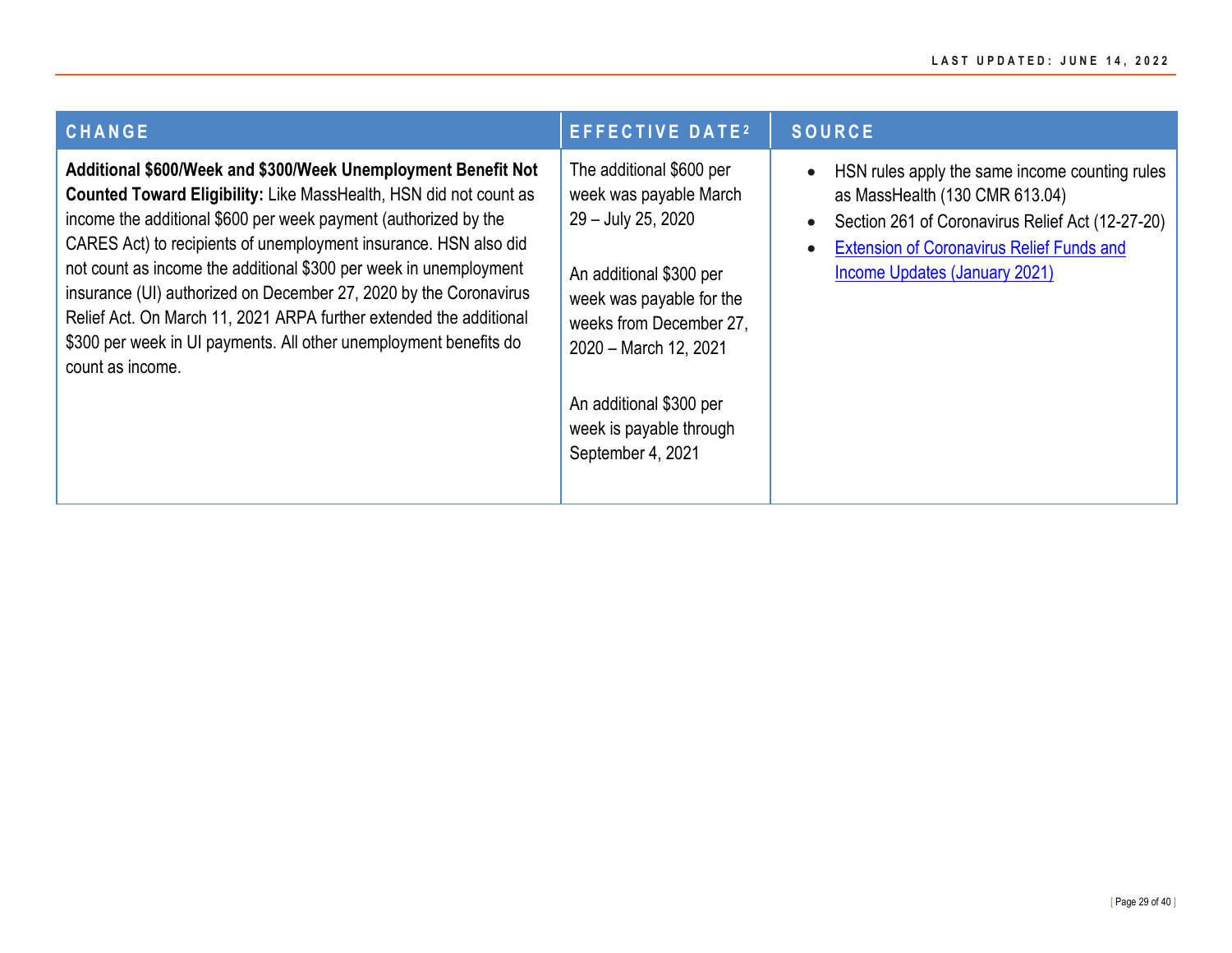| <b>CHANGE</b>                                                                                                                                                                                                                                                                                                                                                                                                                                                                         | <b>EFFECTIVE DATE<sup>2</sup></b>                                                                                                                                                                                                                                                                                                                                                                                      | <b>SOURCE</b>                                                                                                                                                                                                         |
|---------------------------------------------------------------------------------------------------------------------------------------------------------------------------------------------------------------------------------------------------------------------------------------------------------------------------------------------------------------------------------------------------------------------------------------------------------------------------------------|------------------------------------------------------------------------------------------------------------------------------------------------------------------------------------------------------------------------------------------------------------------------------------------------------------------------------------------------------------------------------------------------------------------------|-----------------------------------------------------------------------------------------------------------------------------------------------------------------------------------------------------------------------|
| IRS Recovery Rebate (Economic Impact Payment) Will Not Affect<br>Eligibility: Like MassHealth, HSN will not count the following as<br>income: the first stimulus rebate from the IRS (authorized by the<br>CARES Act), the second round of payments (authorized on December<br>27, 2020 by the Coronavirus Relief Act), or the third round of payments<br>authorized on March 11, 2021 by ARPA. Also, for 12 months after<br>receipt, these payments will not be counted as an asset. | The CARES Act rebates<br>were payable in advance<br>through December 31,<br>2020, or when 2020 taxes<br>are filed.<br>The IRS and Treasury<br>Department began<br>delivering the second round<br>of Economic Impact<br>Payments on December 29,<br>2020 and can also be<br>claimed on 2020 tax<br>returns.<br>The third round of<br>payments began in March<br>2021 and can also be<br>claimed on 2021 tax<br>returns. | HSN rules apply the same income counting rules<br>as MassHealth (130 CMR 613.04)<br>26 USC 6409<br><b>IRS Second Round of Economic Impact</b><br>Payments (December 2020)<br><b>IRS Third Economic Impact Payment</b> |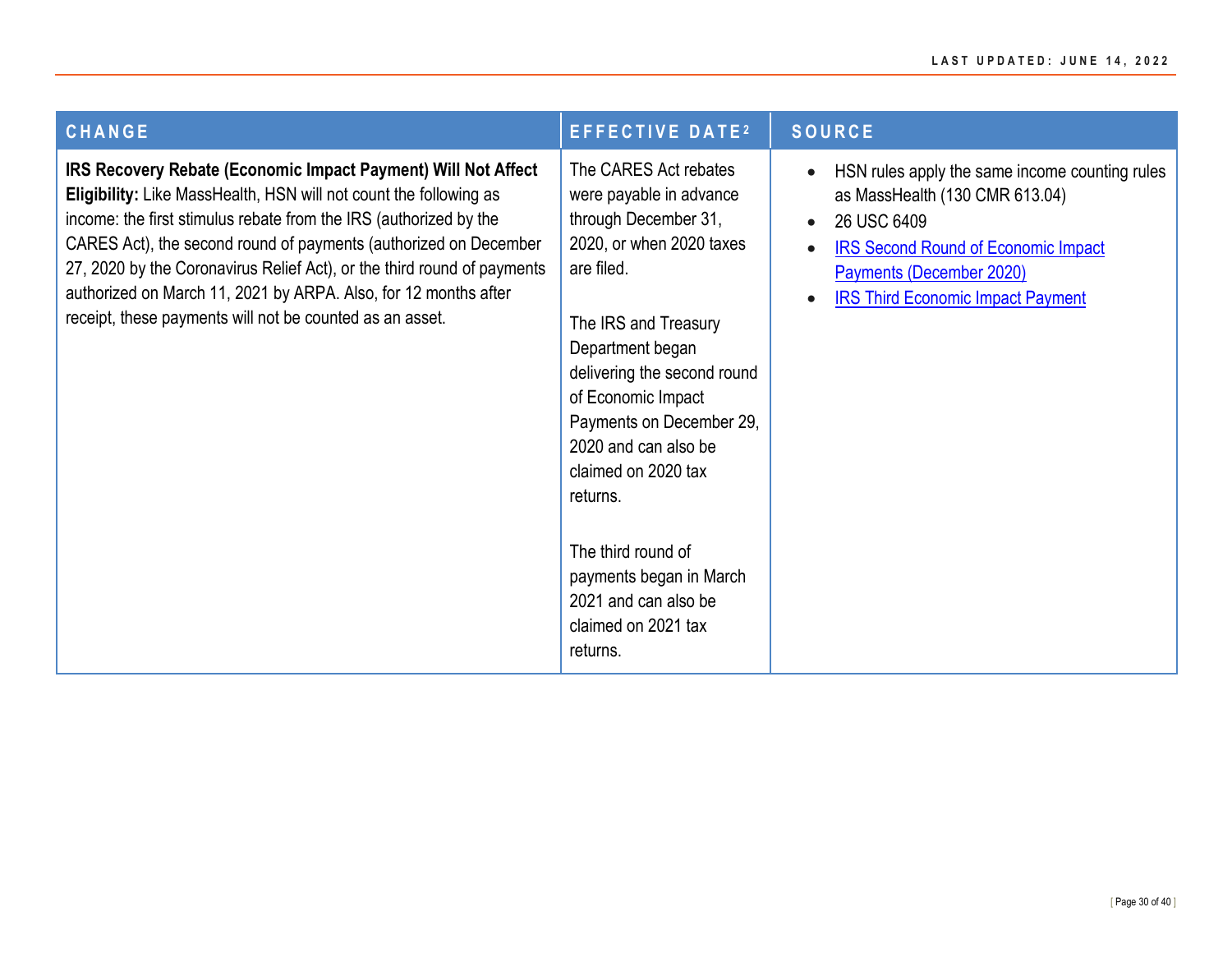<span id="page-30-0"></span>

| <b>CHANGE</b>                                                                                                                                                                                                                             | <b>EFFECTIVE DATE<sup>2</sup></b>                                                                                                                                                                                                                                                                       | <b>SOURCE</b>                                                                                                                                                                                 |
|-------------------------------------------------------------------------------------------------------------------------------------------------------------------------------------------------------------------------------------------|---------------------------------------------------------------------------------------------------------------------------------------------------------------------------------------------------------------------------------------------------------------------------------------------------------|-----------------------------------------------------------------------------------------------------------------------------------------------------------------------------------------------|
| <b>HEALTH SAFETY NET: ACCESS TO SERVICES</b>                                                                                                                                                                                              |                                                                                                                                                                                                                                                                                                         |                                                                                                                                                                                               |
| Telehealth Flexibilities: HSN will cover telehealth services.                                                                                                                                                                             | Beginning March 12, 2020.<br>Rate parity was established<br>between telehealth and in-<br>person for all services until<br>December 31, 2022; for<br>chronic disease<br>management up until two<br>years after the end of the<br>state emergency; and<br>permanently for behavioral<br>health services. | <b>EOHHS Administrative Bulletin: 21-15</b><br>$\bullet$<br>(superseding 20-76)<br><b>MassHealth All Provider Bulletin: 327 (October</b><br>2021)<br>Chapter 260, Acts of 2020 (January 2021) |
| 90-Day Prescription Drug Supply: HSN patients can get up to a 90-<br>day supply of most prescription drugs.                                                                                                                               | March 14 - until further<br>notice                                                                                                                                                                                                                                                                      | <b>EOHHS Administrative Bulletin: 21-15</b><br>(superseding 20-76)                                                                                                                            |
| Early Prescription Drug Refills: HSN patients could get early refills of<br>existing prescriptions so long as at least one refill remained on the<br>prescription. This flexibility ended in July.                                        | March 14 - July 15, 2020                                                                                                                                                                                                                                                                                | <b>EOHHS Administrative Bulletin: 20-76</b><br>(superseding 20-09)                                                                                                                            |
| Generic Albuterol Inhalers Covered: In addition to covering albuterol<br>inhaler prescriptions for the brand name ProAir, HSN temporarily<br>covered any generic equivalent of ProAir. HSN ended this flexibility on<br>October 12, 2020. | March 20 - October 12,<br>2020                                                                                                                                                                                                                                                                          | <b>EOHHS Administrative Bulletin: 20-76</b><br>(superseding 20-09)<br><b>Guidance for Pharmacies: Pharmacy Facts 154</b><br>(superseding 142)                                                 |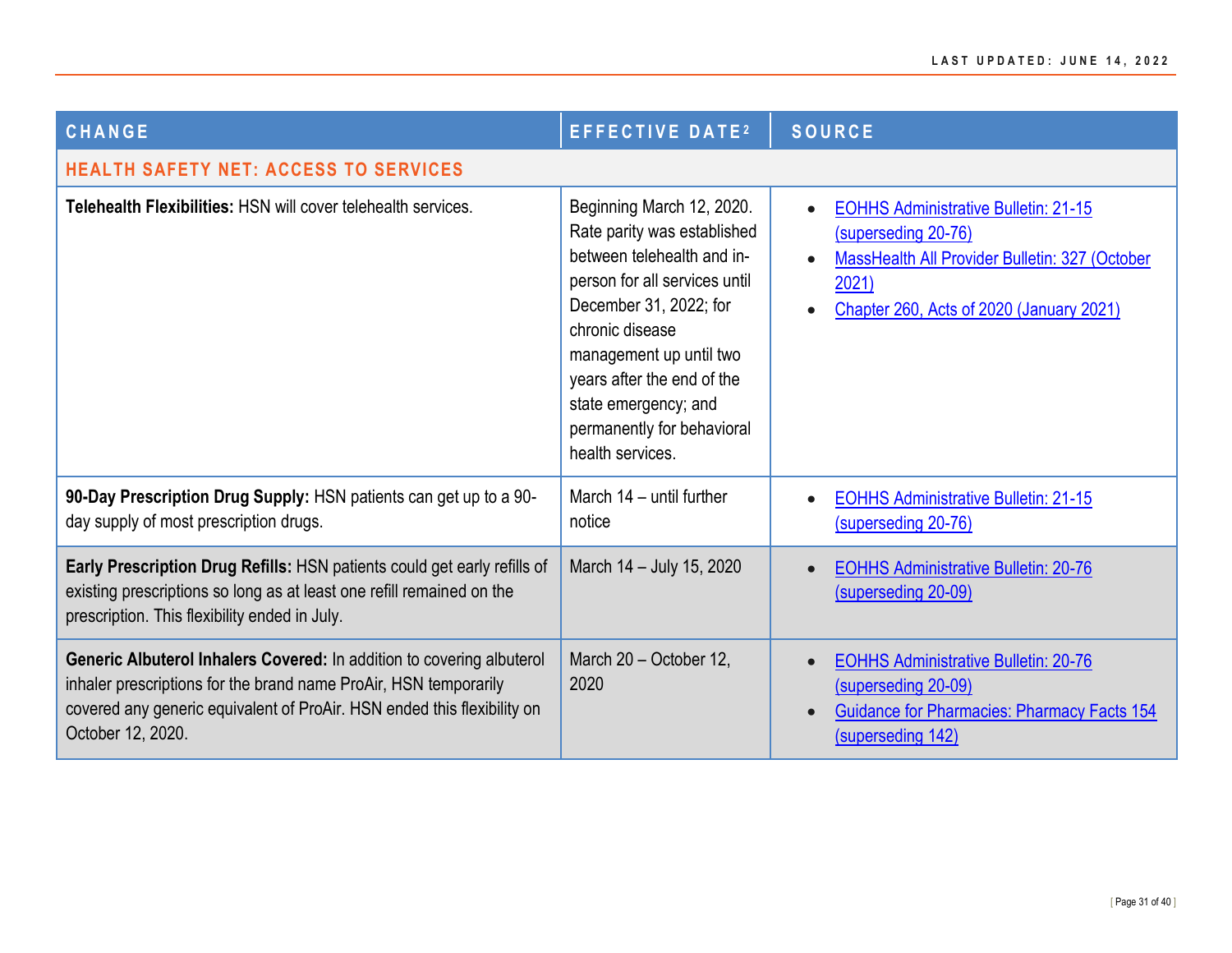<span id="page-31-0"></span>

| <b>CHANGE</b>                                                                                                                                                                                                                                                                                                                                                                                                                                                                                                                                                                                                                                                                                                                                                                                                                                                                                                                                                                                                                                                                                                                                                                         | <b>EFFECTIVE DATE2</b>                                                                                                                                                                                                                                                                      | <b>SOURCE</b>                                                                                                                                                                                                                                                                                                                                                                                                                                                                                                                                                                                                                                                                                                                                                   |
|---------------------------------------------------------------------------------------------------------------------------------------------------------------------------------------------------------------------------------------------------------------------------------------------------------------------------------------------------------------------------------------------------------------------------------------------------------------------------------------------------------------------------------------------------------------------------------------------------------------------------------------------------------------------------------------------------------------------------------------------------------------------------------------------------------------------------------------------------------------------------------------------------------------------------------------------------------------------------------------------------------------------------------------------------------------------------------------------------------------------------------------------------------------------------------------|---------------------------------------------------------------------------------------------------------------------------------------------------------------------------------------------------------------------------------------------------------------------------------------------|-----------------------------------------------------------------------------------------------------------------------------------------------------------------------------------------------------------------------------------------------------------------------------------------------------------------------------------------------------------------------------------------------------------------------------------------------------------------------------------------------------------------------------------------------------------------------------------------------------------------------------------------------------------------------------------------------------------------------------------------------------------------|
| HSN Pharmacy Flexibilities: HSN patients were temporarily able to<br>get their prescriptions filled at any HSN pharmacy location. They did not<br>need to be a patient of the hospital or community health center<br>operating that pharmacy. This flexibility ended May 18, 2020.                                                                                                                                                                                                                                                                                                                                                                                                                                                                                                                                                                                                                                                                                                                                                                                                                                                                                                    | April 13 - May 18, 2020                                                                                                                                                                                                                                                                     | <b>EOHHS Administrative Bulletin: 20-49</b><br><b>Guidance for Pharmacies: Pharmacy Facts 147</b><br><b>MTF HSN Updates PowerPoint (April 2020)</b>                                                                                                                                                                                                                                                                                                                                                                                                                                                                                                                                                                                                             |
| <b>COVERAGE OF COVID-19 TESTING, TREATMENT, AND VACCINE ADMINISTRATION</b>                                                                                                                                                                                                                                                                                                                                                                                                                                                                                                                                                                                                                                                                                                                                                                                                                                                                                                                                                                                                                                                                                                            |                                                                                                                                                                                                                                                                                             |                                                                                                                                                                                                                                                                                                                                                                                                                                                                                                                                                                                                                                                                                                                                                                 |
| MassHealth - COVID-19 Testing and Treatment: MassHealth will<br>cover, without cost sharing, all COVID-19 lab testing, administration,<br>and treatment for MassHealth members, including those with<br>MassHealth Limited, which covers only emergency services. COVID-19<br>lab testing, administration, and treatment services for HSN-only<br>patients and Children's Medical Security Plan (CMSP)-only patients<br>with no other coverage should be billed to the Federal Program for the<br>Uninsured through the Health Resources Services Administration<br>(HRSA) portal (described below) so long as it remains available.<br>All MassHealth, HSN, and CMSP pharmacy benefits will also cover up<br>to eight at-home antigen self-test kits per member per month without a<br>prescription. On January 19, 2022, the federal government started<br>shipping four free at-home tests to each household who requests them<br>through COVID gov/tests. On March 7, 2022, the federal government<br>announced that households can request another four free at-home<br>tests and on May 17, 2022, they announced a third round of free at-<br>home tests (eight per household). | Initially, March 10, 2020 -<br>end of MA state<br>emergency.<br>Effective March 11, 2021,<br>until the end of the quarter<br>one year after the national<br>public health emergency<br>ends.<br>Coverage of at-home<br>antigen tests effective<br>January 15, 2022 until<br>further notice. | MassHealth All Provider Bulletins: 289, 292, 304,<br>319, and 337<br><b>MassHealth Managed Care Entity Bulletin:</b><br>21,50, and 80<br>HSN, Uninsured, & MassHealth Limited COVID-<br>19 Testing and Treatment FAQ (July 2020)<br><b>CMS Bulletin: Medicaid, Children's Health</b><br>$\bullet$<br><b>Insurance Program (CHIP), and Basic Health</b><br>Program (BHP) Related Provisions in the<br>American Rescue Plan Act of 2021 (June 2021)<br><b>CMS Letter on Medicaid &amp; CHIP Coverage of</b><br>$\bullet$<br>COVID-19 Testing under ARPA (August 2021)<br><b>CMS Letter on Medicaid &amp; CHIP Coverage of</b><br><b>COVID treatment under ARPA (October 2021)</b><br>White House Fact Sheet on Free COVID-19<br>$\bullet$<br>Tests (January 2022) |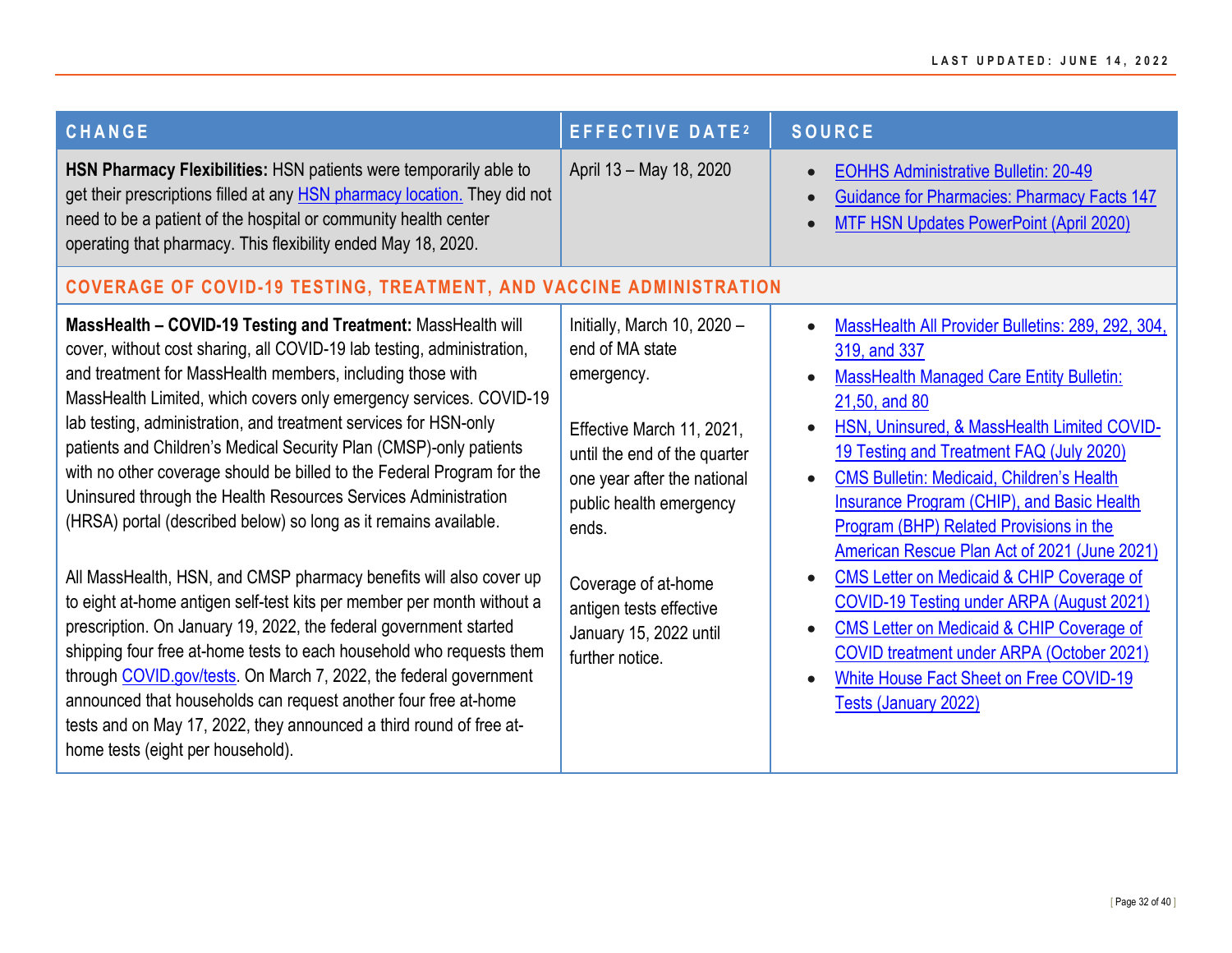| <b>CHANGE</b>                                                                                                                                                                                                                                                                                                                                                                                                                                                                                                                                                                                                                                                                                             | <b>EFFECTIVE DATE<sup>2</sup></b>                                                                                                                        | <b>SOURCE</b>                                                                                                                                                                                                                                                      |
|-----------------------------------------------------------------------------------------------------------------------------------------------------------------------------------------------------------------------------------------------------------------------------------------------------------------------------------------------------------------------------------------------------------------------------------------------------------------------------------------------------------------------------------------------------------------------------------------------------------------------------------------------------------------------------------------------------------|----------------------------------------------------------------------------------------------------------------------------------------------------------|--------------------------------------------------------------------------------------------------------------------------------------------------------------------------------------------------------------------------------------------------------------------|
| Health Connector Programs: All testing and treatment for COVID-19<br>and prevention services, including vaccine administration are covered<br>by all health plans offered through the Health Connector, including all<br>ConnectorCare plans, <sup>14</sup> with no cost sharing.                                                                                                                                                                                                                                                                                                                                                                                                                         | March $6$ – end date not<br>specified                                                                                                                    | <b>Health Connecter FAQs</b><br>$\bullet$<br>DOI Bulletin 2020-02<br>DOI Bulletin 2020-13                                                                                                                                                                          |
| Federal Program for the Uninsured: The federal government will<br>cover the cost of COVID-19 testing and treatment and vaccine<br>administration with no cost-sharing for uninsured people in the United<br>States so long as funding is available. There is no limitation based on<br>state residency, immigration status, or income. To be reimbursed for<br>COVID-19 testing, treatment, and vaccine administration providers<br>must register on a portal created by the HRSA. In March 2022 HRSA<br>announced it will exhaust its funding and no longer accept claims.<br>However, COVID-19 vaccine providers are still precluded from charging<br>patients for the costs of vaccine administration. | March 22, 2022: Deadline<br>to submit claims for testing<br>and treatment.<br>April 5, 2022: Deadline to<br>submit claims for vaccine<br>administration. | MassHealth All Provider Bulletins: 292 and 304<br>$\bullet$<br><b>HRSA COVID Uninsured Program Information</b><br>HSN, Uninsured, & MassHealth Limited COVID-<br>19 Testing and Treatment FAQ<br><b>Notice of Deadlines for Claims to HRSA (March)</b><br>16, 2022 |
| Health Safety Net: Prior to the creation of the Federal Program for the<br>Uninsured (above), MassHealth announced that HSN will cover<br>COVID-19 testing and treatment for HSN patients if these are provided<br>by a hospital or CHC. However, HSN is the payer of last resort, and<br>HSN providers are now directed to first bill the new Federal Program for<br>the Uninsured so long as funds are available from that source.                                                                                                                                                                                                                                                                      | March 12 - May 2020.<br>HSN billing resumed March<br>22, 2022 for testing and<br>treatment and April 5, 2022<br>for vaccine administration.              | <b>MTF HSN Updates (April 2022)</b><br><b>EOHHS Administrative Bulletin: 20-09</b><br>3/18 Assister Updates<br>$\bullet$<br>MassHealth All Provider Bulletin: 292<br>HSN, Uninsured, & MassHealth Limited COVID-<br>19 Testing and Treatment FAQ                   |

<sup>&</sup>lt;sup>14</sup> ConnectorCare plans are available through the Health Connector to eligible individuals with income up to 300% of the federal poverty level. These plans incorporate the federally financed advance premium tax credit as toward premiums and cost sharing.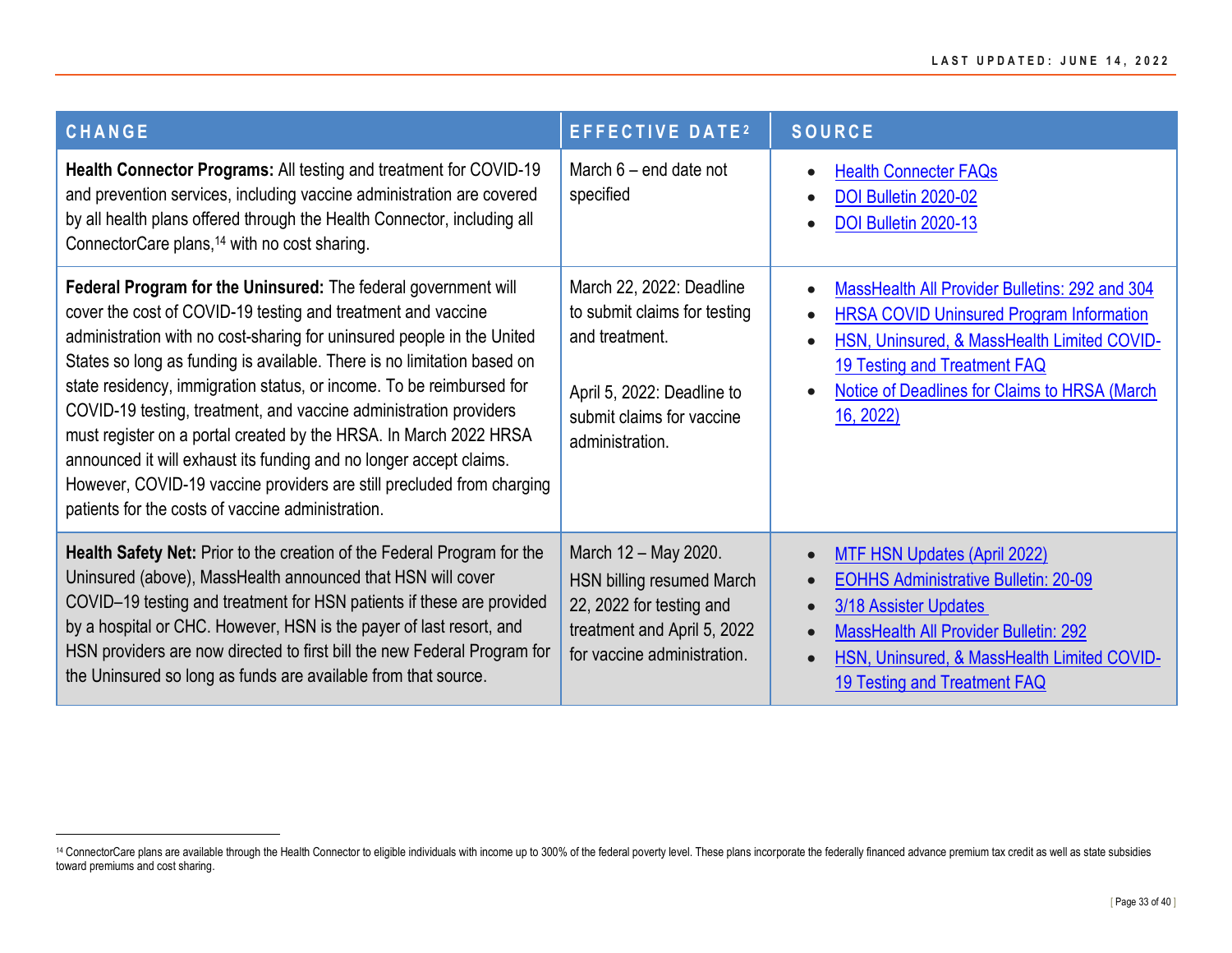| <b>CHANGE</b>                                                                                                                                                                                                                                                                      | <b>EFFECTIVE DATE2</b>                                                                                                                      | <b>SOURCE</b>                                                                                                                                                                   |
|------------------------------------------------------------------------------------------------------------------------------------------------------------------------------------------------------------------------------------------------------------------------------------|---------------------------------------------------------------------------------------------------------------------------------------------|---------------------------------------------------------------------------------------------------------------------------------------------------------------------------------|
| <b>COVID-19 Test Site Locator:</b> Website provides COVID-19 testing site<br>location information, including where and how to get tested, as well as<br>which testing sites accept MassHealth, test the uninsured for free, and<br>more.                                           |                                                                                                                                             | <b>COVID-19 Test Site Locator</b>                                                                                                                                               |
| <b>COVID-19 Vaccination Program:</b> Information about vaccine safety,<br>eligibility, and appointment locations in Massachusetts.<br>Check the website for the latest on FDA approval of COVID-19<br>vaccines and boosters for different age groups.                              | Beginning May 24, 2021,<br>any individual who has<br>trouble getting to a vaccine<br>site is eligible for the state's<br>homebound program. | Massachusetts COVID-19 Vaccination Data and<br><b>Updates</b><br><b>Massachusetts Eligibility and Locations</b><br>Department of Public Health: COVID-19 Vaccine<br><b>FAQs</b> |
| Individuals can call (833) 983-0485 to register for an in-home<br>vaccination. The registration phone line is open Monday through Friday<br>from 9AM to 5PM and has representatives who speak English and<br>Spanish, as well as translation services available in 100+ languages. |                                                                                                                                             | <b>COVID-19 In-Home Vaccination Program</b><br>Find a vaccine location                                                                                                          |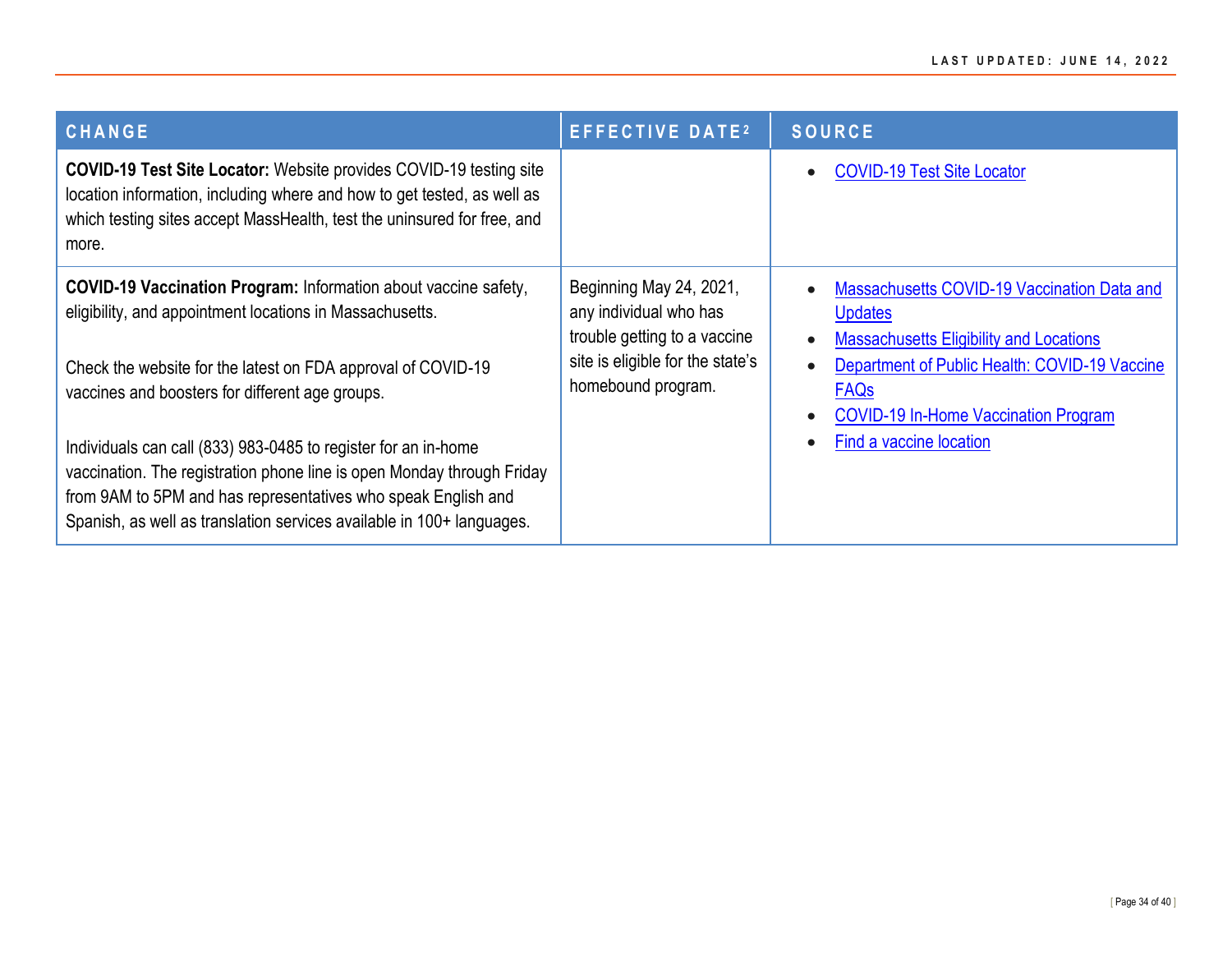| <b>CHANGE</b>                                                                                                                                                                                                                                                                                                                                                                                                                                                                                                                                                                                                                                                                                                                                                                                                                  | <b>EFFECTIVE DATE2</b>                                                                                                                                                                                                                                                                                                                                                                                                                                           | <b>SOURCE</b>                                                                                                                                                                                                                                                                                                                                                                                                                                              |
|--------------------------------------------------------------------------------------------------------------------------------------------------------------------------------------------------------------------------------------------------------------------------------------------------------------------------------------------------------------------------------------------------------------------------------------------------------------------------------------------------------------------------------------------------------------------------------------------------------------------------------------------------------------------------------------------------------------------------------------------------------------------------------------------------------------------------------|------------------------------------------------------------------------------------------------------------------------------------------------------------------------------------------------------------------------------------------------------------------------------------------------------------------------------------------------------------------------------------------------------------------------------------------------------------------|------------------------------------------------------------------------------------------------------------------------------------------------------------------------------------------------------------------------------------------------------------------------------------------------------------------------------------------------------------------------------------------------------------------------------------------------------------|
| <b>COVID-19 Vaccine Administration:</b> The federal government is<br>supplying the COVID-19 vaccine at no cost to all people living in the<br>United States; providers may bill the patient's insurance for vaccine<br>administration fees, but may not bill the patient directly.<br>MassHealth will cover the costs of COVID-19 vaccine administration in<br>all MassHealth programs, including MassHealth Limited, and in the<br>Children's Medical Security Plan (CMSP). Providers vaccinating HSN<br>only patients may bill the HRSA portal described for the costs of<br>vaccine administration.<br>Beginning March 11, 2021 until at least one year after the end of the<br>national public health emergency Medicaid will reimburse 100% of the<br>cost of vaccine administration for Medicaid and CHIP beneficiaries. | December 2020 - until<br>further notice.<br>MassHealth Limited:<br>MassHealth will pay for<br>vaccines provided on or<br>after March 11, 2021 - until<br>at least one year after the<br>end of the national public<br>health emergency. For<br>vaccines provided before<br>March 11 <sup>th</sup> , providers to bill<br>through the HRSA portal.<br>Effective March 11, 2021,<br>until at least one year after<br>the national public health<br>emergency ends. | <b>Centers for Disease Control and Prevent FAQs</b><br>$\bullet$<br>about COVID-19 Vaccination<br>MassHealth All Provider Bulletins: 292 (May<br>$\bullet$<br>2020), 304 (Dec 2020), 312 (March 2021), 319<br>(June 2021), and 322 (August 2021)<br><b>CMS Bulletin: Medicaid, Children's Health</b><br>$\bullet$<br>Insurance Program (CHIP), and Basic Health<br>Program (BHP) Related Provisions in the<br>American Rescue Plan Act of 2021 (June 2021) |
| <b>MassHealth COVID-19 Vaccine Appointment Transportation:</b><br>MassHealth will provide transportation to and from scheduled COVID-<br>19 vaccine appointments for members with MassHealth Standard,<br>CarePlus, CommonHealth, Family Assistance, MassHealth Limited, or<br>the Children's Medical Security Plan, as well as Health Safety Net<br>patients. Once individuals are eligible for a vaccine and have scheduled<br>an appointment, they can request transportation through their doctor,<br>health plan, or by calling MassHealth Customer Service.                                                                                                                                                                                                                                                              | February 18, 2021 - until<br>further notice.                                                                                                                                                                                                                                                                                                                                                                                                                     | <b>MassHealth All Provider Bulletin: 310</b><br>$\bullet$<br><b>Transportation to COVID-19 Vaccine</b><br>$\bullet$<br>Appointments for MassHealth Members and<br>Health Safety Net Patients FAQ (February 2021)                                                                                                                                                                                                                                           |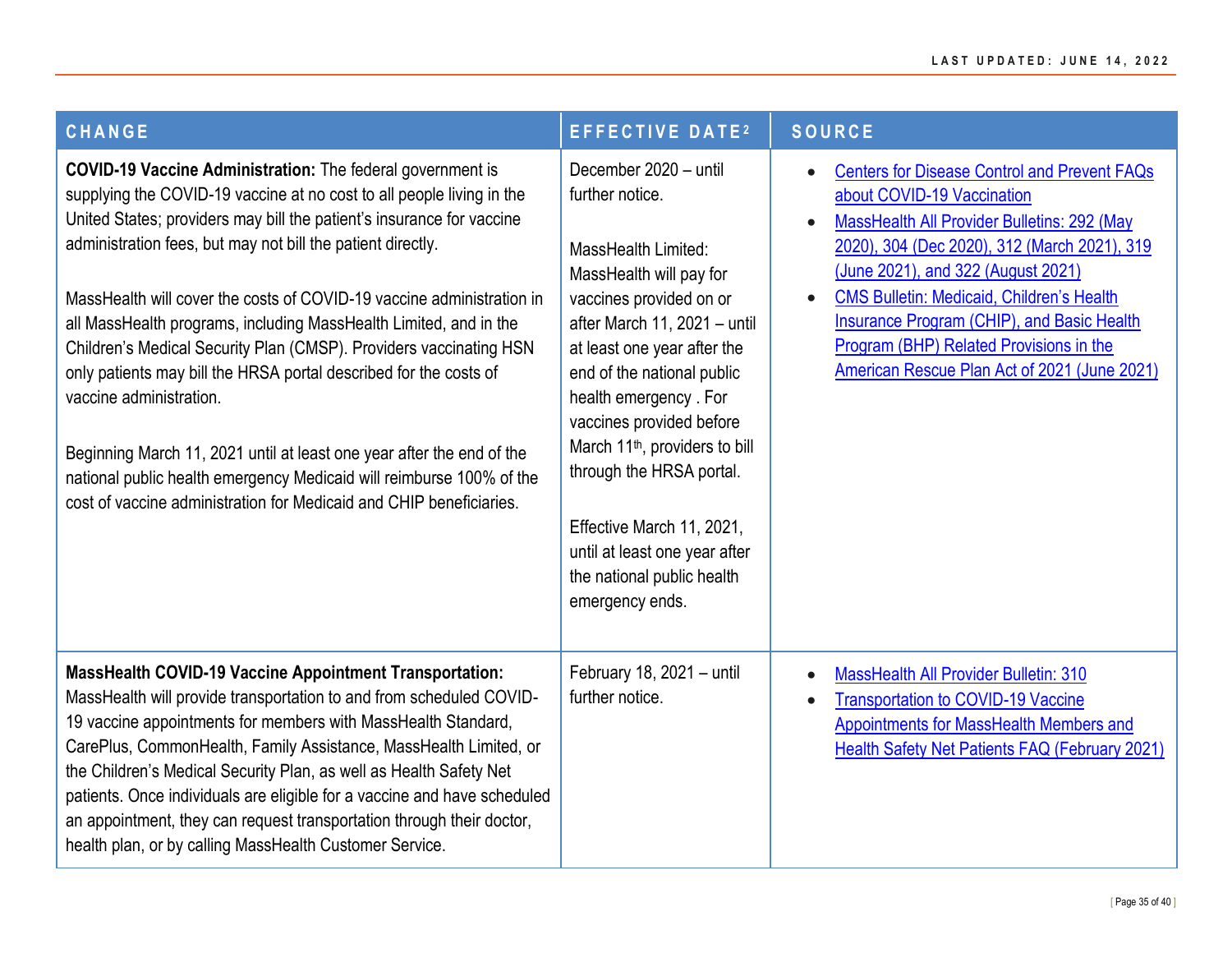<span id="page-35-1"></span><span id="page-35-0"></span>

| <b>CHANGE</b>                                                                                                                                                                                                                                                                                                                                                                                                                                                                      | <b>EFFECTIVE DATE2</b>                                             | <b>SOURCE</b>                                                         |
|------------------------------------------------------------------------------------------------------------------------------------------------------------------------------------------------------------------------------------------------------------------------------------------------------------------------------------------------------------------------------------------------------------------------------------------------------------------------------------|--------------------------------------------------------------------|-----------------------------------------------------------------------|
| <b>COVID-19 Isolation and Recovery Sites:</b> Site for individuals<br>experiencing homelessness or housing instability or for individuals with<br>incomes of 400% of the federal poverty level or less who test positive<br>for COVID-19 and cannot safely quarantine at home. These sites are<br>no longer in operation, however, the state has instructed hospitals not<br>to discharge individuals who are COVID-19 positive and lack a safe<br>space to quarantine or isolate. | Isolation and recovery sites<br>are no longer in operation.        | Resources for Patients who are Homeless or<br><b>Housing Unstable</b> |
| <b>OFFICE CLOSURES</b>                                                                                                                                                                                                                                                                                                                                                                                                                                                             |                                                                    |                                                                       |
| MassHealth Enrollment Centers (MECs): In late June 2021, all MECs<br>reopened and established a new online system to schedule calls with<br>MassHealth representatives. Call for assistance (800-841-2900).                                                                                                                                                                                                                                                                        | Closed March 16, 2020,<br>and reopened June 2021.                  | <b>MassHealth Website Update</b><br>Online appointment scheduler      |
| Health Connector Walk-In Centers: Began to reopen starting with the<br>Boston and Springfield offices in December 2021; Worcester reopened<br>in January 2021. See website for further details on office openings.                                                                                                                                                                                                                                                                 | Closed March 16, 2020,<br>and began to reopen in<br>December 2021. | <b>Health Connector Member Update</b>                                 |
| <b>MISCELLANEOUS</b>                                                                                                                                                                                                                                                                                                                                                                                                                                                               |                                                                    |                                                                       |
| New Website to Assess Symptoms of COVID-19: Available to all MA<br>residents, including the uninsured. The site recommends next steps,<br>including telehealth resources, based on symptoms.                                                                                                                                                                                                                                                                                       |                                                                    | <b>Check Your Symptoms for COVID-19 Online</b>                        |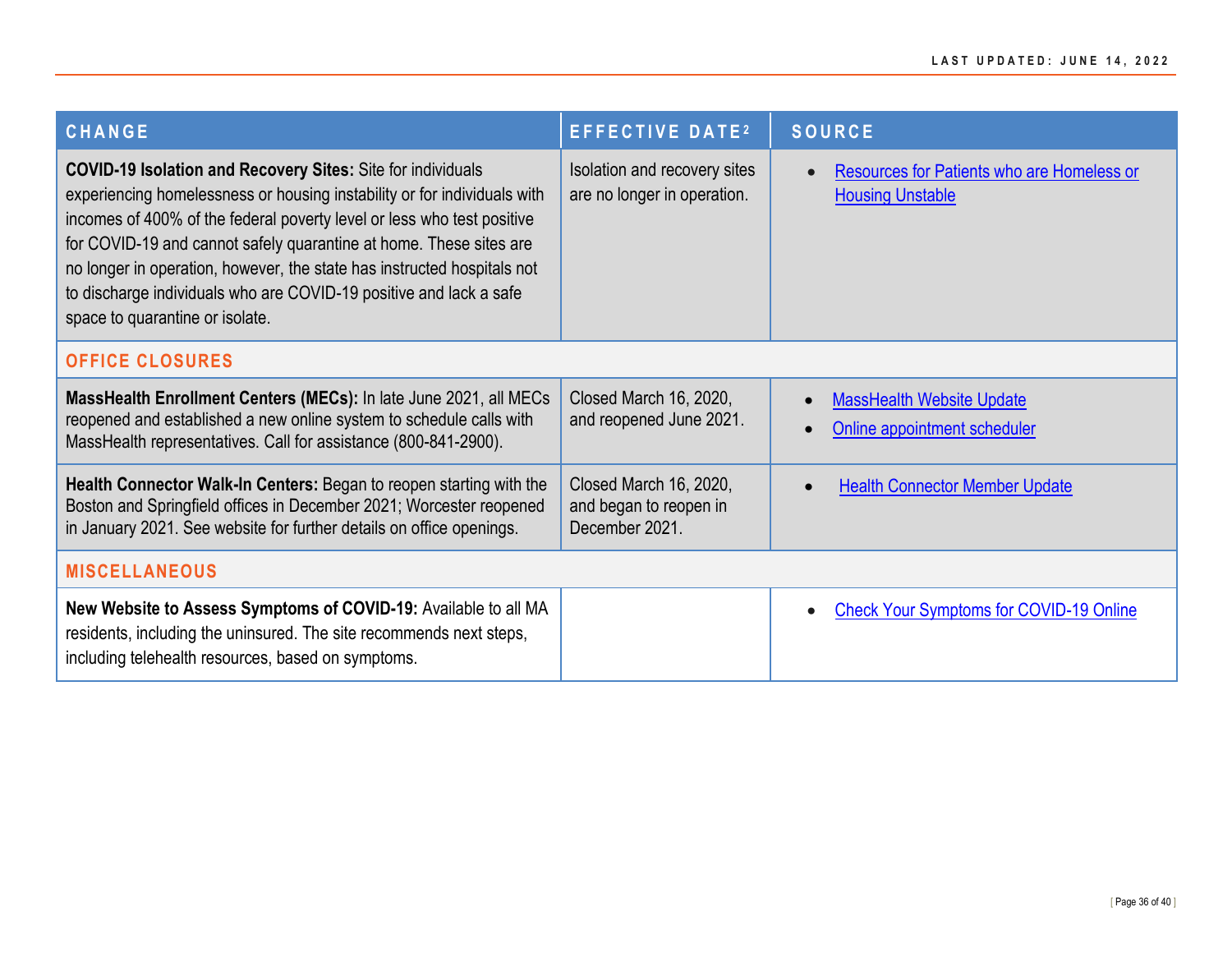| <b>CHANGE</b>                                                                                                                                                                                                                                                                                                                                                                                                                                                                                                                                                                                                                         | <b>EFFECTIVE DATE<sup>2</sup></b>                                                                                                                                                                                                                                                               | <b>SOURCE</b>                                                                                                                                                                                                                                                                                                                                   |
|---------------------------------------------------------------------------------------------------------------------------------------------------------------------------------------------------------------------------------------------------------------------------------------------------------------------------------------------------------------------------------------------------------------------------------------------------------------------------------------------------------------------------------------------------------------------------------------------------------------------------------------|-------------------------------------------------------------------------------------------------------------------------------------------------------------------------------------------------------------------------------------------------------------------------------------------------|-------------------------------------------------------------------------------------------------------------------------------------------------------------------------------------------------------------------------------------------------------------------------------------------------------------------------------------------------|
| Discounted or Free Internet and Phone Service: MassHealth first<br>created a list of discounted or free internet and phone services<br>including the Lifeline program in July 2020. It updated a set of<br>Frequently Asked Questions on discounted or free internet and phone<br>service in June 2021 adding information about the new Emergency<br>Broadband Benefit (EBB) that began in May 2021 to help members<br>affordably access telehealth services.<br>The EBB was replaced by a new permanent Affordable Connectivity<br>Program (ACP) benefit of \$30 per month and one-time assistance<br>towards the costs of a device. | <b>EBB</b> recipients fully<br>enrolled as of December<br>31, 2021 automatically<br>continued to receive their<br>current monthly benefit of<br>\$50 until March 1, 2022,<br>and most did not have to<br>take any action to receive<br>the new \$30 ACP monthly<br>benefit after March 1, 2022. | Member FAQ on Lifeline (last updated June<br>$\bullet$<br>2021)<br><b>Emergency Broadband Benefit Program</b><br>MassHealth Provider Resource: Telephone and<br><b>Internet Connectivity for Telehealth</b><br>Apply for the Affordable Connectivity Program<br>$\bullet$<br><b>FCC Affordable Connectivity Program consumer</b><br>information |
| Food Assistance During the COVID-19 Emergency: MassHealth has<br>published a document listing the resources available for food<br>assistance for members, as well as a document with guidance to help<br>providers screen for food insecurity.                                                                                                                                                                                                                                                                                                                                                                                        |                                                                                                                                                                                                                                                                                                 | Food Assistance During the COVID-19<br>Emergency<br><b>Connecting Your Patients with Food Resources:</b><br>A Guide for MassHealth Providers During the<br><b>COVID-19 Emergency</b>                                                                                                                                                            |
| <b>Additional Flexibility for Certified Application Counselors and</b><br>Navigators Working Remotely: MassHealth is authorizing certified<br>enrollment assisters working for health care providers or community-<br>based organizations to more easily submit documents requiring a<br>signature on behalf of individuals they are assisting by telephone.                                                                                                                                                                                                                                                                          | Until further notice                                                                                                                                                                                                                                                                            | <b>COVID-19 Assister Guidance (Updated 5-8-20)</b>                                                                                                                                                                                                                                                                                              |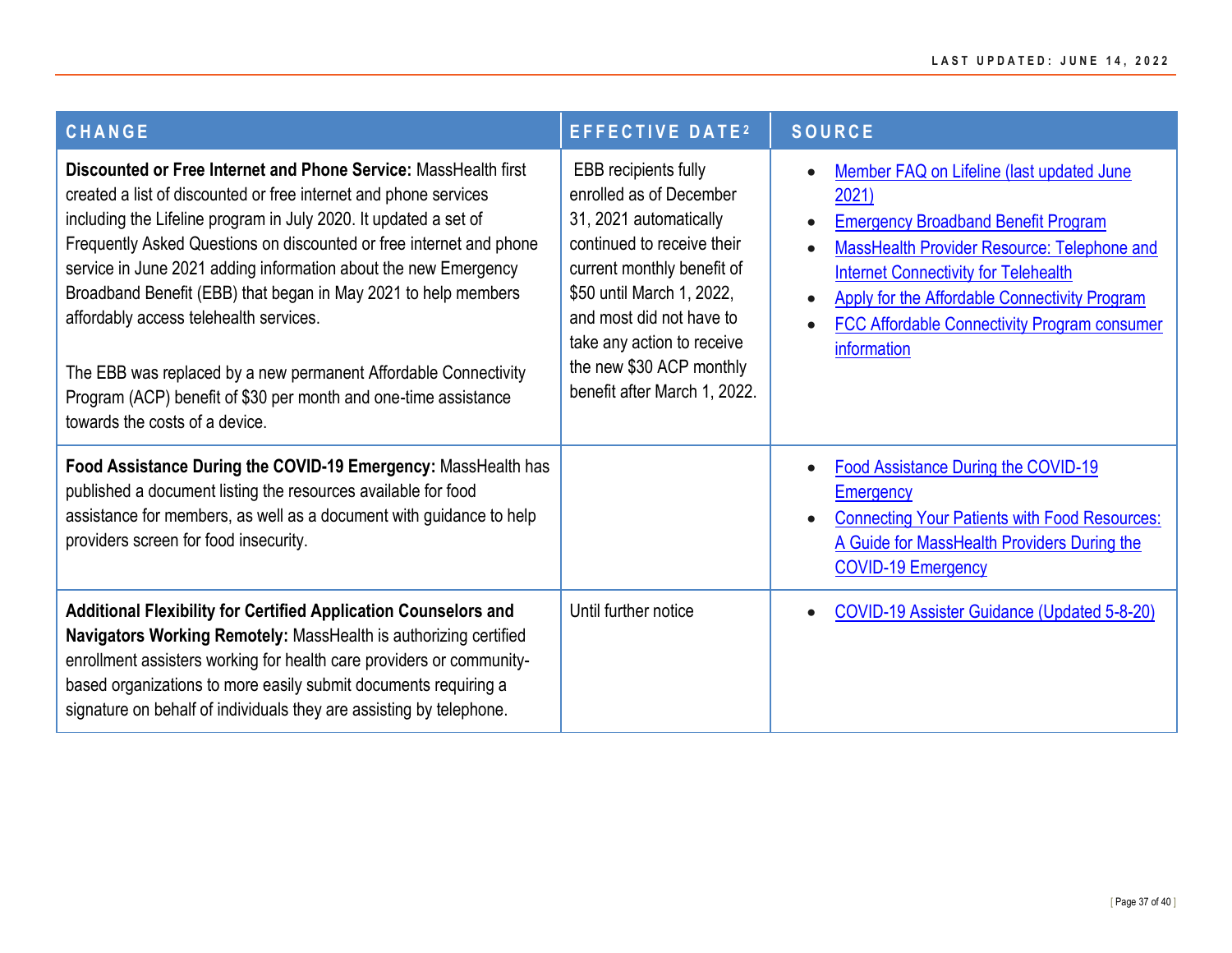| <b>CHANGE</b>                                                                                                                                                                                                                                                                                                                                                                                                                                                                          | <b>EFFECTIVE DATE2</b>                                                                            | <b>SOURCE</b>                                                                                                       |
|----------------------------------------------------------------------------------------------------------------------------------------------------------------------------------------------------------------------------------------------------------------------------------------------------------------------------------------------------------------------------------------------------------------------------------------------------------------------------------------|---------------------------------------------------------------------------------------------------|---------------------------------------------------------------------------------------------------------------------|
| MassHealth Applicants and Members May Complete More Forms<br>by Telephone: Individuals who want to designate an authorized<br>representative or a person to whom MassHealth may release<br>information to may now complete the required Authorized<br>Representative Designation (ARD) and Permission to Share<br>Information (PSI) forms by telephone through Customer Service. The<br>individual and the designated person must both be on the line with<br><b>Customer Service.</b> | June 29 - until further<br>notice<br>(change to ARD form<br>expected to continue<br>indefinitely) | MTF Announcement (7-23-20)                                                                                          |
| MassHealth Estate Recovery Relief: In response to the COVID-19<br>public health emergency, MassHealth stopped filing notices of claims<br>and recovering from estates with a total value of \$25,000 or less.<br>MassHealth amended its regulations to make this \$25,000 threshold<br>permanent effective May 14, 2021.                                                                                                                                                               | March 2020 - permanent<br>change.                                                                 | <b>MassHealth Estate Recovery Policy Update</b><br>(November 2020)<br>130 CMR 515.011 (permanent rule)<br>$\bullet$ |
| MassHealth and ConnectorCare Enrollment Tracker: This resource<br>from the Blue Cross Blue Shield of Massachusetts Foundation<br>highlights the most recent monthly enrollment data available for<br>MassHealth and ConnectorCare. It is intended to help track how<br>enrollment has changed since the COVID-19 pandemic began. It will be<br>updated regularly with the latest enrollment data as it becomes<br>available.                                                           |                                                                                                   | <b>MassHealth and ConnectorCare Enrollment</b><br>$\bullet$<br><b>Tracker</b>                                       |
| Monthly Enrollment Summaries by Market Sectors: To provide<br>more rapid insight into the impact of COVID-19 on insurance coverage<br>in the Commonwealth, the Center for Health Information and Analysis<br>(CHIA) is producing monthly enrollment data summaries broken down<br>by market sectors, including the different categories of MassHealth and<br>Health Connector coverage.                                                                                                |                                                                                                   | <b>CHIA Monthly Enrollment Summaries</b><br>$\bullet$                                                               |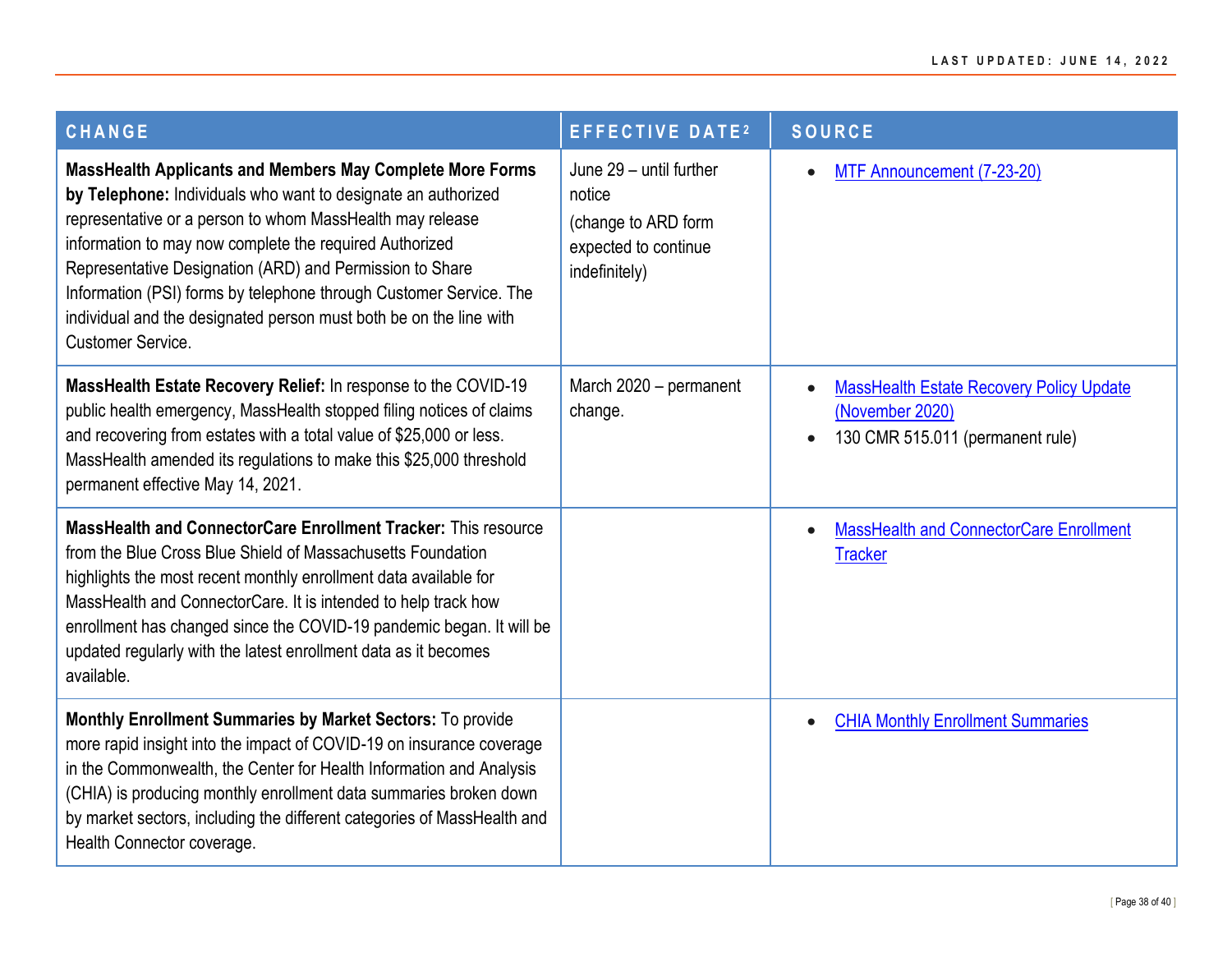| CHANGE                                                                                                                                                                                                                                                                                                                                                                                                                                                                                                                                                                | <b>EFFECTIVE DATE2</b> | <b>SOURCE</b>                      |
|-----------------------------------------------------------------------------------------------------------------------------------------------------------------------------------------------------------------------------------------------------------------------------------------------------------------------------------------------------------------------------------------------------------------------------------------------------------------------------------------------------------------------------------------------------------------------|------------------------|------------------------------------|
| MassSupport Network Provides Free Crisis Counseling: In<br>response to the COVID-19 crisis, FEMA has funded the MassSupport<br>Network to provide free, anonymous, and confidential behavioral health<br>services to Massachusetts residents, regardless of immigration status.<br>Services include telephonic emotional support sessions, group support,<br>and educational presentations on coping with stress and trauma.<br>Services are available in nine different languages. Call (888) 215-4920<br>or email MassSupport@riversidecc.org for more information. |                        | <b>MassSupport Network website</b> |

Prompted by the COVID-19 public health emergency, these policy changes are intended to promote continued access to health insurance coverage and health care services. Together, they demonstrate a strong commitment to adjusting the state's health safety net system in an effort to be responsive to the needs of consumers during a particularly challenging time. It will be important to both monitor the status of these and other policy and program changes as this public health emergency unfolds, and to ensure Massachusetts' most vulnerable residents receive the health care services they need.